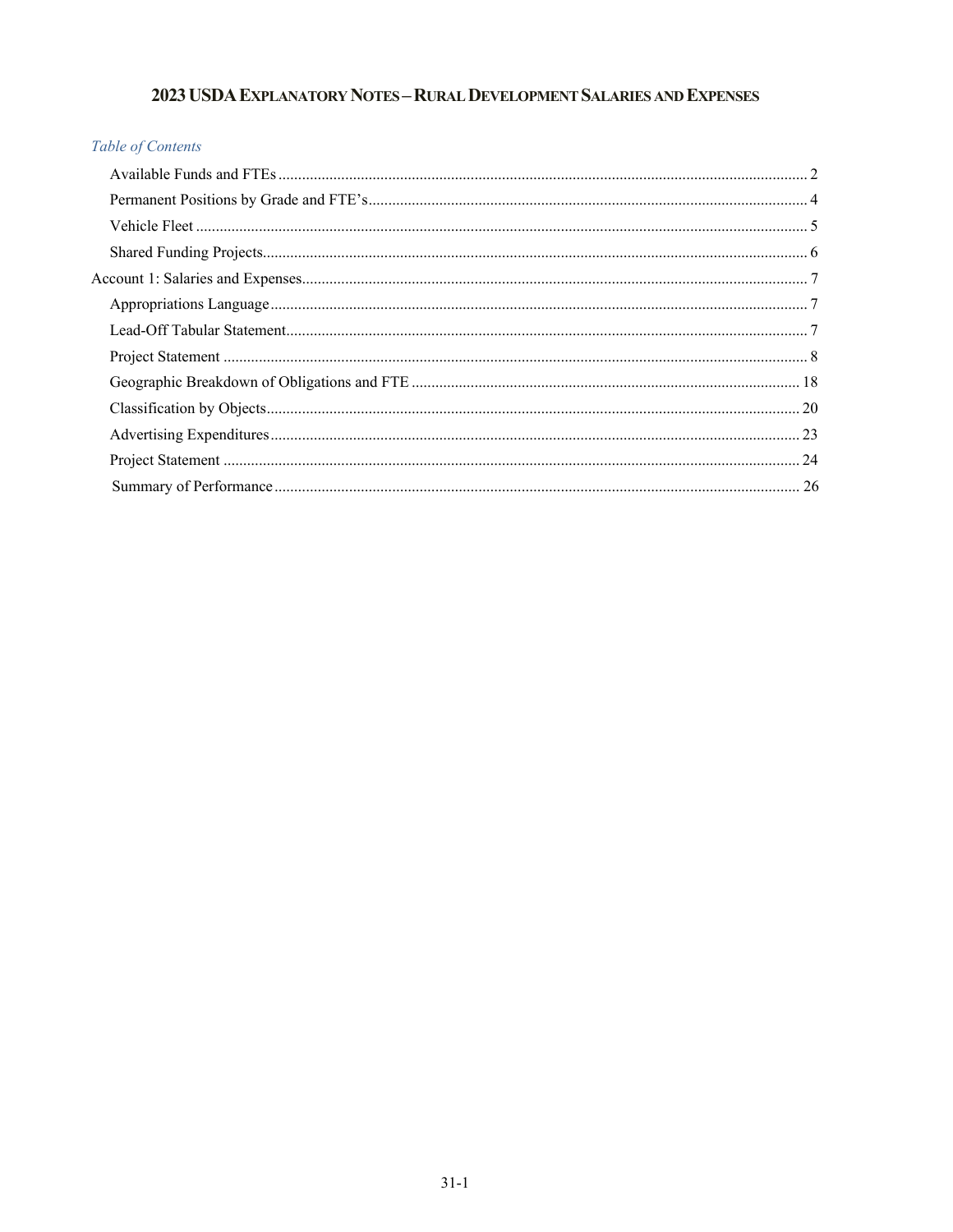# <span id="page-1-0"></span>**AVAILABLE FUNDS AND FTES**

# *Table RD-1. Available Funds and FTEs (thousands of dollars, FTEs)*

| Item                                              | 2020<br>Actual | <b>FTE</b>     | 2021<br>Actual | <b>FTE</b>               | 2022<br><b>Estimated</b> | <b>FTE</b>     | 2023<br><b>Estimated</b> | <b>FTE</b> |
|---------------------------------------------------|----------------|----------------|----------------|--------------------------|--------------------------|----------------|--------------------------|------------|
| Salaries and Expenses:                            |                |                |                |                          |                          |                |                          |            |
| Discretionary Appropriations                      | \$247,835      | 4,259          | \$314,462      | 4,405                    | \$389,141                | 4,736          | \$549,245                | 5,329      |
| Mandatory Appropriations                          | 2,823          |                | 2,829          |                          | 2,829                    |                | 2,829                    |            |
| Rural Housing Insurance Fund:                     |                |                |                |                          |                          |                |                          |            |
| Discretionary Appropriations                      | 536,173        |                |                |                          | 492,274                  |                | 620,816                  |            |
| Mandatory Appropriations                          |                |                | 490,846        |                          |                          |                |                          |            |
| Rental Assistance:                                |                |                | 39,000         |                          |                          |                |                          |            |
| Discretionary Appropriations                      | 1,375,000      |                | 1,410,000      |                          | 1,410,000                |                | 1,601,926                |            |
| <b>Mandatory Appropriations</b>                   |                |                | 100,000        |                          |                          |                |                          |            |
|                                                   |                |                |                |                          |                          |                |                          |            |
| Multi-Family Housing:                             |                |                |                |                          |                          |                |                          |            |
| Discretionary Appropriations                      | 61,000         |                | 70,000         |                          | 70,000                   |                |                          |            |
| Mutual Self-Help Housing:                         |                |                |                |                          |                          |                |                          |            |
| Discretionary Appropriations                      | 31,000         |                | 31,000         |                          | 31,000                   |                | 40,000                   |            |
| Rural Housing Assistance Grants:                  |                |                |                |                          |                          |                |                          |            |
| Discretionary Appropriations                      | 47,000         | $\overline{a}$ | 47,500         | $\overline{a}$           | 47,500                   |                | 75,000                   |            |
| <b>Community Facilities:</b>                      |                |                |                |                          |                          |                |                          |            |
| Discretionary Appropriations                      | 86,832         | $\overline{a}$ | 101,000        | ÷,                       | 76,000                   |                | 74,000                   |            |
| Mandatory Appropriations                          |                | $\overline{a}$ | 500,000        |                          |                          |                |                          |            |
| Rural Business Programs:                          |                |                |                |                          |                          |                |                          |            |
| Discretionary Appropriations                      | 71,500         | L,             | 61,400         | $\overline{\phantom{a}}$ | 61,400                   |                | 83,100                   |            |
| Supplemental Appropriations                       | 20,500         |                |                |                          |                          |                |                          |            |
| Intermediary Relending Program:                   |                |                |                |                          |                          |                |                          |            |
| Discretionary Appropriations                      | 9,687          | $\overline{a}$ | 7,407          | $\overline{a}$           | 7,407                    |                | 7,781                    |            |
| Rural Cooperative Development Grants:             |                |                |                |                          |                          |                |                          |            |
| Discretionary Appropriations                      | 26,600         | $\overline{a}$ | 26,600         | $\overline{a}$           | 26,600                   |                | 30,700                   |            |
| Mandatory Appropriations                          | 17,899         |                | 55,981         |                          | 17,938                   |                | 17,938                   |            |
| Rural Microentrepreneur Assistance Program:       |                |                |                |                          |                          |                |                          |            |
| Discretionary Appropriations                      | 3,000          | $\overline{a}$ | 6,000          | $\overline{\phantom{a}}$ | 6,000                    |                | 6,000                    |            |
| Rural Energy for America Program:                 |                |                |                |                          |                          |                |                          |            |
| Discretionary Appropriations                      | 706            | L,             | 10,392         | ÷,                       | 10,392                   |                | 30,018                   |            |
| Mandatory Appropriations                          | 47,050         | $\overline{a}$ | 47,150         | $\overline{a}$           | 47,150                   |                | 47,150                   |            |
| Health Foods Financing Initiative:                |                |                |                |                          |                          |                |                          |            |
| Discretionary Appropriations                      | 5,000          |                | 5,000          | $\overline{a}$           | 5,000                    |                | 5,000                    |            |
| <b>Biorefinery Assistance Program:</b>            |                |                |                |                          |                          |                |                          |            |
| Mandatory Appropriations                          | 23,525         |                |                |                          |                          |                |                          |            |
| <b>Energy Assistance Payments:</b>                |                |                |                |                          |                          |                |                          |            |
| Mandatory Appropriations                          | 106,587        |                | 6,601          |                          | 106,601                  |                | 6,601                    |            |
| Rural Water and Waste Disposal Program:           |                |                |                |                          |                          |                |                          |            |
| Discretionary Appropriations                      | 654,480        | $\overline{a}$ | 616,567        | $\overline{a}$           | 616,567                  | $\overline{a}$ | 716,557                  |            |
| Rural Electrification and Telecommunications:     |                |                |                |                          |                          |                |                          |            |
| Discretionary Appropriations                      | 49,065         |                | 46,547         |                          | 46,547                   |                | 403,336                  |            |
| Distance Learning, Telemedicine and<br>Broadband: |                |                |                |                          |                          |                |                          |            |
| Discretionary Appropriations                      | 387,000        |                | 628,000        |                          | 628,000                  |                | 697,000                  |            |
| Supplemental Appropriations                       | 125,000        |                |                |                          | 2,000,000                |                |                          |            |
| High Energy Cost Grants:                          |                |                |                |                          |                          |                |                          |            |
| Discretionary Appropriations                      | 10,000         |                | 10,000         | $\overline{a}$           | 10,000                   |                | 10,000                   |            |
| <b>Total Discretionary Appropriations</b>         | 3,601,878      | 4,259          | 3,882,721      | 4,405                    | 3,933,828                | 4,736          | 4,950,479                | 5,329      |
| <b>Total Mandatory Appropriations</b>             | 197,884        |                | 751,561        |                          | 174,518                  |                | 74,518                   |            |
| <b>Total Supplemental Appropriations</b>          | 145,500        |                |                |                          | 2,000,000                |                |                          |            |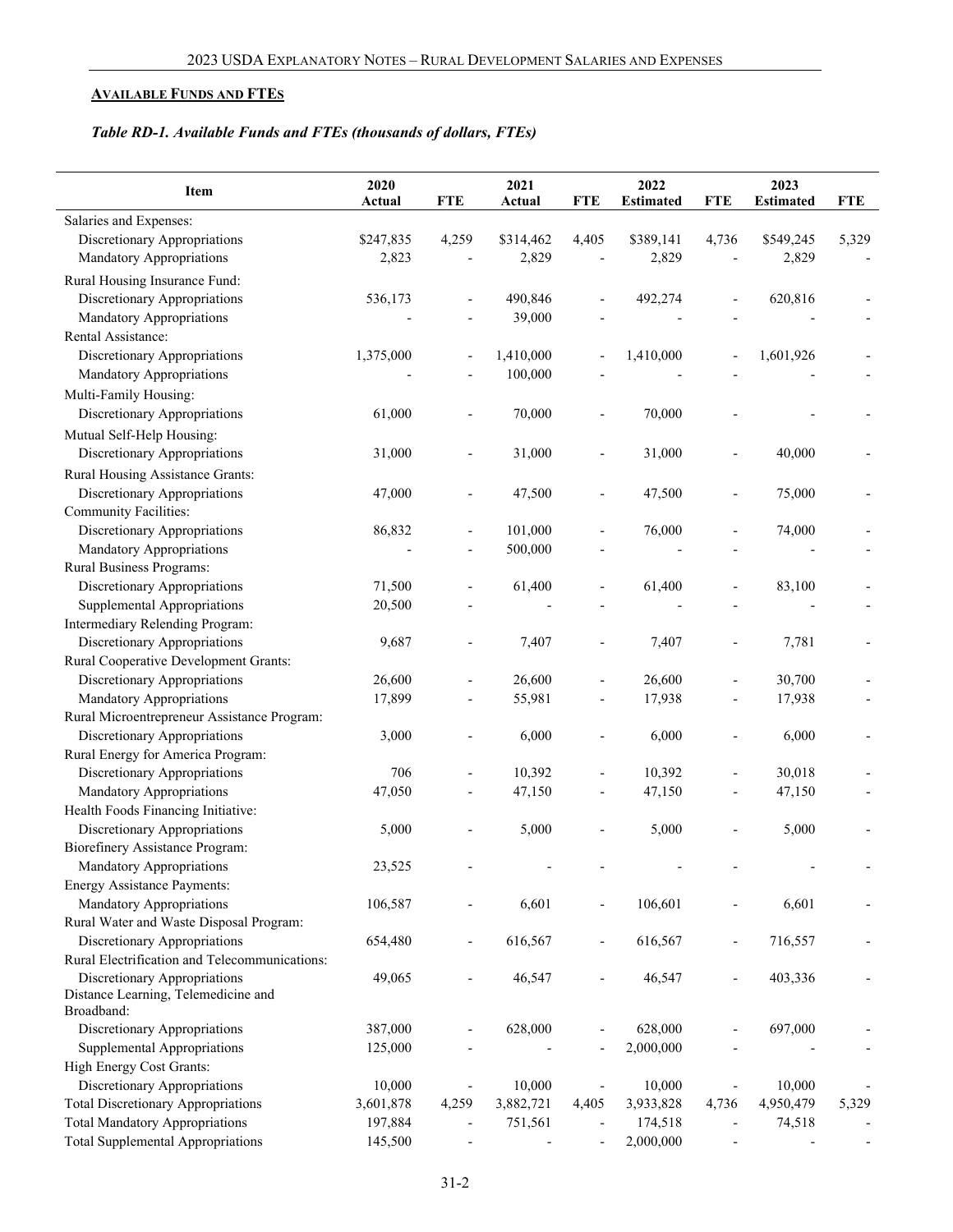|  |  | 2023 USDA Explanatory Notes – Rural Development Salaries and Expenses |  |  |  |  |  |  |  |
|--|--|-----------------------------------------------------------------------|--|--|--|--|--|--|--|
|--|--|-----------------------------------------------------------------------|--|--|--|--|--|--|--|

| <b>Item</b>                              | 2020         |                              | 2021                     |                          | 2022             |                          | 2023             |            |
|------------------------------------------|--------------|------------------------------|--------------------------|--------------------------|------------------|--------------------------|------------------|------------|
|                                          | Actual       | <b>FTE</b>                   | Actual                   | <b>FTE</b>               | <b>Estimated</b> | <b>FTE</b>               | <b>Estimated</b> | <b>FTE</b> |
| <b>Total Adjusted Appropriation</b>      | 3,945,263    | 4,259                        | 4,634,282                | 4,405                    | 6,108,346        | 4,736                    | 5,024,997        | 5,329      |
| Balance Available, SOY                   | 1,610,685    | $\overline{\phantom{m}}$     | 1,428,021                | $\overline{a}$           | 2,222,940        |                          | 3,492,876        |            |
| Recoveries, Other                        | 123,444      | $\overline{\phantom{a}}$     | 197,268                  | $\overline{\phantom{a}}$ | 137,502          |                          | 110,742          |            |
| Total Available                          | 5,679,391    | 4,259                        | 6,259,571                | 4,405                    | 8,468,787        | 4,736                    | 8,628,615        | 5,329      |
| <b>Lapsing Balances</b>                  | $-15,688$    |                              | $-52,319$                |                          | $-59,229$        |                          | $-59,472$        |            |
| <b>Rescinded Balances</b>                | $-15,073$    |                              | $-12,000$                |                          | $-4,489$         |                          |                  |            |
| Balance Available, EOY                   | $-1,426,576$ |                              | $-2,238,813$             |                          | $-3,492,876$     |                          | $-887,119$       |            |
| <b>Total Obligations</b>                 | 4,222,055    | 4,259                        | 3,956,438                | 4,405                    | 4,912,193        | 4,736                    | 7,682,024        | 5,329      |
| Other Funding:                           |              |                              |                          |                          |                  |                          |                  |            |
| Rural Economic Development Loans         | 7,894        |                              | 4,503                    |                          | 2,207            |                          | 6,981            |            |
| Rural Economic Development Grants        | 9,410        |                              | 9,430                    |                          | 9,430            |                          | 14,145           |            |
| ReConnect                                | 255,000      | L,                           | 104,000                  | L,                       | 50,000           | $\overline{\phantom{a}}$ |                  |            |
| Total Appropriation, Other Funding       | 272,304      | $\overline{\phantom{a}}$     | 117,933                  | $\frac{1}{2}$            | 61,637           | $\overline{\phantom{a}}$ | 21,126           |            |
| Balance Available, SOY (enter with plus) | 532,968      | $\overline{a}$               | 306,328                  | $\overline{a}$           | 207,305          | $\overline{\phantom{a}}$ | 161,335          |            |
| Recoveries, Other (enter with plus)      | 1,049        | $\qquad \qquad \blacksquare$ | 123,051                  |                          | 80,378           |                          | 37,601           |            |
| Total Available, Other Funding           | 806,321      | $\overline{a}$               | 547,312                  | $\overline{a}$           | 349,320          | $\overline{\phantom{a}}$ | 220,062          |            |
| Lapsing Balances (enter with minus)      |              |                              |                          |                          |                  |                          |                  |            |
| Bal. Available, EOY (enter with minus)   | $-358,467$   |                              | $-245,930$               |                          | $-160,023$       |                          | $-31,709$        |            |
| Total Obligations, Other funding         | 447,853      | $\frac{1}{2}$                | 301,383                  | $\frac{1}{2}$            | 189,297          | $\overline{\phantom{a}}$ | 188,352          |            |
| <b>Total Obligations, RD</b>             | 4,669,908    | 4,259                        | 4,257,821                | 4,405                    | 5,101,490        | 4,736                    | 7,870,376        | 5,329      |
|                                          |              |                              |                          |                          |                  |                          |                  |            |
| Other USDA:                              |              |                              |                          |                          |                  |                          |                  |            |
| Agricultural Marketing Service           | 364          |                              | 277                      |                          | 277              |                          | 277              |            |
| Agricultural Research Service            | 2            |                              | 6                        |                          | 6                |                          | 6                |            |
| Animal&Plant Health Inspection           |              |                              | 2                        |                          | 2                |                          | 2                |            |
| Client Experience Center                 |              |                              | 6                        |                          | 6                |                          | 6                |            |
| Commodity Credit Corporation             | 1,115        |                              | $\overline{\phantom{a}}$ |                          | ÷,               |                          |                  |            |
| Farm Service Agency                      | 8,370        | $\overline{\phantom{a}}$     | 3,810                    | $\overline{\phantom{a}}$ | 3,810            |                          | 3,810            |            |
| FEMA Disaster Finance Center             | 51           |                              |                          |                          | $\overline{a}$   |                          |                  |            |
| Food Safety & Inspection Service         | 14           |                              | 17                       |                          | 17               |                          | 17               |            |
| Foreign Agricultural Service             | 1            |                              | 2                        |                          | $\overline{2}$   |                          | 2                |            |
| Forest Service                           | 4            |                              | 47                       |                          | 47               |                          | 47               |            |
| FPAC BC                                  | 1            |                              | 4,961                    |                          | 4,961            |                          | 4,961            |            |
| Homeland Security Office                 | 15           |                              | 24                       |                          | 24               |                          | 24               |            |
| National Institute of Foods              |              |                              | 58                       |                          | 58               |                          | 58               |            |
| Natural Resources Conservation           | 13           |                              | 46                       |                          | 46               |                          | 46               |            |
| Office of Budget&Program Analysis        | 4            |                              | 4                        |                          | 4                |                          | 4                |            |
| Office of Chief Economist                | 20           |                              | 1                        |                          | 1                |                          | 1                |            |
| Office of Chief Financial Officer        |              |                              | 1                        |                          | 1                |                          | 1                |            |
| Office of Civil Rights                   |              |                              | 1                        |                          | 1                |                          | 1                |            |
| Office of Executive Secretariat          | 307          |                              | 24                       |                          | 24               |                          | 24               |            |
| Office of General Counsel                | 17           |                              | 20                       |                          | 20               |                          | 20               |            |
| Office of Inspector General              |              |                              | 1                        |                          | 1                |                          | 1                |            |
| Office of Policy Planning Engagement     | 3            |                              |                          |                          |                  |                          |                  |            |
| Office of Secretary                      |              |                              | 7                        |                          | 7                |                          | 7                |            |
| <b>Risk Management Agency</b>            |              |                              | 4                        |                          | 4                |                          | 4                |            |
| <b>USDA</b> Departmental Administration  |              |                              |                          |                          |                  |                          |                  |            |
| USDA FNS Food & Nutrition Service        | 2            |                              | 3                        |                          | 3                |                          | 3                |            |
| Miscellaneous Reimbursements             | 2            |                              |                          |                          |                  |                          |                  |            |
| Total, Other USDA                        | 10,308       | 30                           | 9,325                    | 29                       | 9,325            | 30                       | 9,325            | 30         |
| Total, Agriculture Available             | 6,496,020    | 4,289                        | 6,816,208                | 4,434                    | 8,827,432        | 4,766                    | 8,858,002        | 5,359      |
| Other Federal Funds:                     |              |                              |                          |                          |                  |                          |                  |            |
| Dept. of Health and Human Services       |              |                              | 533                      |                          | 533              |                          | 533              |            |
| Defense Finance and Accounting           |              |                              | 2                        |                          | 2                |                          | 2                |            |
| Federal Emergency Management Agency      |              |                              | 9                        |                          | 9                |                          | 9                |            |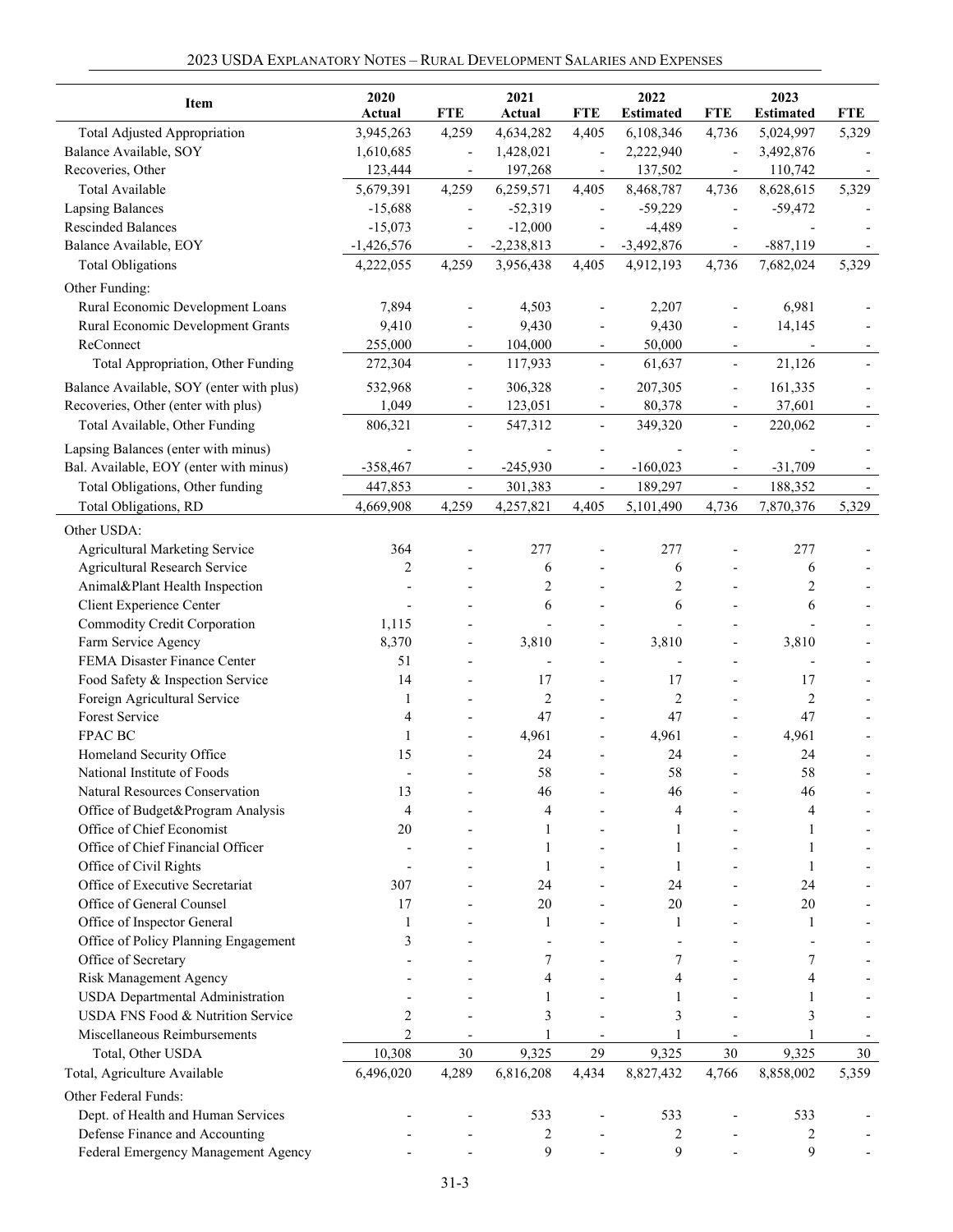| 2023 USDA Explanatory Notes - Rural Development Salaries and Expenses |  |  |  |  |  |  |  |  |  |  |  |  |
|-----------------------------------------------------------------------|--|--|--|--|--|--|--|--|--|--|--|--|
|-----------------------------------------------------------------------|--|--|--|--|--|--|--|--|--|--|--|--|

| Item                 | 2020                     |                          | 2021      |                          | 2022             |                          | 2023             |                          |
|----------------------|--------------------------|--------------------------|-----------|--------------------------|------------------|--------------------------|------------------|--------------------------|
|                      | Actual                   | FTE                      | Actual    | <b>FTE</b>               | <b>Estimated</b> | <b>FTE</b>               | <b>Estimated</b> | FTE                      |
| Total, Other Federal | $\overline{\phantom{a}}$ | $\overline{\phantom{0}}$ | 544       | $\overline{\phantom{a}}$ | 544              | $\overline{\phantom{a}}$ | 544              | $\overline{\phantom{0}}$ |
| Total Available, RD  | 6.496.020                | 4.289                    | 6.816.752 | 4,434                    | 8,827,976        | 4.766                    | 8.858.546        | 5,359                    |

# <span id="page-3-0"></span>**PERMANENT POSITIONS BY GRADE AND FTE'S**

*Table RD-2. Permanent Positions by Grade and FTEs*

| Item                            | D.C. | Field          | 2020<br><b>Actual</b><br><b>Total</b> | D.C.                     | <b>Field</b>             | 2021<br><b>Actual</b><br><b>Total</b> | D.C.                     | Field                    | 2022<br><b>Estimated</b><br><b>Total</b> | D.C.           | Field                    | 2023<br><b>Estimated</b><br><b>Total</b> |
|---------------------------------|------|----------------|---------------------------------------|--------------------------|--------------------------|---------------------------------------|--------------------------|--------------------------|------------------------------------------|----------------|--------------------------|------------------------------------------|
| <b>SES</b>                      | 15   | 5              | 20                                    | 22                       |                          | 23                                    | 15                       | 7                        | 22                                       | 16             | 7                        | 23                                       |
| SL                              |      | $\overline{a}$ |                                       | 1                        | $\overline{a}$           |                                       |                          |                          |                                          | $\mathbf{1}$   |                          | 1                                        |
| $GS-15$                         | 63   | 70             | 133                                   | 74                       | 23                       | 97                                    | 70                       | 30                       | 100                                      | 76             | 31                       | 107                                      |
| $GS-14$                         | 77   | 103            | 180                                   | 125                      | 99                       | 224                                   | 94                       | 156                      | 250                                      | 102            | 161                      | 263                                      |
| $GS-13$                         | 192  | 628            | 820                                   | 295                      | 657                      | 952                                   | 234                      | 821                      | 1,055                                    | 253            | 848                      | 1,102                                    |
| $GS-12$                         | 53   | 1,116          | 1,169                                 | 191                      | 1,035                    | 1,226                                 | 56                       | 1,344                    | 1,400                                    | 61             | 1,392                    | 1,452                                    |
| $GS-11$                         | 23   | 537            | 560                                   | 67                       | 464                      | 531                                   | 31                       | 612                      | 643                                      | 34             | 632                      | 666                                      |
| $GS-10$                         | 1    | $\overline{a}$ | $\mathbf{1}$                          | 1                        | $\overline{\phantom{a}}$ |                                       | 1                        | $\overline{\phantom{a}}$ | $\mathbf{1}$                             | 1              | $\overline{\phantom{a}}$ | -1                                       |
| $GS-9$                          | 29   | 447            | 476                                   | 208                      | 408                      | 616                                   | 33                       | 590                      | 623                                      | 36             | 610                      | 645                                      |
| $GS-8$                          | 7    | 51             | 58                                    | 26                       | 9                        | 35                                    | 8                        | 46                       | 54                                       | 9              | 48                       | 56                                       |
| $GS-7$                          | 38   | 708            | 746                                   | 228                      | 447                      | 675                                   | 45                       | 788                      | 833                                      | 49             | 814                      | 863                                      |
| $GS-6$                          | 12   | 96             | 108                                   | 15                       | 99                       | 114                                   | 14                       | 130                      | 144                                      | 15             | 134                      | 149                                      |
| $GS-5$                          | 4    | 74             | 78                                    | 16                       | 70                       | 86                                    | 6                        | 105                      | 111                                      | 6              | 108                      | 115                                      |
| $GS-4$                          | 9    | 65             | 74                                    | 6                        | 22                       | 28                                    | 5                        | 61                       | 66                                       | 5              | 63                       | 68                                       |
| $GS-3$                          | 3    | 10             | 13                                    |                          | 3                        | $\overline{4}$                        | $\overline{c}$           | 7                        | 9                                        | $\overline{c}$ | $\boldsymbol{7}$         | $\overline{9}$                           |
| $GS-2$                          |      | 1              | 1                                     |                          |                          | $\overline{c}$                        | 1                        | $\mathbf{1}$             | $\overline{c}$                           | 1              | 1                        | $\overline{c}$                           |
| $GS-1$                          |      |                |                                       |                          |                          |                                       |                          |                          |                                          |                |                          |                                          |
| Other Graded                    |      |                |                                       |                          |                          |                                       |                          |                          |                                          |                |                          |                                          |
| Ungraded                        | 2    |                | 3                                     | $\overline{\phantom{0}}$ |                          | $\overline{\phantom{a}}$              |                          |                          |                                          |                |                          |                                          |
| Total<br>Permanent<br>Unfilled, | 529  | 3,912          | 4,441                                 | 1,277                    | 3,338                    | 4,615                                 | 617                      | 4,698                    | 5,315                                    | 668            | 4,857                    | 5,525                                    |
| EOY                             | 16   | 143            | 159                                   |                          |                          |                                       | $\overline{\phantom{a}}$ | $\overline{\phantom{a}}$ |                                          |                |                          |                                          |
| Total Perm.                     |      |                |                                       |                          |                          |                                       |                          |                          |                                          |                |                          |                                          |
| FT EOY                          | 513  | 4,055          | 4,600                                 | 1,277                    | 3,338                    | 4,615                                 | 617                      | 4,698                    | 5,315                                    | 668            | 4,857                    | 5,525                                    |
| <b>FTE</b>                      | 511  | 3,748          | 4,259                                 | 1,242                    | 3,192                    | 4,434                                 | 572                      | 4,194                    | 4,766                                    | 643            | 4,716                    | 5,359                                    |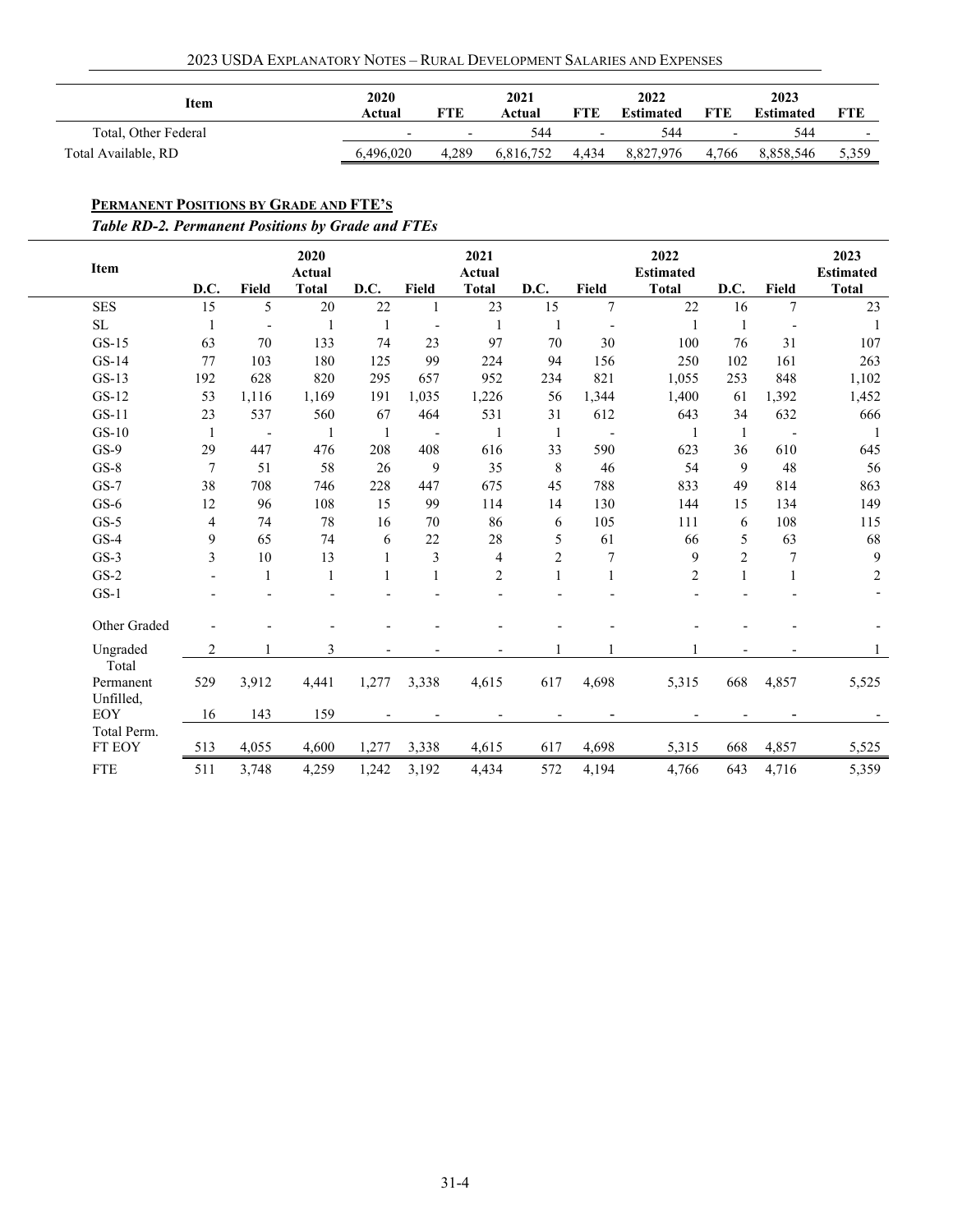#### <span id="page-4-0"></span>**VEHICLE FLEET**

*Table RD-3. Size, Composition, and Annual Costs of Motor Vehicle Fleet* 

|                                                      | <b>Sedans and</b><br><b>Station</b><br>Wagons | Vans     | <b>SUVs</b>  | Light<br>Trucks<br>4X2 | Light<br>Trucks<br><b>4X4</b> | Medium<br>Duty<br>Vehicles | <b>Buses</b> | Heavy<br>Duty<br>Vehicles | <b>Total</b><br><b>Vehicles</b> | Annual<br>Operating<br><b>Costs</b> |
|------------------------------------------------------|-----------------------------------------------|----------|--------------|------------------------|-------------------------------|----------------------------|--------------|---------------------------|---------------------------------|-------------------------------------|
| 2018 End of Year Operating<br>Inventory              | 526                                           | 53       | 200          | 4                      | $\mathbf{2}$                  | $\bf{0}$                   | $\bf{0}$     | $\bf{0}$                  | 785                             | \$3,200,000                         |
| 2020 End of Year Operating<br>Inventory              | 493                                           | 51       | 200          | 4                      | $\overline{2}$                | $\bf{0}$                   | $\bf{0}$     | $\bf{0}$                  | 750                             | 3,100,000                           |
| 2021 Planned Acquisitions                            | $\theta$                                      | $\theta$ | $\mathbf{0}$ | $\Omega$               | $\theta$                      | $\theta$                   | $\mathbf{0}$ | $\mathbf{0}$              | $\mathbf{0}$                    |                                     |
| 2021 Planned Disposals<br>2021 End of Year Operating | 127                                           | $\theta$ | 18           | $\Omega$               | $\theta$                      | $\mathbf{0}$               | $\mathbf{0}$ | $\mathbf{0}$              | 145                             |                                     |
| Inventory                                            | 366                                           | 51       | 182          | 4                      | 2                             | $\bf{0}$                   | $\bf{0}$     | $\bf{0}$                  | 605                             | 2,700,000                           |
| 2022 Planned Acquisitions                            | $\theta$                                      | $\theta$ | $\theta$     | $\Omega$               | $\theta$                      | $\theta$                   | $\theta$     | $\theta$                  | $\theta$                        |                                     |
| 2022 Planned Disposals<br>2022 End of Year Operating | 4                                             | $\theta$ | $\theta$     | $\theta$               | $\theta$                      | $\theta$                   | $\mathbf{0}$ | $\mathbf{0}$              | 4                               |                                     |
| Inventory                                            | 362                                           | 51       | 182          | 4                      | 2                             | $\bf{0}$                   | $\bf{0}$     | $\bf{0}$                  | 601                             | 2,470,000                           |
| 2023 Planned Acquisitions                            | $\theta$                                      | $\theta$ | $\theta$     | $\Omega$               | $\theta$                      | $\theta$                   | $\mathbf{0}$ | $\mathbf{0}$              | $\theta$                        |                                     |
| 2023 Planned Disposals<br>2023 End of Year Operating | $\theta$                                      | $\theta$ | $\mathbf{0}$ | $\theta$               | $\theta$                      | $\theta$                   | $\mathbf{0}$ | $\theta$                  | $\Omega$                        | 2,470,000                           |
| Inventory                                            | 362                                           | 51       | 182          | 4                      | $\mathbf{2}$                  | $\bf{0}$                   | $\bf{0}$     | $\bf{0}$                  | 601                             |                                     |

The passenger motor vehicles of Rural Development (RD) are used almost exclusively by RD State field office staff in order to provide program delivery to essential facilities, such as services for water and sewer systems, housing, health clinics, emergency service facilities, and electric and telephone services. In the course of their daily work, these personnel often need to travel to communities, individual farms, commercial firms, and State agricultural offices which are only accessible by vehicle.

Number of vehicles by type include vehicles owned by the agency and leased from commercial sources or GSA.

Annual Operating Costs excludes acquisition costs and gains from sale of vehicles as shown in FAST.

#### *Replacement Criteria*

RD replaces vehicles in accordance with Title 41, CFR § 102–34.270, Table of Minimum Replacement Standards. RD replaces and disposes of vehicles using data on utilization, age, condition, and funding availability. The average age of RD's vehicle fleet is four years. All replacement vehicles selected should be alternative fuel vehicles or Gas/Hybrid vehicles, which have an extended life cycle.

Vehicle replacements will be determined and approved on a case-by-case basis for fiscal year (FY) 2023 by the Enterprise Services Division Director and the Fleet Manager.

#### *Reductions to Fleet*

RD ended FY 2020, with 750 vehicles (leased and owned), which is a reduction of 19 vehicles from FY 2019. The projected number of vehicles for FY 2021 continues to be reduced to an optimal size with vehicle transfers and disposals of those meeting the minimum standards. RD current fleet inventory is 605 vehicles, which is a reduction of 145 vehicles from FY 2020 levels. Fleet additions are determined and approved on a case-by-case basis by the Deputy Chief Operating Officer and Chief Enterprise Officer of the Enterprise Office. For FY 2023, RD is expecting to have 601 vehicles.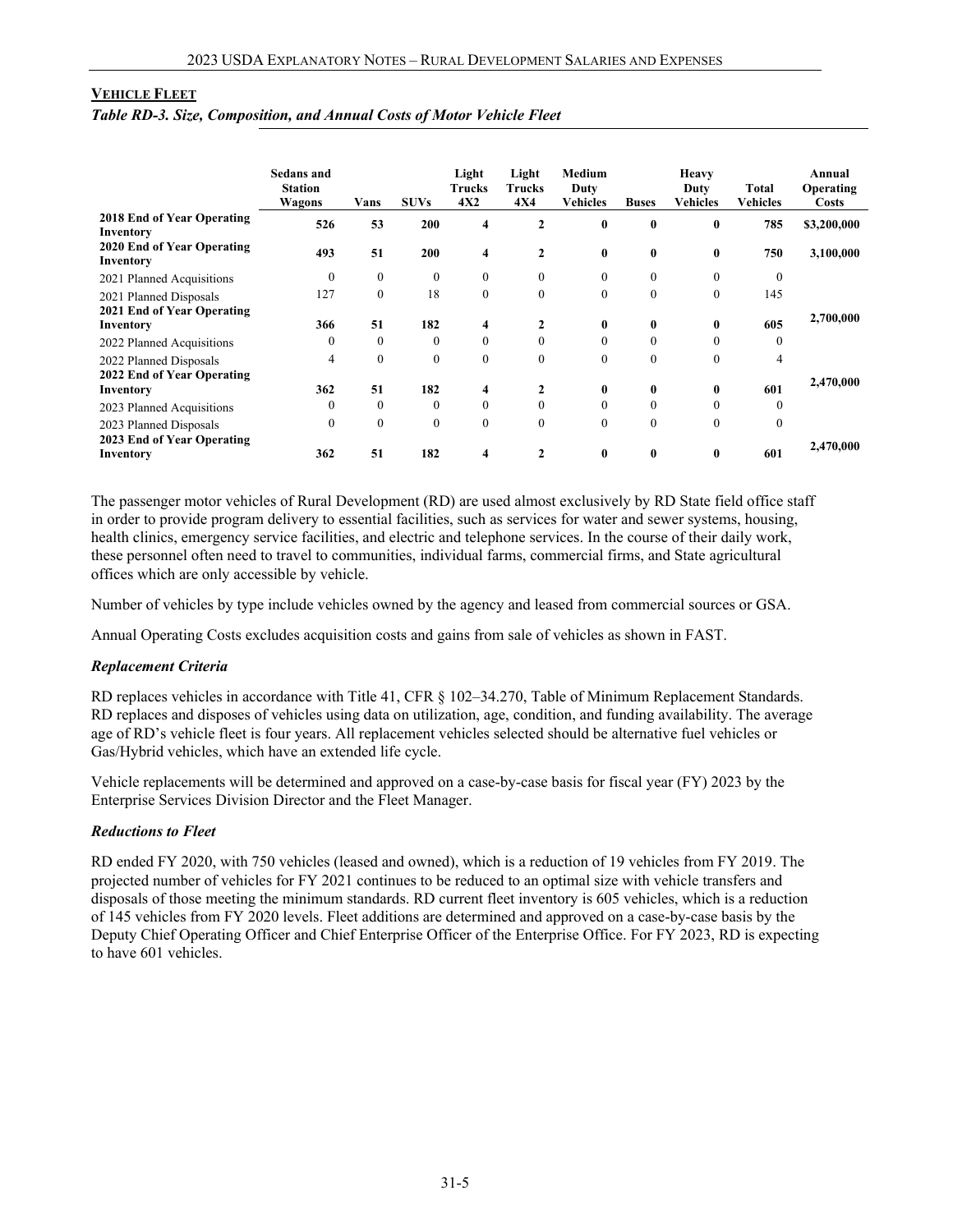### <span id="page-5-0"></span>**SHARED FUNDING PROJECTS**

# *Table RD-4. Shared Funding Projects (dollars in thousands)*

| Item                                                    | 2020 Actual  | 2021 Actual  | 2022 Estimated | 2023 Estimated |
|---------------------------------------------------------|--------------|--------------|----------------|----------------|
| <b>Working Capital Fund:</b>                            |              |              |                |                |
| Administrative Services:                                |              |              |                |                |
|                                                         | \$182        | \$164        | \$157          | \$153          |
|                                                         | 1,493        | 1,097        | 897            | 894            |
|                                                         | 212          | 155          | 174            | 173            |
|                                                         | 73           | 84           | 43             | 31             |
| Human Resources Enterprise Management Systems           | 48           | 59           | 64             | 66             |
|                                                         | 2,008        | 1,558        | 1,336          | 1,317          |
| Communications:                                         |              |              |                |                |
|                                                         | 161          | 310          | 886            | 974            |
| Finance and Management:                                 |              |              |                |                |
|                                                         | 1,193        | 1,255        | 1,155          | 1,159          |
|                                                         | 2,629        | 2,722        | 2,618          | 2,721          |
|                                                         | 211          | 223          | 221            | 272            |
|                                                         | 4,032        | 4,200        | 3,995          | 4,152          |
| Information Technology:                                 |              |              |                |                |
|                                                         | 33,435       | 33,479       | 32,142         | 33,204         |
| Department Administration Information Technology Office | 1,616        | 2,757        | 2,002          | 2,010          |
|                                                         | 22,483       | 33,803       | 28,964         | 29,577         |
|                                                         | 2,918        | 3,117        | 2,193          | 1,838          |
|                                                         | 60,452       | 73,155       | 65,302         | 66,629         |
|                                                         | 230          | 234          | 296            | 296            |
|                                                         | 66,882       | 79,458       | 71,814         | 73,368         |
| <b>Department-Wide Shared Cost Programs:</b>            |              |              |                |                |
|                                                         | 332          | 309          | 351            | 351            |
|                                                         | $\mathbf{0}$ | $\mathbf{0}$ | $\mathbf{0}$   | $\theta$       |
|                                                         | 26           |              |                |                |
|                                                         | 138          | 152          | 162            | 162            |
|                                                         | 25           | 119          | 118            | 118            |
|                                                         |              | 17           | 50             | 62             |
|                                                         | 248          | 432          | 416            | 416            |
|                                                         | 63           | 80           | 82             | 82             |
|                                                         | 254          | 192          | 201            | 205            |
|                                                         | 200          | 206          | 216            | 217            |
|                                                         | 253          | 290          | 292            | 292            |
|                                                         | 49           | 53           | 63             | 63             |
|                                                         | 351          | 243          | 212            | 212            |
| Total, Department-Wide Reimbursable Programs            | 1,940        | 2,095        | 2,162          | 2,181          |
| E-Gov:                                                  |              |              |                |                |
| Budget Formulation and Execution Line of Business       | 5            | 5            | 11             | 11             |
|                                                         | 21           | 21           | 27             | 27             |
|                                                         | 53           | 70           | 113            | 118            |
|                                                         | 4            | 4            | 4              | 4              |
|                                                         | 38           | 38           | 38             | 38             |
|                                                         |              |              | 11             | 11             |
|                                                         | 72           | 70           | 71             | 67             |
|                                                         | 34           | 32           | 62             | 73             |
|                                                         | 13           | 14           | 14             | 14             |
|                                                         | 469          | 870          | 1,395          | 1,395          |
|                                                         | 708          | 1,122        | 1,745          | 1,756          |
|                                                         | 69,530       | 82,676       | 75,721         | 77,304         |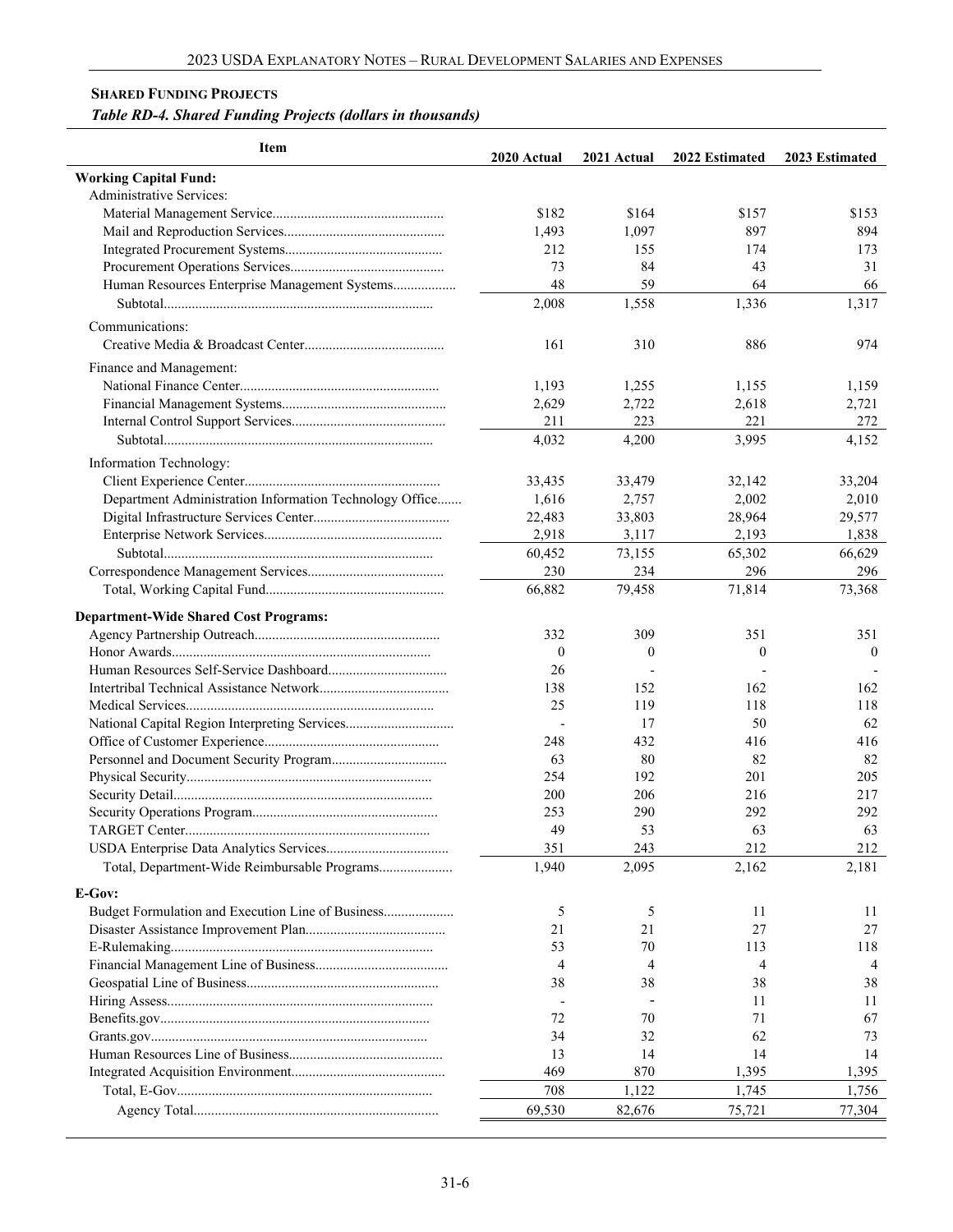#### <span id="page-6-0"></span>*ACCOUNT 1: SALARIES AND EXPENSES*

#### <span id="page-6-1"></span>**APPROPRIATIONS LANGUAGE**

The appropriations language follows (new language underscored; deleted matter enclosed in brackets):

Salaries and Expenses (including transfers of funds)

For necessary expenses for carrying out the administration and implementation of Rural Development programs, including activities with institutions concerning the development and operation of agricultural cooperatives; and for cooperative agreements; [\$367,447,000]\$504,066,000: *Provided,* That of the amount made available under this heading, [\$32,000,000]\$39,000,000, to remain available until September 30, [2023]2024, shall be for [the StrikeForce]the Rural Partners Network activities of the Department of Agriculture, and may be transferred to other agencies of the Department of Agriculture or to other Federal agencies for such purpose, consistent with the missions and authorities of such agencies: *Provided further,* That of the amount made available under this heading, \$3,000,000 shall be for Rural Placemaking Innovation Challenge Grants: *Provided further,* That notwithstanding any other provision of law, funds appropriated under this heading may be used for advertising and promotional activities that support Rural Development programs: Provided further, That in addition to any other funds appropriated for purposes authorized by section 502(i) of the Housing Act of 1949 (42 U.S.C. 1472(i)), any amounts collected under such section, as amended by this Act, will immediately be credited to this account and will remain available until expended for such purposes.

#### **Change Description**

The change (line 4 and 5 of paragraph 1) provides a set aside for the Rural Partners Network activities and eliminates StrikeForce denomination. The new denomination includes working together with other USDA agencies and other Federal agencies.

Second change (line 6 of paragraph 1) includes transferability to other Federal agencies that will support Rural Development and USDA in deploying a whole-Federal government approach for the Rural Partners Network activities. This funding is available for two years.

Third change (line 7 and 8 of paragraph 1) includes language to fund the Rural Placemaking Innovation Challenge Grants at a \$3 million in 2023.

# <span id="page-6-2"></span>**LEAD-OFF TABULAR STATEMENT**

### *Table RD-5. Lead-Off Tabular Statement (In dollars)*

| Item                    | Amount         |
|-------------------------|----------------|
| Estimate, 2022          | \$264,024,000  |
| Change in Appropriation | $+240.042.000$ |
| Budget Estimate, 2023   | 504,066,000    |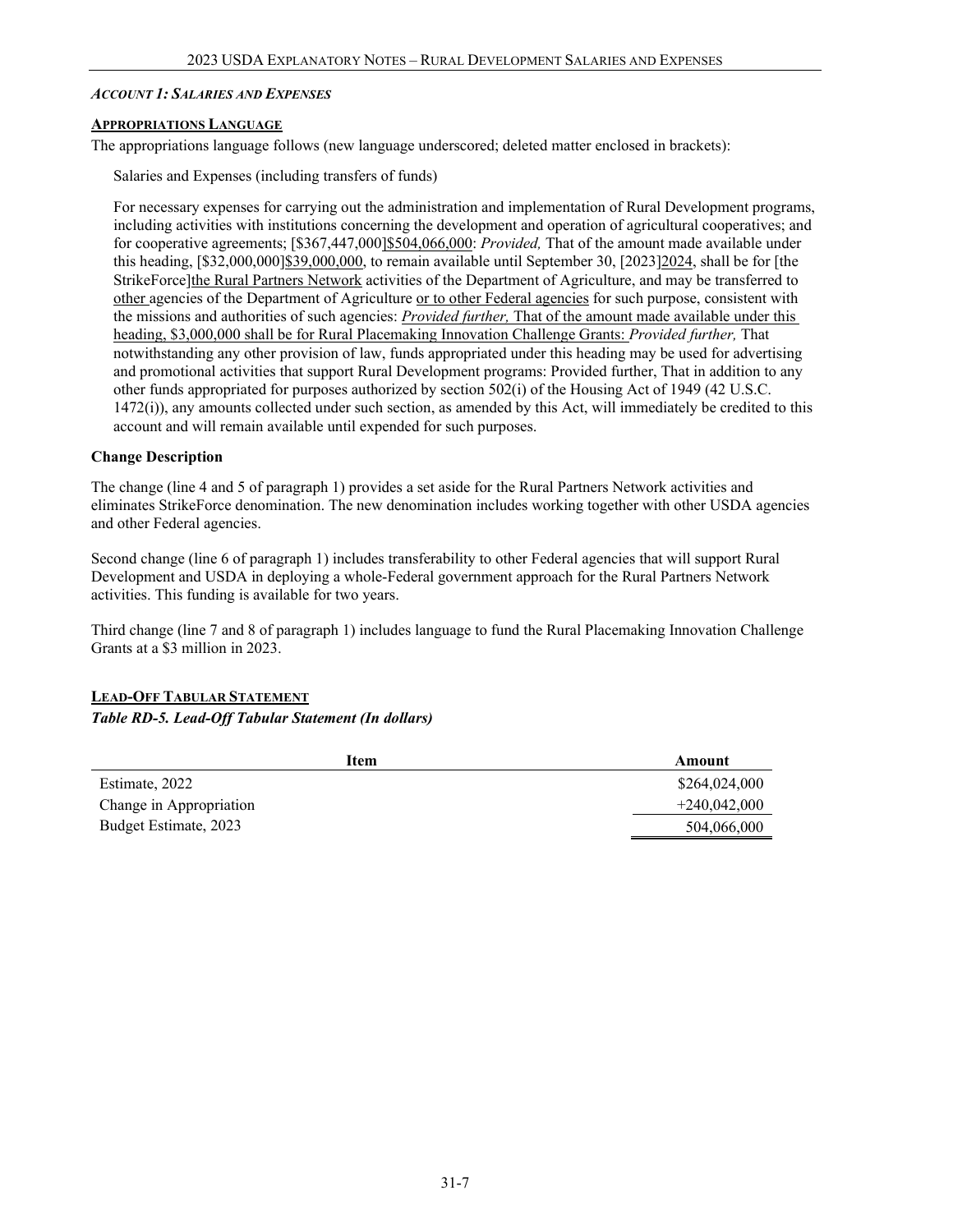# **PROJECT STATEMENT**

# *Table RD-6. Project Statement Appropriations (thousands of dollars, FTE)*

<span id="page-7-0"></span>

| Item                                                  | 2020 Actual<br>BA | <b>FTE</b>               | 2021 Actual<br>BA | <b>FTE</b>               | 2022<br><b>Estimated</b><br>BA | <b>FTE</b>               | 2023<br><b>Estimated</b><br>BA | <b>FTE</b> | <b>Budget</b><br><b>Authority</b><br>Inc. or<br>Dec. | <b>FTE</b><br>Inc.<br>or<br>Dec. | Chg<br>Key |
|-------------------------------------------------------|-------------------|--------------------------|-------------------|--------------------------|--------------------------------|--------------------------|--------------------------------|------------|------------------------------------------------------|----------------------------------|------------|
| Discretionary Appropriations:                         |                   |                          |                   |                          |                                |                          |                                |            |                                                      |                                  |            |
|                                                       | \$247,835         | 1,513                    | \$264,024         | 1,549                    | \$264,024                      | \$1,665                  | \$504,066                      | 2,242      | $+$ \$240,042                                        | $+577$                           | (1)        |
| Salaries and Exp. (from RBS, RHS, RUS approp.)        | 497,974           | 2,746                    | 449,992           | 2,885                    | 449,992                        | 3,101                    | 449,992                        | 3,117      |                                                      | $+16$                            |            |
| Program Admin. (transferred from other accounts)      |                   |                          | 49,878            | $\sim$                   | 115,490                        | $\overline{\phantom{a}}$ | 45,256                         |            | $-70,234$                                            |                                  | (2)        |
|                                                       |                   |                          | 9,815             | $\blacksquare$           | 9,815                          | $\blacksquare$           |                                |            | $-9,815$                                             | $\overline{\phantom{a}}$         | (3)        |
|                                                       | 745,809           | 4,259                    | 773,709           | 4,434                    | 839,321                        | 4,766                    | 999,314                        | 5,359      | $+159,993$                                           | $+593$                           |            |
| Mandatory Appropriations:                             |                   |                          |                   |                          |                                |                          |                                |            |                                                      |                                  |            |
|                                                       | 2,823             | $\overline{\phantom{a}}$ | 2,829             | $\overline{\phantom{a}}$ | 2,829                          | $\blacksquare$           | 2,829                          |            |                                                      |                                  |            |
|                                                       | 2,823             | $\sim$                   | 2,829             | $\sim$                   | 2,829                          | $\sim$                   | 2,829                          | $\sim$     | $\sim$                                               | $\sim$                           |            |
|                                                       | 748,632           | 4,259                    | 776,538           | 4,434                    | 842,150                        | 4,766                    | 1,002,143                      | 5,359      | 159,993                                              | 593                              |            |
|                                                       | $-500,974$        | $-2,746$                 | $-512,685$        | $-2,885$                 | $-578,297$                     | $-3,101$                 | $-498,248$                     | 3,117      | 80,049                                               | 16                               |            |
|                                                       | 177               | $\overline{\phantom{a}}$ | 171               | $\overline{\phantom{a}}$ | 171                            | $\blacksquare$           | 171                            |            |                                                      | $\sim$                           |            |
|                                                       | 247,835           | 1,513                    | 264,024           | 1,549                    | 264,024                        | 1,665                    | 504,066                        | 2,242      | 240,042                                              | 577                              |            |
| Transfers In:                                         |                   |                          |                   |                          |                                |                          |                                |            |                                                      |                                  |            |
|                                                       | 3,000             |                          | 3,000             |                          | 3,000                          |                          | 3,000                          |            |                                                      |                                  |            |
|                                                       | 140               |                          |                   |                          |                                |                          |                                |            |                                                      |                                  |            |
|                                                       | 15,368            |                          |                   |                          |                                |                          |                                |            |                                                      |                                  |            |
| Local Agriculture Marketing Program COVID (mandatory) |                   |                          | 3,000             |                          | 2,943                          |                          |                                |            | $-2,943$                                             |                                  |            |
| Local Agriculture Marketing Program T (mandatory)     | 3,000             |                          | 3,973             |                          | 3,663                          |                          | 2,000                          |            | $-1,663$                                             |                                  |            |
|                                                       | 3.000             |                          |                   |                          |                                |                          |                                |            |                                                      |                                  |            |
|                                                       | 715               |                          |                   |                          |                                |                          |                                |            |                                                      |                                  |            |
|                                                       | 615               |                          |                   |                          |                                |                          |                                |            |                                                      |                                  |            |
|                                                       |                   |                          |                   |                          | 10,000                         |                          |                                |            | $-10,000$                                            |                                  |            |
|                                                       |                   |                          |                   |                          | 20,000                         |                          |                                |            | $-20,000$                                            |                                  |            |
|                                                       | 19,024            |                          | 17,000            | $\overline{\phantom{a}}$ | 33,700                         | $\overline{\phantom{a}}$ | 16,072                         | 16         | $-17,628$                                            | $+16$                            | (4)        |
|                                                       |                   |                          |                   |                          |                                |                          | 15,000                         |            | $+15,000$                                            |                                  |            |
|                                                       |                   |                          |                   |                          | 33,000                         |                          |                                |            | $-33,000$                                            |                                  |            |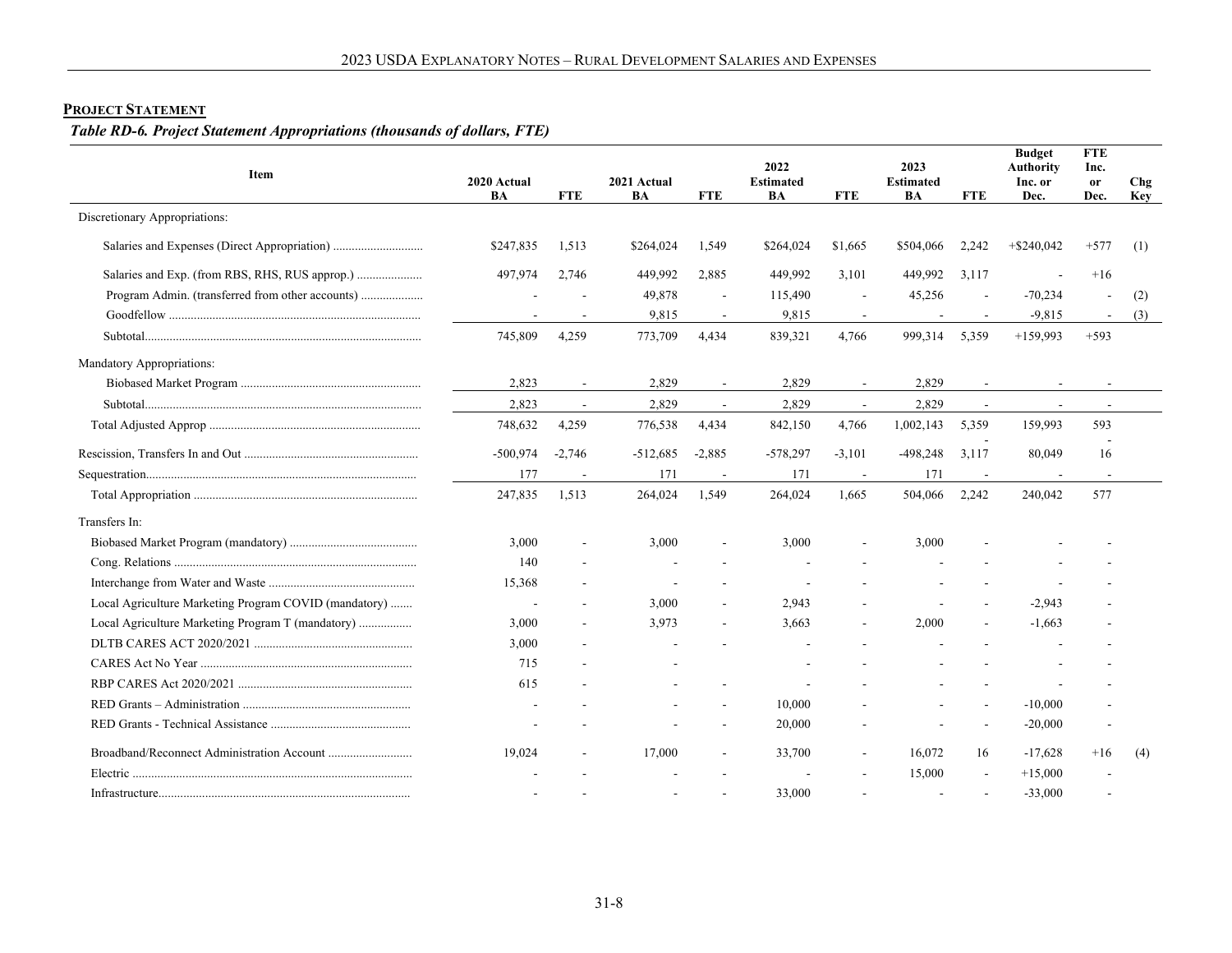| Item                                                              | 2020 Actual<br><b>BA</b> | <b>FTE</b>               | 2021 Actual<br>BA | <b>FTE</b>               | 2022<br><b>Estimated</b><br>BA | <b>FTE</b>               | 2023<br><b>Estimated</b><br>BA | <b>FTE</b> | <b>Budget</b><br><b>Authority</b><br>Inc. or<br>Dec. | <b>FTE</b><br>Inc.<br>or<br>Dec. | Chg<br><b>Key</b> |
|-------------------------------------------------------------------|--------------------------|--------------------------|-------------------|--------------------------|--------------------------------|--------------------------|--------------------------------|------------|------------------------------------------------------|----------------------------------|-------------------|
|                                                                   |                          |                          | 26,000            |                          | 12,184                         | $\overline{\phantom{a}}$ | 12,184                         |            |                                                      |                                  |                   |
| Broadband/Reconnect Technical Assistance Account                  | 5,810                    |                          |                   |                          |                                |                          |                                |            |                                                      |                                  |                   |
|                                                                   | 33,270                   | 203                      | 33,175            | 213                      | 33,270                         | 229                      | 33,270                         | 229        |                                                      |                                  |                   |
|                                                                   | 412,254                  | 2,516                    | 412,254           | 2,614                    | 412,254                        | 2,811                    | 412,254                        | 2,811      |                                                      |                                  |                   |
|                                                                   | 4.468                    | 27                       | 4.468             | 29                       | 4.468                          | 31                       | 4.468                          | 31         |                                                      |                                  |                   |
|                                                                   | 310                      |                          |                   |                          |                                |                          |                                |            |                                                      |                                  |                   |
|                                                                   | 500,974                  | 2,746                    | 502,870           | 2,856                    | 568,482                        | 3,071                    | 498,248                        | 3,087      | $-70,234$                                            | 16                               |                   |
|                                                                   | $-177$                   |                          | $-171$            |                          | $-171$                         | $\overline{\phantom{a}}$ | $-171$                         |            |                                                      |                                  |                   |
|                                                                   | 8.147                    | $\sim$                   | 10.410            | $\overline{\phantom{a}}$ |                                |                          |                                |            |                                                      |                                  |                   |
| Lapsing Balances transferred between Expired & Unexpired Accounts | 6.063                    | $\overline{\phantom{a}}$ | 11,500            | $\overline{\phantom{a}}$ | 7,500                          |                          |                                |            | $-7,500$                                             |                                  |                   |
|                                                                   | 11.158                   | $\overline{\phantom{a}}$ | 17.468            | $\sim$                   |                                |                          |                                |            |                                                      |                                  |                   |
|                                                                   | 774,000                  | 4,259                    | 806,101           | 4.405                    | 839,835                        | 4,736                    | 1,002,143                      | 5,329      | 162,308                                              | 593                              |                   |
|                                                                   | $-723$                   | $\overline{a}$           | $-7,554$          |                          | $-189$                         |                          | $-189$                         |            |                                                      |                                  |                   |
| Lapsing Balances transferred between Expired & Unexpired Accounts | $-11,500$                | $\sim$                   | $-29,413$         |                          |                                |                          |                                |            |                                                      |                                  |                   |
|                                                                   | $-15,822$                |                          | $-15,365$         |                          |                                |                          |                                |            |                                                      |                                  |                   |
|                                                                   | 745,955                  | 4,259                    | 753,769           | 4,405                    | 839,646                        | 4,736                    | 1,001,954                      | 5,329      | $+162,308$                                           | $+593$                           |                   |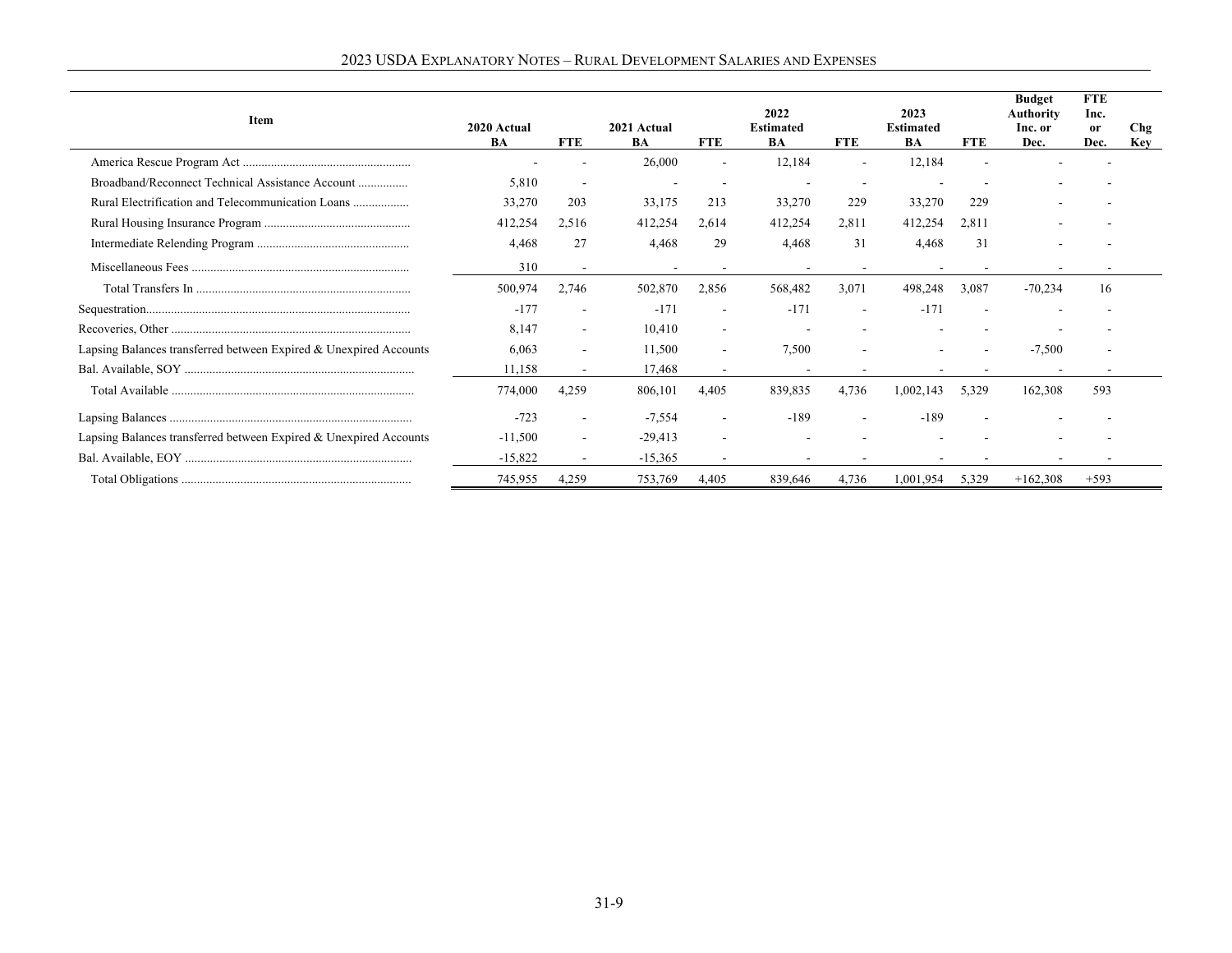# *Table RD-7. Project Statement Obligations (thousands of dollars, FTE)*

| <b>Item</b>                                           | 2020 Actual<br>BA | <b>FTE</b>               | 2021 Actual<br>BA | <b>FTE</b>               | 2022 Estimated<br>BA | <b>FTE</b> | 2023 Estimated<br>BA | <b>FTE</b> | <b>Budget Authority Inc.</b><br>or Dec. |
|-------------------------------------------------------|-------------------|--------------------------|-------------------|--------------------------|----------------------|------------|----------------------|------------|-----------------------------------------|
| Discretionary Obligations:                            |                   |                          |                   |                          |                      |            |                      |            |                                         |
|                                                       | \$230,962         | 1,513                    | \$264,024         | 1.549                    | \$264,024            | 1.665      | \$504,066            | 2,242      | $+240,042$                              |
|                                                       |                   | $\sim$                   |                   | $\overline{\phantom{a}}$ |                      |            |                      |            |                                         |
|                                                       | 230,962           | 1,513                    | 264,024           | 1,549                    | 264,024              | 1,665      | 504,066              | 2,242      | $+240,042$                              |
| Transfer In:                                          |                   |                          |                   |                          |                      |            |                      |            |                                         |
|                                                       | 2,620             |                          | 2,437             |                          | 2,640                |            | 2,640                |            |                                         |
|                                                       | 140               |                          |                   |                          |                      |            |                      |            |                                         |
|                                                       | 15,368            |                          |                   |                          |                      |            |                      |            |                                         |
| Local Agriculture Marketing Program Covid (mandatory) | $\blacksquare$    |                          | 3.000             |                          | 2,943                |            |                      |            | $-2,943$                                |
| Local Agriculture Marketing Program T (mandatory)     | 90                |                          | 3,973             |                          | 3,663                |            | 2,000                |            | $-1.663$                                |
|                                                       | 2,255             |                          |                   |                          |                      |            |                      |            |                                         |
|                                                       | 152               |                          |                   |                          |                      |            |                      |            |                                         |
|                                                       | 139               |                          |                   |                          |                      |            |                      |            |                                         |
|                                                       |                   |                          |                   |                          | 10,000               |            |                      |            |                                         |
|                                                       |                   |                          |                   |                          | 20,000               |            |                      |            |                                         |
|                                                       | 19,024            |                          | 17,000            |                          | 33,700               |            | 16,072               | 16         | $-17,628$                               |
|                                                       |                   |                          |                   |                          |                      |            | 15,000               |            | $+15,000$                               |
|                                                       |                   |                          |                   |                          | 33,000               |            |                      |            |                                         |
|                                                       |                   |                          | 1.843             |                          | 12,184               |            | 12,184               |            |                                         |
|                                                       | 33,270            | 203                      | 33,270            | 213                      | 33,270               | 229        | 33,270               | 229        |                                         |
|                                                       | 412,254           | 2,516                    | 412,254           | 2,613                    | 412,254              | 2,811      | 412,254              | 2,811      |                                         |
|                                                       | 4,468             | 27                       | 4,468             | 29                       | 4,468                | 31         | 4,468                | 31         |                                         |
|                                                       | 8,729             | $\overline{\phantom{a}}$ | 11,500            |                          | 7,500                |            |                      |            | $-7,500$                                |
|                                                       | 310               |                          |                   |                          |                      |            |                      |            |                                         |
|                                                       | 498,819           | 2,746                    | 489,745           | 2,856                    | 575,622              | 3,071      | 497,888              | 3,087      | $-77,734$                               |
|                                                       | 16,174            |                          |                   |                          |                      |            |                      |            |                                         |
|                                                       | 745,955           | 4,259                    | 753,769           | 4,405                    | 839,646              | 4,736      | 1,001,954            | 5,329      | $+162,308$                              |
|                                                       | 745,955           | 4,259                    | 753,769           | 4,405                    | 839,646              | 4,736      | 1,001,954            | 5,329      | 162,308                                 |
|                                                       |                   |                          |                   |                          |                      |            |                      |            |                                         |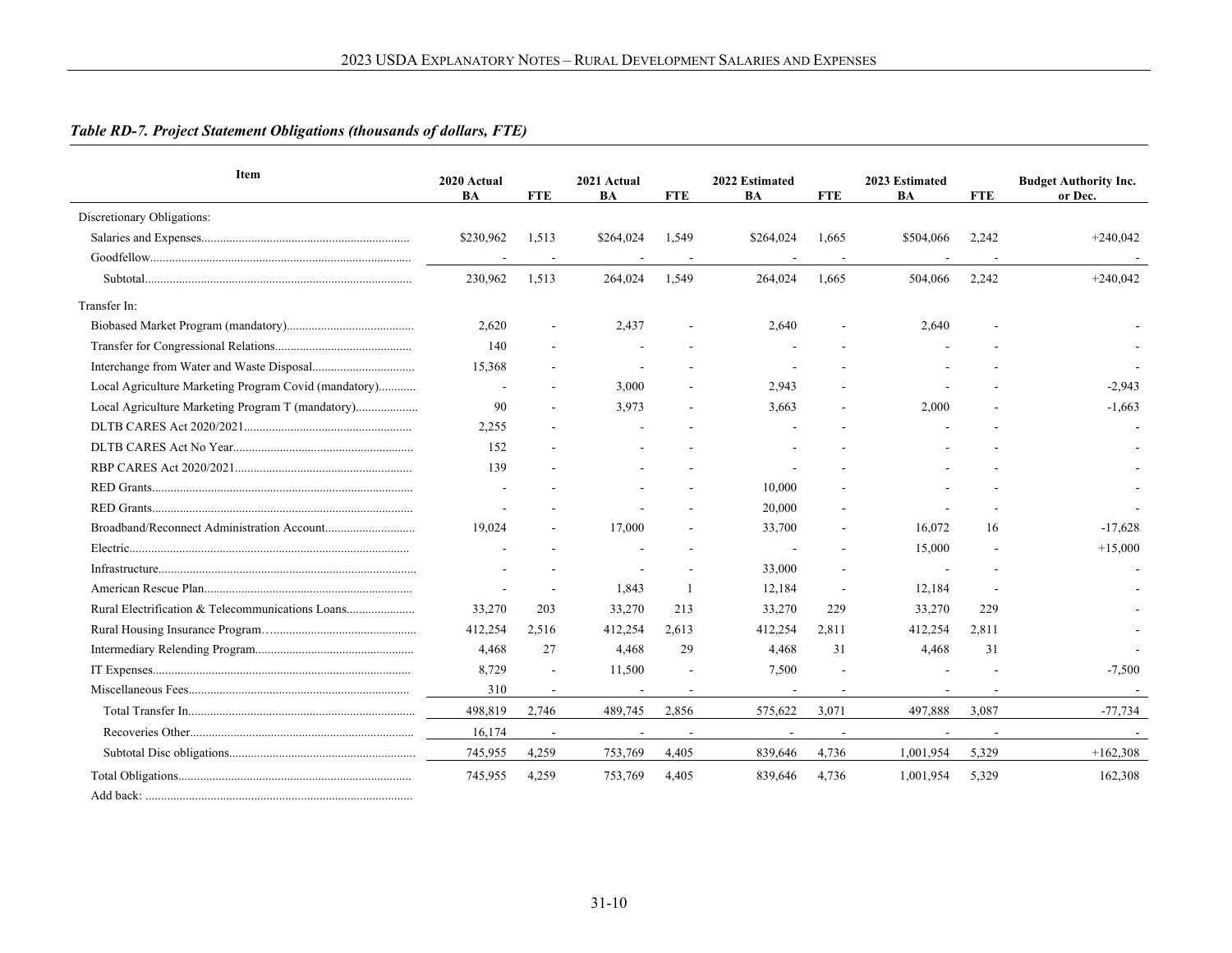| Item                     | 2020 Actual |                          | 2021 Actual |                          | 2022 Estimated |            | 2023 Estimated |            | <b>Budget Authority Inc.</b> |
|--------------------------|-------------|--------------------------|-------------|--------------------------|----------------|------------|----------------|------------|------------------------------|
|                          | <b>BA</b>   | <b>FTE</b>               | BA          | <b>FTE</b>               | BA             | <b>FTE</b> | BA             | <b>FTE</b> | or Dec.                      |
| Lapsing Balances         | $-722$      |                          | $+7,946$    |                          |                |            |                |            |                              |
| Balances Available, EOY: |             |                          |             |                          |                |            |                |            |                              |
|                          | 11,500      | $\overline{\phantom{a}}$ | 7,500       | ۰                        |                |            |                |            |                              |
|                          | 745         | ٠                        |             |                          |                |            |                |            |                              |
|                          | 598         | $\overline{\phantom{a}}$ |             |                          |                |            |                |            |                              |
|                          | 476         |                          |             |                          |                |            |                |            |                              |
|                          | 15,448      | $\overline{\phantom{a}}$ | 15,365      | $\sim$                   |                |            |                |            |                              |
|                          | 28,767      |                          | 30,811      |                          |                |            |                |            |                              |
|                          | 774,000     | 4,259                    | 792,526     | 4,405                    | 839,646        | 4,736      | 1,001,954      | 5,329      | 162,308                      |
| Less:                    |             |                          |             |                          |                |            |                |            |                              |
|                          | -498.642    | $-2,746$                 | -490.868    | $-2,856$                 | $-575.622$     | $-3.101$   | .888           | $-3.117$   | 77,734                       |
|                          | $-177$      | $\overline{\phantom{a}}$ | $-171$      | ٠                        |                |            |                |            |                              |
|                          | $-16,188$   | $\overline{\phantom{a}}$ | $-10,410$   | $\overline{\phantom{a}}$ |                |            |                |            |                              |
|                          | $-11,158$   | $\sim$                   | $-27,053$   | ۰                        |                |            |                |            |                              |
|                          | 247,835     | 1,513                    | 264,024     | 1,549                    | 264,024        | 1,635      | 504,066        | 2,212      | 240,042                      |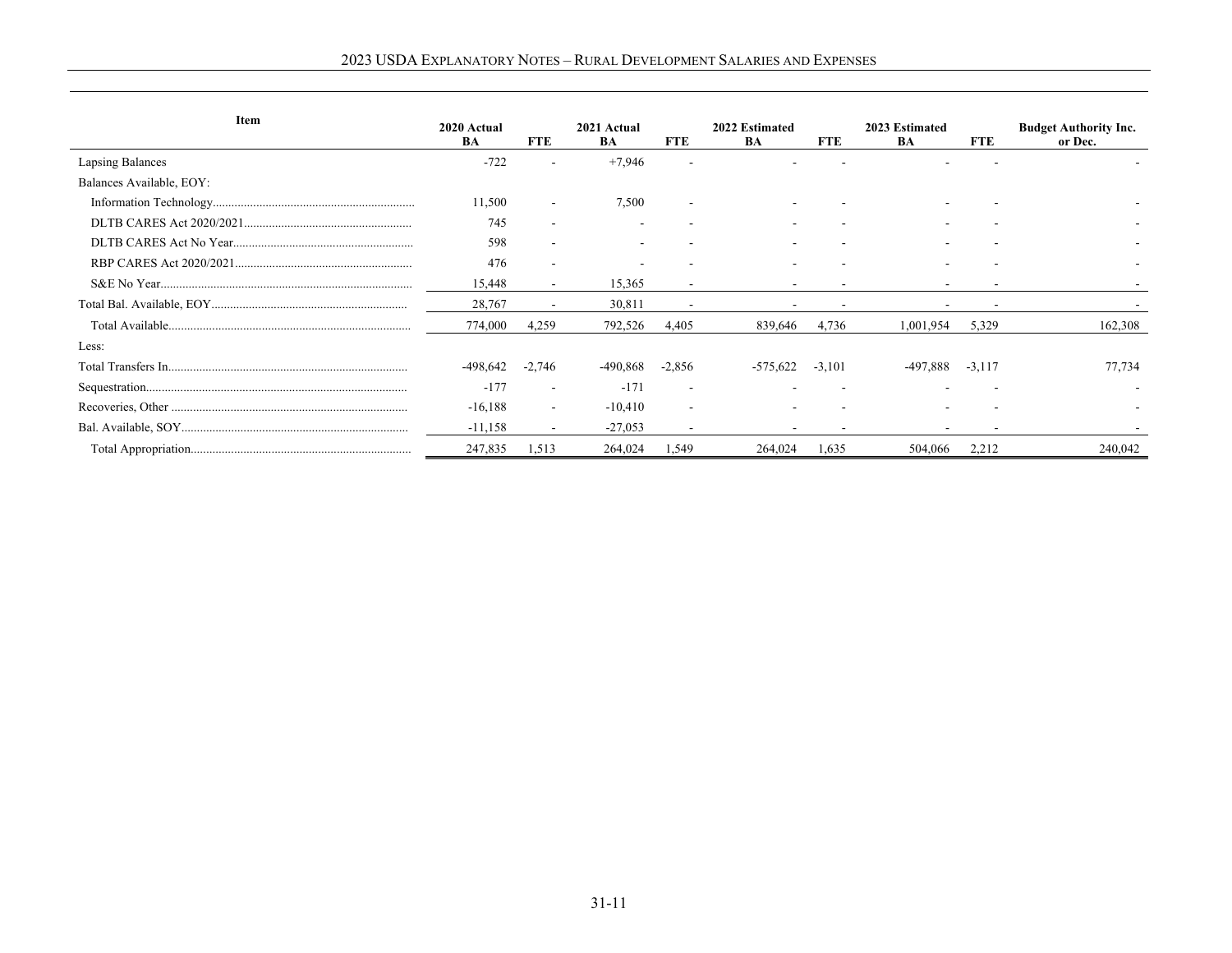#### **Rural Development Salaries and Expenses**

Rural Development (RD) programs were established to enable economic viability for over 60 million Americans living and working in 3,142 rural counties in the United States, and in the Pacific Islands, Guam, Puerto Rico, and Virgin Islands. Because of limited resources for salaries and expenses in prior years, RD was forced to reduce staffing and could not fully fund the needed investments in Information Technology (IT) to modernize systems. The 2023 Budget request supports the higher staffing levels requested in the 2022 Budget, an increase in FY 2023 and continues to fund IT modernization efforts in support of delivering programs to underserved, unserved and disadvantaged communities. Because of the lack of sufficient funding in prior years, RD's top two enterprise risks are staffing levels, (including hiring and retention), and program needs not being met by IT. The 2023 Budget requests funding that would mitigate these risks.

RD is committed to securing environmental justice and spurring economic opportunity for disadvantaged communities that have been historically marginalized, overburdened by pollution, and have experienced underinvestment in essential services. In line with Executive Order 14008, RD will take proactive actions to work towards ensuring 40 percent of the benefits of climate and clean energy investments are directed to disadvantaged communities. In 2022, these actions included an examination of the activities of key programs to determine whether those programs' benefits have accrued to disadvantaged communities. In 2023, RD will continue to track program expenditures that flow to disadvantaged communities and identify metrics that will help track how program benefits improve outcomes for disadvantaged communities.

### FTE Request

The 2023 request for RD continues its focus on the priorities of the Administration: COVID-19, Economic Recovery, Climate Change, and racial equity. In addition, the budget request includes additional staff to support the administration effort on focusing new construction for the multifamily housing direct and guaranteed programs. The 2023 budget request includes an increase of 577 FTEs from the 2022 level of 4,766 to 5,343 and an additional 16 FTEs will be funded with the ReConnect administrative set aside to a total of 5,359. RD will accomplish its mission by focusing efforts on:

- Marketing and Outreach: These functions are delivered through a field structure of 477 State, local, and area offices. The budget request replenishes State staffing levels to ensure RD's core mission of community development through technical assistance, outreach, and community-level engagement is achieved;
- Loan Origination and Underwriting: The request also includes 266 FTEs to support the origination of new loans, including 16 FTEs that will be dedicated to continuing the implementation of the ReConnect pilot program. This program is a cornerstone for extending broadband across the country and is a high priority for the Administration as it is essential to achieve economic equity in rural communities. The 16 FTEs will replace the current contract support that has been used for program delivery since the pilot program's inception and will be funded through the ReConnect program funds. The other 250 new FTEs will support the critical function of originating loans, administering grants, and ensuring that program funds are underwritten to appropriate regulations and credit standards that align with strategic goals, priorities, and mission objectives;
- Servicing: An essential function of RD is to service the loans that are originated. After loans and grants are provided to the borrowers, servicing starts by monitoring lending activity for guaranteed loans to ensure that regulations are followed and by auditing lending records to ensure fair practices to rural borrowers. Servicing actions for direct loans include managing payments and escrow accounts, processing foreclosures, and overall evaluation of portfolio performance. As of the end of 2021, RD's portfolio was almost \$234 billion, with over 1.2 million guaranteed and direct loans. RD's portfolio increases by five percent each year. By 2023, we estimate RD's portfolio will include \$258 billion in outstanding debt; and,
- Risk Management and Mitigation: The RD Risk Office provides a formal framework that allows RD Senior Leadership to assess Mission Area risks that may negatively affect RD across its functional areas.

These Mission Area risk assessments are data driven and help inform RD's budget process, internal control assessments, strategic planning, Information Technology investments, and other key decision-making processes.

Currently, RD has six Mission Area risks ranked as Tier 1 (high level): 1) IT system functionality meeting program needs; 2) Staffing levels/organizational structure; 3) Hiring and Retention; 4) Records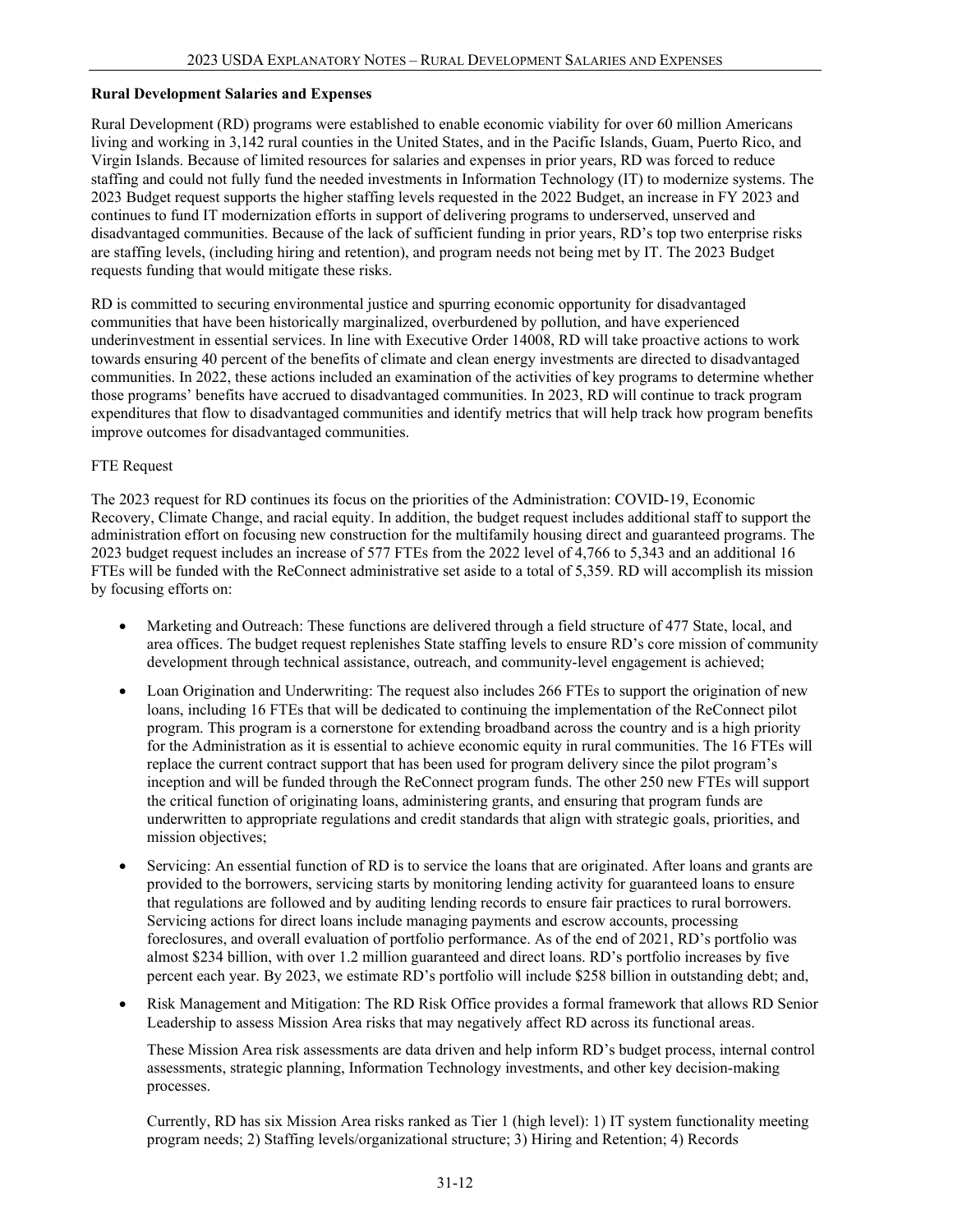Management; 5) Environmental Reviews; and 6) COVID-19 Portfolio Risks. IT system functionality meeting program needs ranks as the highest risk and has since the inception of the enterprise risk management process in 2017. These risks indicate areas of concern regarding RD's ability to meet its strategic mission.

The RD Risk Office also houses the Special Assets Unit (SAU), which was created to support the commercial and community programs by monitoring borrower financial status and managing borrower accounts with delinquencies over 90 days. The SAU operates under existing agency regulations, using a consistent approach with standardized mitigation tools, to assist distressed borrowers, maximize debt recovery, while also considering the impacts to a community. SAU is more relevant than ever as COVID-19 flexibilities could increase risk in RD's portfolio.

In 2021, the agency obligated \$34.1 billion in program level (PL) for direct loans, guaranteed loans, and grants. RD programs provided affordable housing to 135,181 rural homeowners, safe water to 4.69 million rural residents, broadband access to 70,000 rural residents, and created 40,130 jobs in the rural communities.

RD's Salaries and Expenses (S&E) account funds Full Time Equivalents (FTEs) and general operating costs for agency program delivery, including providing direct and guaranteed loans, awarding grants, and providing technical assistance for rural community and economic development needs such as housing, business development/expansion, community facilities, and broadband. These programs facilitate economic development, prosperity, and enhanced quality of life by assisting rural residents with improved:

- Housing;
- Access to capital;
- Infrastructure;
- Broadband access and connectivity; and
- Support for workforce availability.

RD staff is strategically located with the ability to interact with its customers using an in-person delivery model and through partnership networks in serving rural America. This budget proposal considers the entire RD mission and aims to modernize operations and align resources to increase opportunity in rural areas.

The S&E account also funds critical mission support activities that and protect RD's estimated portfolio of \$258 billion dollars, which would make RD one of the top ten lending institutions in the country if it were a private institution. As part of its fiduciary responsibility, RD conducts an annual review of financial statements for every commercial borrower; provides certification for 400,000 multi-family housing tenants; processes monthly payments for 14,000 multi-family borrowers; and provides specialized account processing for the 221,809 single family direct loans, including payment receipt and application, issuing monthly billing statements, performing re-amortizations, processing transfers, providing annual IRS 1098 processing and reporting, and managing debt settlements. RD also manages loan servicing actions that affect customer payment calculations for Escrow, Payment Subsidy, and other specialized servicing options. A large customer contact center provides efficient and accurate customer service and loss mitigation strategies to program loan and grant recipients. Additionally, RD provides data to major credit reporting agencies and to the Department of Treasury for Treasury Offset, provides cross servicing, Internal Revenue Service reporting, and guaranteed loss mitigation claims processing, and is responsible for lender oversight for all RD loans.

This request also supports continued implementation of the legislation enacted in response to the economic and social disruptions caused by the COVID-19 pandemic. This legislation provided additional program funds for RD programs and provided loan servicing options and flexibilities for current borrowers within the existing portfolio. RD is continuing the implementation of these unplanned but critical activities in support those affected by the COVID-19 pandemic while performing its regular portfolio management duties. This imposes additional burdens on an already stretched and stressed staff and IT infrastructure.

### Information Technology (IT) request

The 2023 budget request also includes a significant investment in IT development, modernization, and enhancement to begin the process of modernizing the critical Rural Development IT infrastructure. RD offers many bank-like services, including direct loans for many of its programs. However, because of its backlog of unfunded IT development projects, RD is not able to offer bank-like services to its borrowers. Currently, many Rural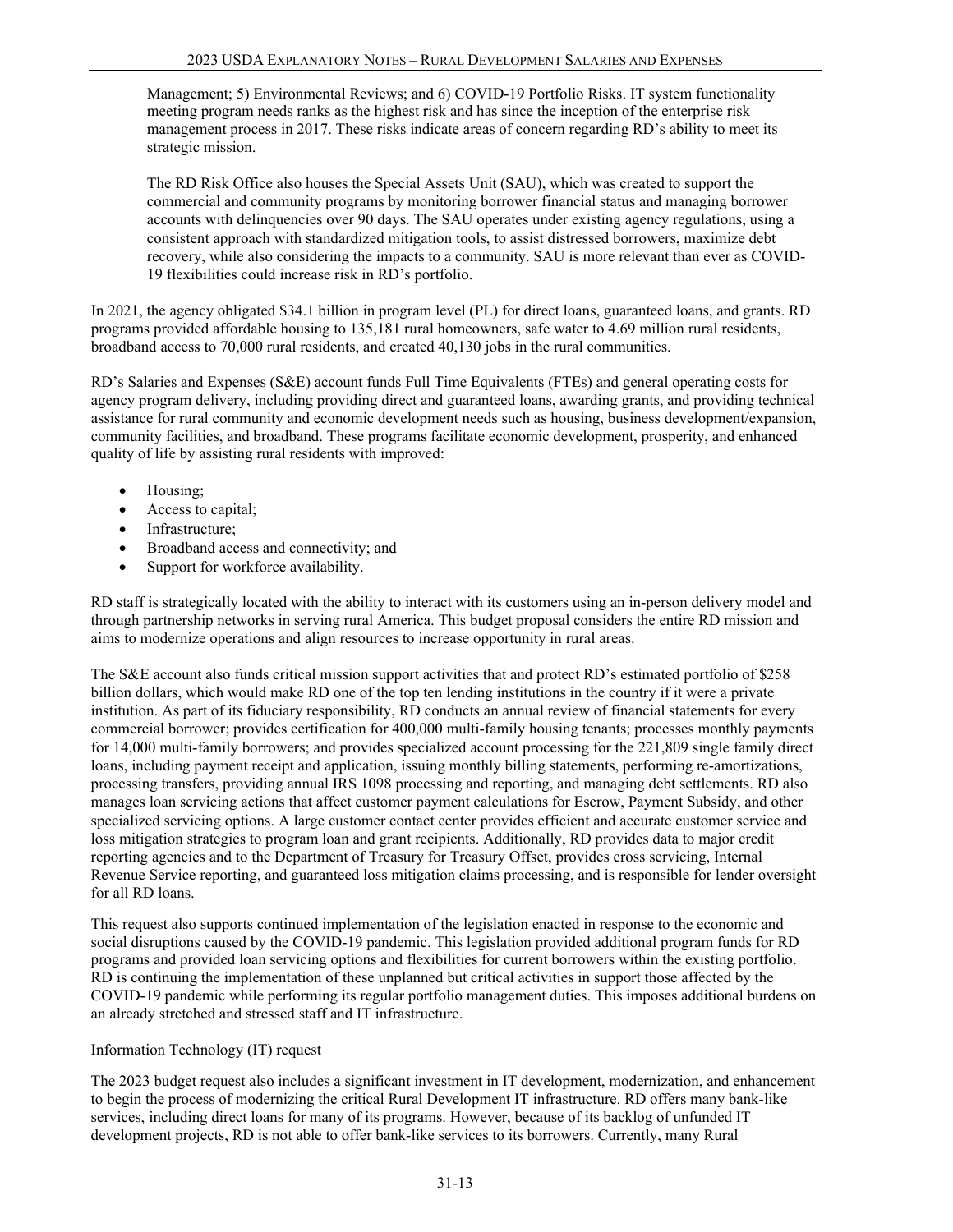Development programs operate using paper-based applications, customers do not have on-line access to view their balances, and serving actions are primarily manually entered into systems. RD must update its technology to meet current lender standards that include ease of application for services, customer access, and effective servicing of loans.

This budget request will afford RD the opportunity, through effective planning and business case development, to invest in IT systems that will enhance the customer experience in ease of application and access to pertinent account information. Additionally, IT investment in modernization will lift manual processing responsibilities from RD staff. The result of these efforts will profoundly change the day-to-day operations of loan servicing that aligns with traditional lenders and will provide RD with the ability to align its overall staffing resources to focus on its mission of program delivery through community and economic development.

Historically, RD S&E appropriations have not increased proportionally to the increase in program dollars and the growing portfolio. The level of S&E appropriations was not sufficient to support the necessary staffing, training, IT, or program delivery activities and essentially created a risk that RD may not be able to meet its core mission.

The 2023 request allows RD to continue efforts to rebuild its human infrastructure (including staffing increases) and IT improvements, that were started in the 2022 budget; and allows RD to sustain and expand on the outreach activities implemented under the Rural Partners Network (previously known as StrikeForce) authority to ensure all rural communities are made aware of and encouraged to participate in RD programs. Equally critical is the need for resources to address employee training needs to effectively deliver and manage RD's loan and grant programs meant to build communities and spur economic development.

The RD mission area programs provide affordable, sustainable housing, essential community facilities, clean water supply, broadband access, affordable electricity, and support economic development and expanding the use of renewable energy sources. The 2023 request focuses on the priorities of the Administration (COVID-19, Economic Recovery, Climate Change, and racial equity) by ensuring the RD mission area has the staff and support structure to continue delivering its programs effectively, efficiently, and with integrity to all of rural America, especially to its underserved communities.

The 2023 budget is focusing human resources on deploying the programs and services in support of Executive Order (EO) 14008 that direct the Federal government to provide up to 40 percent of the benefits of its programs to disadvantaged communities. This will support the Administration's efforts to combat climate change and promote racial equity. In addition, the budget request focus on improving housing options for low and very low- income rural Americas by emphasizing multi-family housing new construction through the multi-family housing direct and guaranteed programs. Providing affordable, sustainable, and climate change resilience requires additional resources such as additional FTEs that will engage in strong partnerships with State, local and other Federal agencies. RD is requesting a total increase of \$240.042 million from the 2022 level.

(1) An increase of \$240,042,000 and 577 FTEs for the Salaries and Expenses account (\$714,016,000 and 4,766 FTEs available in FY 2022):

The funding change is requested for the following items:

### (A) An increase of \$93,707,000 and 577 FTEs for Salaries and Benefits for additional staffing and to support current staff.

These increases are primarily in support of field staff and would enable RD to effectively manage its growing portfolio and maintain a high level of customer service, innovation, and modernization. The increased staffing resources would allow RD to meet the growing priorities in critical areas that have a direct effect on the agency's ability to be sustainable, relevant, and results-oriented in delivering muchneeded programs and services across rural America. Over the last several years there has been a significant increase in the obligated dollars being delivered each year, and an associated increase in the loan portfolio that must be serviced and managed expertly to ensure the best financial interest of the taxpayers and the Government. In addition, the loan portfolio has grown in complexity over the years because of new program types and variations, and because of new loan restructuring options.

1) An increase of \$47,615,000 million and 577 FTEs.

This increase will support the salary and benefit cost of increasing 577 FTEs. These new employees will be located across the 477 local offices, 47 State offices and headquarters. The FTE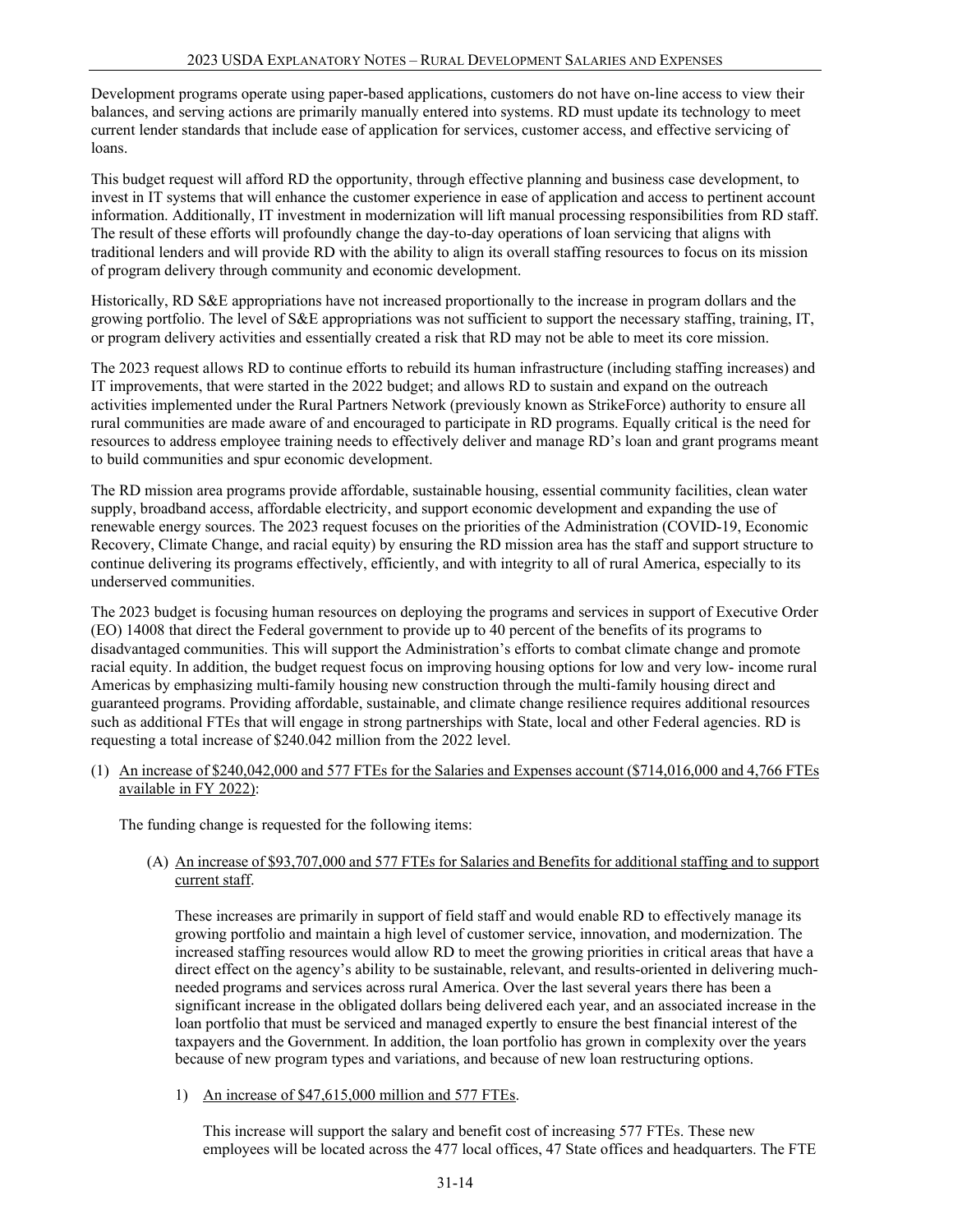increase will be instrumental in advancing the mission of RD in rural areas and expand the origination and servicing of RD programs that benefit 60 million rural residents.

- 2) A total increase of \$38,691,000, which includes.
	- a) An increase of \$12,889,000 of which \$8,774,000 for pay inflation and \$4,115,000 for FERS. This increase will support a 2.7 percent Cost of Living pay increases for civilian employees, and a 1.1 percent increase to cover the expenses for the mandated increase of USDA's contribution to FERS. These increases help to maintain moral for RD's current employees. The pay inflation consists of \$964,000 for annualization of the 2021 pay increase of 1 percent and \$7,810,000 for the 2022 pay increase of 2.7 percent.
	- b) An increase of \$25,802,000 for 2023 Pay.

The increase will support the annualization of the 2022 2.7 percent Cost of Living pay increase and the 2023 4.6 percent Cost of Living pay. These increases help to maintain morale for RD's current employees and support the additional FTEs requested in the budget. RD's workforce is essential for delivering RD programs, improving access to other Federal benefits and enhancing the economic capacity of rural Americans. Without the additional funds, RD would need to reduce other services in order to maintain is labor force.

3) An increase of \$7,401,000 for travel, training, and general support.

With new employees on board, the agency would need to provide travel, tuition, training, supplies and contract services and locations for these employees to work. We are assessing an increase of \$4.4 million in GSA and non-GSA charges due to requesting additional spaces for employees who cannot work remotely because of their duties. This increase will also provide with additional travel funds and support equipment and supplies necessary for delivering the increase program level in multiple RD programs. The budget requests focus on more personal interaction with rural borrowers, including State and local partners. This increase includes WCF costs.

- (B) An increase of \$73,582,000 for Information Technology.
	- 1) A net increase of \$64,159,000 for IT Development, Modernization, and Enhancement (DME) contracts.

The RD portfolio is supported by over 100 IT systems built over 30 years on disparate platforms, technologies, and software in response to specific program needs.

Under this budget request, RD will continue to modernize its IT systems to avert system failures, remediate cybersecurity vulnerabilities, meet program priorities, and make RD's loans and grants more accessible to rural Americans. The 2023 DME continues funding for IT modernization projects designed to move the agency to a more bank-like environment where applicants can apply for services online (eliminating the paper application process), borrowers can access their loan information directly, and funding requests can become streamlined, thus reducing manual processes.

The requested increase allows RD to invest in IT systems that will support its mission and will provide the necessary support for RD borrowers. The 2023 requested increase will cover IT development for: (1) Unifi modernization; (2) replacement/retirement of the PLAS legacy general ledger system and the Automated Multi-Family Account System (AMAS); (3) continuing the implementation of the Guaranteed Underwriting System; (4) Implementing Single Family Housing Delegated Authority; (5) develop an end-to-end automated system to fully implement efficiencies in the OneRD guaranteed regulation; and (6) other system upgrades required for providing RD services to the agencies as well as our borrowers.

2) An increase of \$9,423,000 in Working Capital Fund costs.

USDA continues to seek opportunities to increase efficiency and lower costs by providing centralized services through the Working Capital Fund (WCF). For 2023, the USDA WCF costs are projected to increase overall because of increased demand for centralized services, and because the cost of providing those services increases, including the automation improvements needed to support them.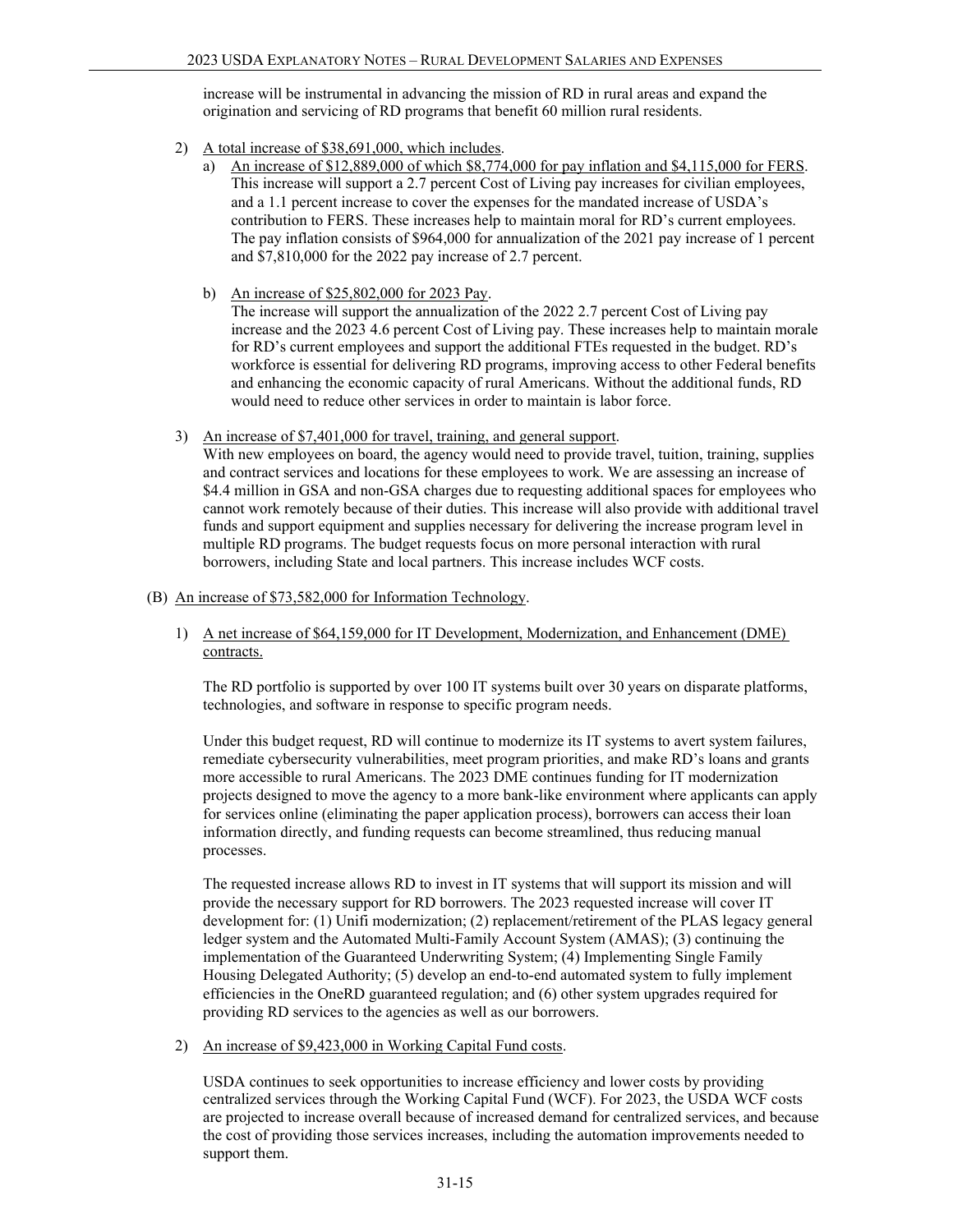In addition to the funding request with the Salaries and Expenses appropriated amounts, the budget includes \$14 million from the ReConnect pilot program set aside for IT developmental activities that will be used for expanding broadband functionality for the deployment for ReConnect and broadband activities.

#### (C) An increase of \$39,000,000 for Rural Partners Network (a.k.a. StrikeForce) activities.

The request includes \$39 million for Rural Partners Network activities, which will provide targeted training, technical assistance, and outreach to distressed communities including energy communities in rural America through an all-of-government approach. USDA will partner with other Federal agencies to launch Rural Partners Network efforts that ensure targeted communities are made aware of and encouraged to fully participate in Federal programs across agencies. Rural Partners Network will support more strategic community engagement and facilitate regional coordination among Federal agencies to share best practices, braid Federal resources, and foster collaboration with local and State partners. The pay and FERS increases are accounted for in the salaries and expenses description in section (A).

#### (D) An increase of \$4,000,000 for a contract to oversee the inspection of Section 514 and 515 properties.

To ensure that the Section 514 and Section 515 portfolio is adequately maintained, MFH's conducts physical inspections at least once every 3 years. These activities are currently performed by MFH's Loan Specialists in its Field Operations Division. The FY 2023 proposes to enter a professional services contract for these inspection activities. Conducting physical inspections requires specialized expertise and is typically performed by independent third-party professionals across both public and private sector multifamily portfolios. Utilizing contracted expert services to perform inspections provides MFH's Field Operations staff with the information they need to fulfill the inherently governmental function of making compliance and enforcement decisions. It also appropriately bifurcates the functions of deficiency identification and deficiency cure to ensure the integrity and quality of each of these functions. The \$4 million will be used to perform oversight and monitoring of the physical condition of the Sections 514 and 515portfolio.

(E) An increase of \$750,000 for establishing the Interagency Working Group on Coal and Power Plant communities.

[Executive Order 14008](https://www.whitehouse.gov/briefing-room/presidential-actions/2021/01/27/executive-order-on-tackling-the-climate-crisis-at-home-and-abroad/) called for Federal investment to support the economic revitalization of coal, oil, gas, and power plant communities. It also established the Interagency Working Group (IWG) on Coal and Power Plant Communities and Economic Revitalization (Energy Communities) to advance the policy set in the Executive Order. The IWG on Energy Communities is co-chaired by the Director of the NEC and the National Climate Advisor and administered by the Secretary of Energy via the Director of the National Energy Technology Laboratory (NETL).

Energy Communities programs and initiatives are an Administration priority, and IWG agencies should anticipate a ramp up in activities that directly support or could support these communities. IWG Agencies are asked to prioritize funding for programs that:

- Provide support for workers dislocated because of closures in the energy economy;
- Expand job training in clean energy, advanced manufacturing, and reclamation; and
- Build capacity through field staff and technical assistance to support affected communities.

USDA is also being asked to provide funding for administration and capacity building activities associated the IWG, which will include but not be limited to support for research and analysis to inform pre-decisional investments, interagency coordination, and stakeholder engagement activities. These activities are necessary for the IWG to pursue its short- and long-term goals associated with supporting energy communities in the transition to a clean energy economy. RD budget includes \$750,000 for IWG operations, which reflects a share of the costs required to support the IWG.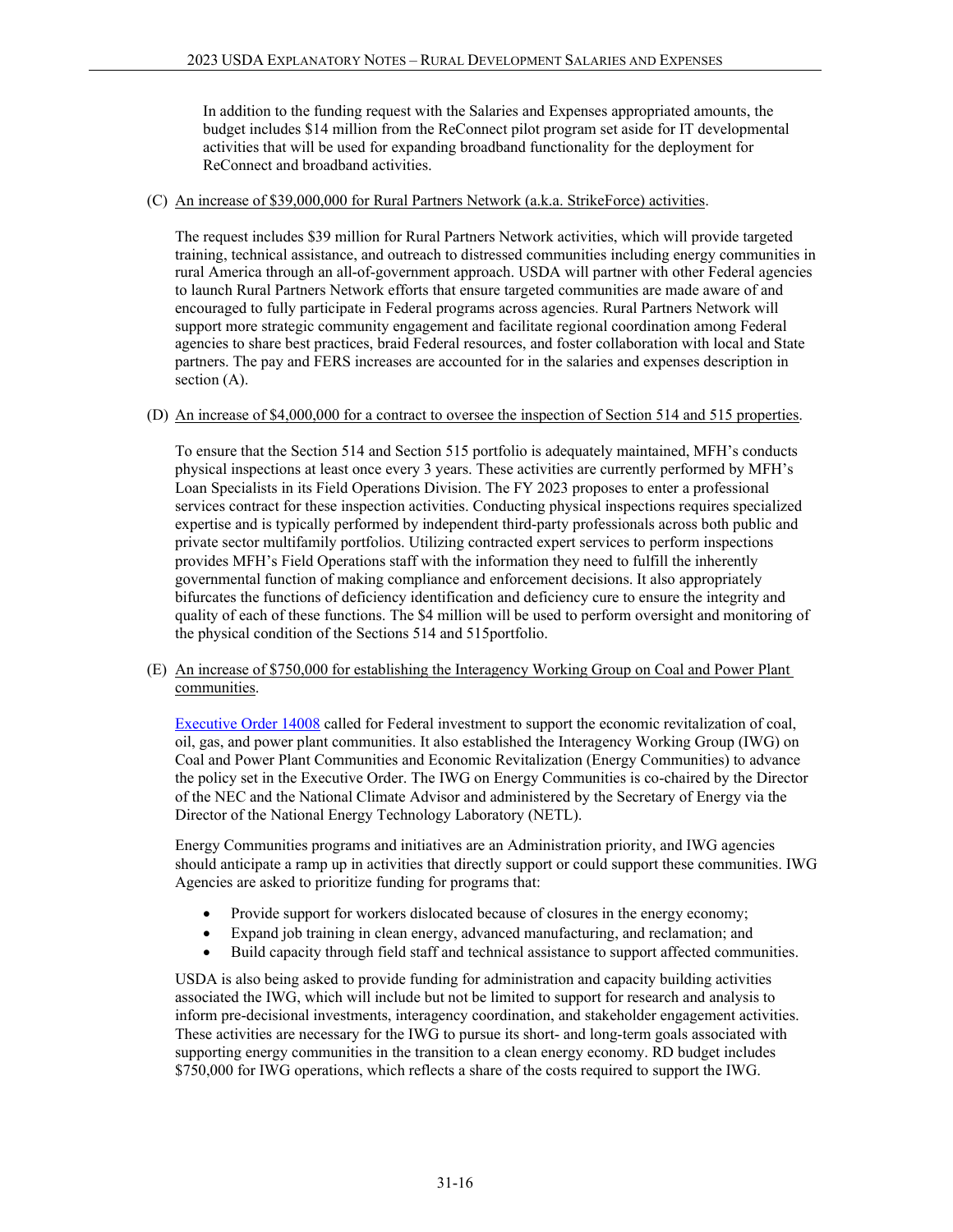(F) An increase of \$28,831,000 for support contracts.

This increase for non-IT contractual support services is essential for RD to program funding to the rural communities RD contracts out legal services for all the three agencies' program, mail services to serve the housing borrowers, maintenance services for non-GSA locations as well as maintenance services for real estate own properties of single -family housing while they are in foreclosure.

(G) An increase of \$172,000 for rent cost (GSA and non-GSA).

RD real property costs include the leases required for 477 local and 47 State offices, a headquarters in the District of Columbia, and office space in Saint Louis, Missouri. This marginal increase incorporates the increased lease costs of \$172,000 in 2023.

(2) A decrease of \$70,234,000 from transfers from other program accounts.

The decrease is due to a decrease in funding coming from set asides in the FY 2022 American Rescue Plan Act appropriations and transfers from the Rural Economic Development Grants set asides in support of the ReConnect program. During 2022 there were multiple programs with administrative and technical assistance set asides that the budget is not requesting.

(3) A decrease of \$9,815,000 to support Goodfellow facility relocation (\$9,815,000 available in 2022).

The budget is not requesting any additional funding related to the relocation of the Goodfellow facility as the move should be accomplished in 2022.

(4) A decrease of \$17,628,000 in Broadband ReConnect Administrative set aside (\$33,700,000 available in 2022).

In addition to the funding from the Salaries and Expenses, the 2023 budget also supports 16 additional FTEs to support the ReConnect program. The \$1.973 million necessary to support these FTEs is coming from the ReConnect program account set aside for administrative costs. This budget request will institutionalize the ReConnect program. Since 2018, when the pilot program was first funded, contractors were responsible for delivering it. After multiple years of funding and the increase demand for the program, the agency requests permanent FTEs dedicated to deploying the program.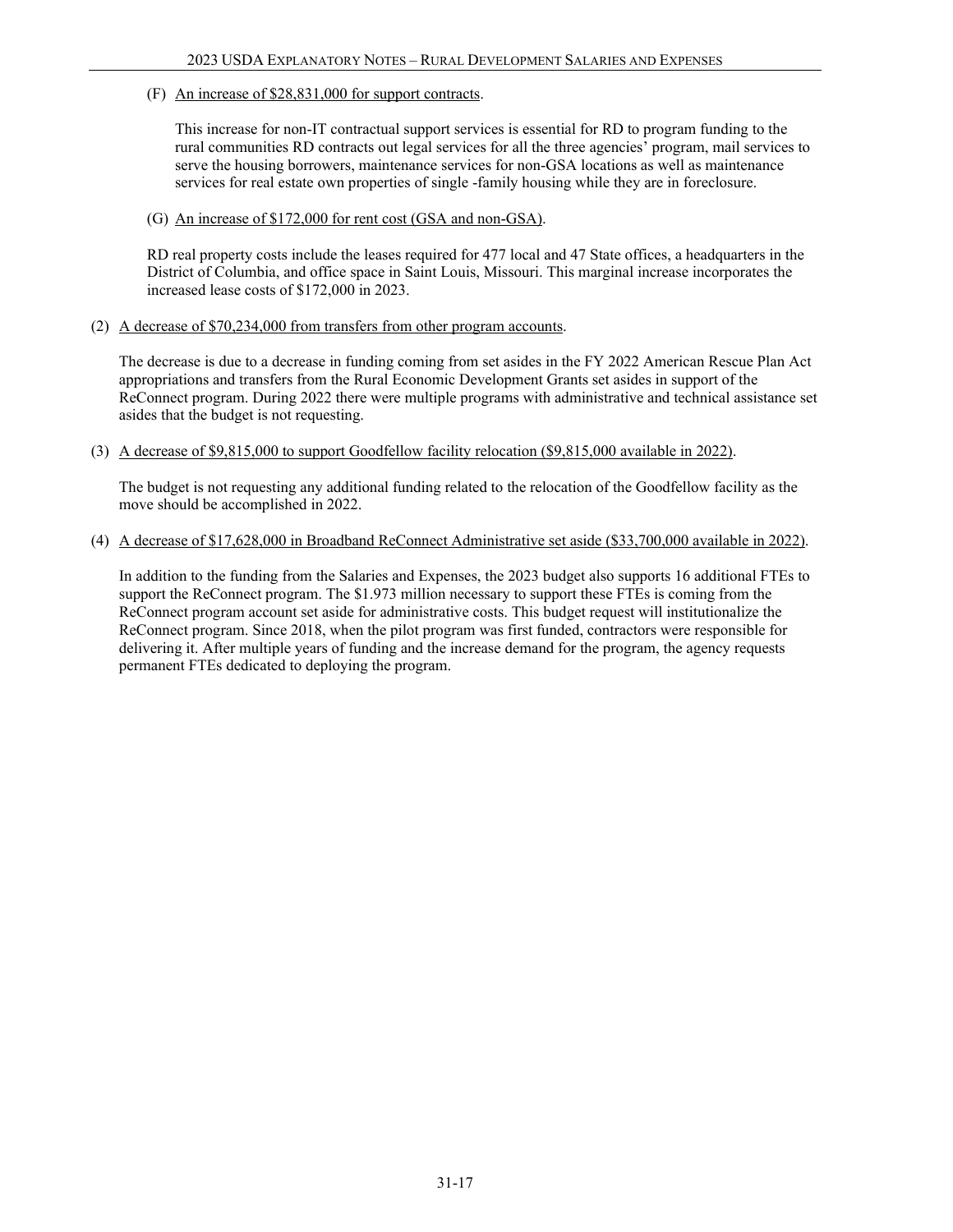| ruvie KD-0. Geographic Dreakaown of Ovugaavns and 1 TE (invasanus of availirs, 1 TE)<br>2023<br>2020<br>2021<br>2022 |                 |            |                |                |                  |                |                  |                |
|----------------------------------------------------------------------------------------------------------------------|-----------------|------------|----------------|----------------|------------------|----------------|------------------|----------------|
| <b>State/Territory/Country</b>                                                                                       | Actual          | <b>FTE</b> | Actual         | <b>FTE</b>     | <b>Estimated</b> | <b>FTE</b>     | <b>Estimated</b> | <b>FTE</b>     |
| Alabama                                                                                                              | \$6,324         | 68         | \$5,637        | 81             | \$5,376          | 88             | \$7,183          | 92             |
| Alaska                                                                                                               | 2,585           | 23         | 3,052          | 36             | 2,911            | 39             | 3,890            | 41             |
| Arizona                                                                                                              | 4,335           | 51         | 3,921          | 51             | 3,740            | 56             | 4,997            | 59             |
| Arkansas                                                                                                             | 6,053           | 68         | 5,579          | 82             | 5,321            | 89             | 7,110            | 93             |
| California                                                                                                           | 11,598          | 106        | 9,924          | 120            | 9,464            | 131            | 12,645           | 137            |
| Colorado                                                                                                             | 3,872           | 48         | 3,370          | 42             | 3,102            | 46             | 4,145            | 48             |
| Connecticut                                                                                                          | 1,001           | 12         | 501            | 9              | 477              | 9              | 638              | 10             |
| Delaware                                                                                                             | 2,014           | 33         | 2,723          | 36             | 2,597            | 40             | 3,470            | 41             |
| District of Columbia                                                                                                 | 225,068         | 503        | 458,168        | 553            | 533,779          | 553            | 605,037          | 649            |
| Florida                                                                                                              | 7,300           | 85         | 5,967          | 84             | 5,691            | 92             | 7,604            | 96             |
| Georgia                                                                                                              | 8,260           | 88         | 6,844          | 95             | 6,527            | 104            | 8,721            | 108            |
| Hawaii                                                                                                               | 4,355           | $27\,$     | 3,175          | 37             | 3,028            | 40             | 4,046            | 42             |
| Idaho                                                                                                                | 4,099           | 49         | 3,739          | 50             | 3,566            | 54             | 4,765            | 56             |
| Illinois                                                                                                             | 6,799           | 87         | 5,818          | 86             | 5,549            | 94             | 7,414            | 98             |
| Indiana                                                                                                              | 5,629           | 65         | 3,919          | 54             | 3,737            | 59             | 4,994            | 62             |
| Iowa                                                                                                                 | 6,716           | 80         | 6,055          | 89             | 5,775            | 97             | 7,716            | 102            |
| Kansas                                                                                                               | 4,042           | 48         | 3,158          | 47             | 3,011            | 51             | 4,024            | 53             |
| Kentucky                                                                                                             | 7,391           | 79         | 6,065          | 92             | 5,784            | 101            | 7,729            | 105            |
| Louisiana                                                                                                            | 5,207           | $71\,$     | 4,513          | 68             | 4,304            | 75             | 5,751            | 78             |
| Maine                                                                                                                | 3,817           | 46         | 3,554          | 53             | 3,389            | 57             | 4,529            | 60             |
| Maryland                                                                                                             | 1,066           | 17         | 367            | 6              | 350              | 6              | 468              | $\tau$         |
| Massachusetts                                                                                                        | 3,005           | 35         | 2,967          | 39             | 2,829            | 42             | 3,781            | 44             |
| Michigan                                                                                                             | 9,171           | 95         | 7,748          | 111            | 7,389            | 121            | 9,873            | 126            |
| Minnesota                                                                                                            | 6,683           | 80         | 5,763          | 79             | 5,496            | 86             | 7,343            | 90             |
| Mississippi                                                                                                          | 8,603           | 92         | 7,253          | 102            | 6,917            | 111            | 9,243            | 117            |
| Missouri                                                                                                             | 258,830         | 787        | 68,504         | 717            | 72,728           | 769            | 97,179           | 1,107          |
| Montana                                                                                                              | 3,110           | 43         | 3,442          | 50             | 3,283            | 54             | 4,387            | 57             |
| Nebraska                                                                                                             | 3,608           | 43         | 3,187          | 45             | 3,039            | 48             | 4,061            | 51             |
| Nevada                                                                                                               | 1,980           | 23         | 2,103          | 25             | 2,006            | 27             | 2,680            | 28             |
| New Hampshire                                                                                                        | 1,680           | 17         | 1,415          | 20             | 1,349            | 21             | 1,803            | 22             |
| New Jersey                                                                                                           | 2,667           | 32         | 2,336          | 31             | 2,228            | 34             | 2,977            | 36             |
| New Mexico                                                                                                           | 3,516           | 38         | 3,073          | 39             | 2,931            | 43             | 3,916            | 45             |
| New York<br>North Carolina                                                                                           | 6,919           | 83<br>131  | 5,836          | 92<br>128      | 5,566<br>9,059   | 99<br>140      | 7,437            | 104<br>146     |
|                                                                                                                      | 11,576<br>3,259 | 35         | 9,499          | 39             | 2,645            | 43             | 12,104<br>3,534  | 45             |
| North Dakota<br>Ohio                                                                                                 | 6,979           | 86         | 2,773<br>5,155 | 79             | 4,916            | 86             | 6,569            | 90             |
| Oklahoma                                                                                                             | 4,836           | 59         | 4,226          | 64             |                  | 69             |                  | 72             |
| Oregon                                                                                                               | 4,443           | 48         | 3,707          | 50             | 4,030<br>3,535   | 55             | 5,385<br>4,723   | 58             |
| Pennsylvania                                                                                                         | 6,592           | 76         | 6,367          | 89             | 6,072            | 97             | 8,114            | 102            |
| Puerto Rico                                                                                                          | 4,410           | 49         | 4,066          | 66             | 3,878            | $72\,$         | 5,182            | $75\,$         |
| Rhode Island                                                                                                         | 167             | $\sqrt{2}$ | 165            | $\overline{4}$ | 157              | $\overline{4}$ | 210              | $\sqrt{5}$     |
| South Carolina                                                                                                       | 6,983           | 80         | 5,631          | 80             | 5,370            | 87             | 7,175            | 91             |
| South Dakota                                                                                                         | 4,307           | 55         | 3,190          | 47             | 3,042            | 50             | 4,064            | 53             |
| Tennessee                                                                                                            | 8,385           | 100        | 7,335          | 105            | 6,995            | 114            | 9,347            | 120            |
| Texas                                                                                                                | 12,090          | 140        | 10,422         | 155            | 9,939            | 169            | 13,281           | 177            |
| Utah                                                                                                                 | 2,674           | 30         | 2,259          | $30\,$         | 2,155            | 33             | 2,879            | 34             |
| Vermont                                                                                                              | 2,799           | 29         | 2,520          | 37             | 2,403            | 38             | 3,211            | 40             |
| Virgin Islands                                                                                                       | 249             | 3          | 318            | $\mathfrak{Z}$ | 303              | 4              | 406              | $\overline{4}$ |
| Virginia                                                                                                             | 6,178           | 85         | 5,526          | 78             | 5,270            | 84             | 7,042            | $88\,$         |
| Washington                                                                                                           | 5,510           | 61         | 4,359          | 62             | 4,157            | 67             | 5,554            | 70             |
| West Virginia                                                                                                        | 4,373           | 52         | 4,052          | 59             | 3,864            | 65             | 5,163            | 68             |
| Wisconsin                                                                                                            | 6,112           | 73         | 4,534          | 65             | 4,325            | $72\,$         | 5,778            | 75             |
| Wyoming                                                                                                              | 2,174           | $27\,$     | 1,906          | 29             | 1,819            | 32             | 2,429            | 33             |
| Western Pacific Areas                                                                                                | 1,858           | 14         | 1,120          | 15             | 1,069            | 17             | 1,427            | 18             |
| Obligations                                                                                                          | 743,257         | 4,259      | 748,810        | 4,401          | 818,241          | 4,734          | 985,133          | 5,327          |

# <span id="page-17-0"></span>**GEOGRAPHIC BREAKDOWN OF OBLIGATIONS AND FTE**

# *Table RD-8. Geographic Breakdown of Obligations and FTE (thousands of dollars, FTE)*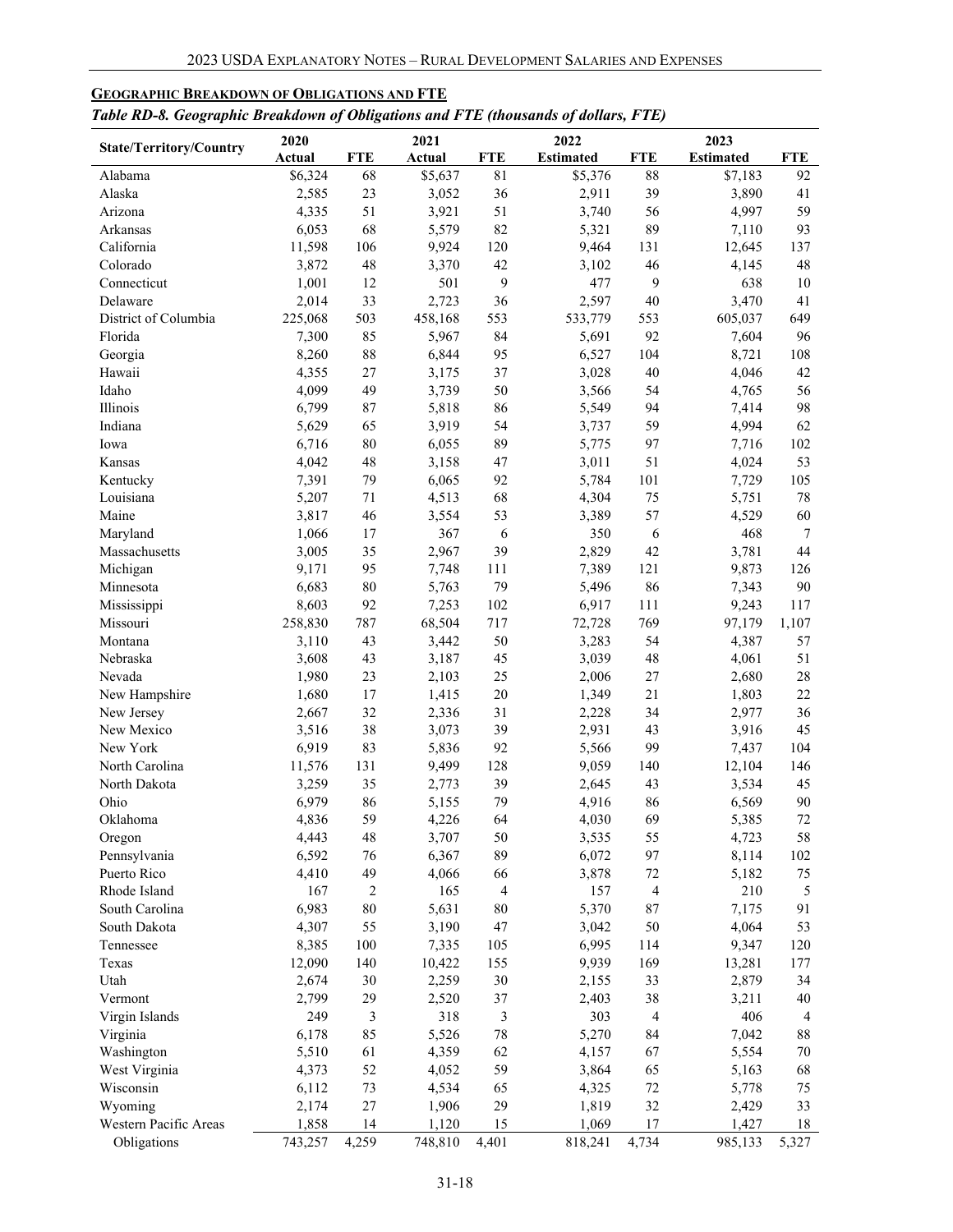| <b>State/Territory/Country</b> | 2020<br>Actual | <b>FTE</b>               | 2021<br>Actual | FTE                      | 2022<br><b>Estimated</b> | FTE                      | 2023<br><b>Estimated</b> | FTE                      |
|--------------------------------|----------------|--------------------------|----------------|--------------------------|--------------------------|--------------------------|--------------------------|--------------------------|
| Bal. Available, EOY            | 1.500          | $\overline{\phantom{0}}$ | 7.500          | $\overline{\phantom{0}}$ |                          | $\overline{\phantom{a}}$ | $\overline{\phantom{0}}$ | $\overline{\phantom{0}}$ |
| Total, Available               | 754.757        |                          | 756.310        | 4.401                    | 818.241                  | 4.734                    | 985.133                  | 5,327                    |

*Table RD-9. Geographic Breakdown of Obligations and FTE – Mandatory Funding (thousands of dollars)*

| <b>State/Territory/Country</b> | <b>2020</b><br>Actual | <b>FTE</b> | 2021<br>Actual | FTE | 2022<br>Estimated | FTE | 2023<br><b>Estimated</b> | FTE |
|--------------------------------|-----------------------|------------|----------------|-----|-------------------|-----|--------------------------|-----|
| District of Columbia           | \$2.698               |            | \$4.980        |     | \$21.403          |     | \$16,823                 | ∸   |
| Obligations                    | 2,698                 | ∸          | 4.980          |     | 21.403            | ∸   | 16.823                   | ∸   |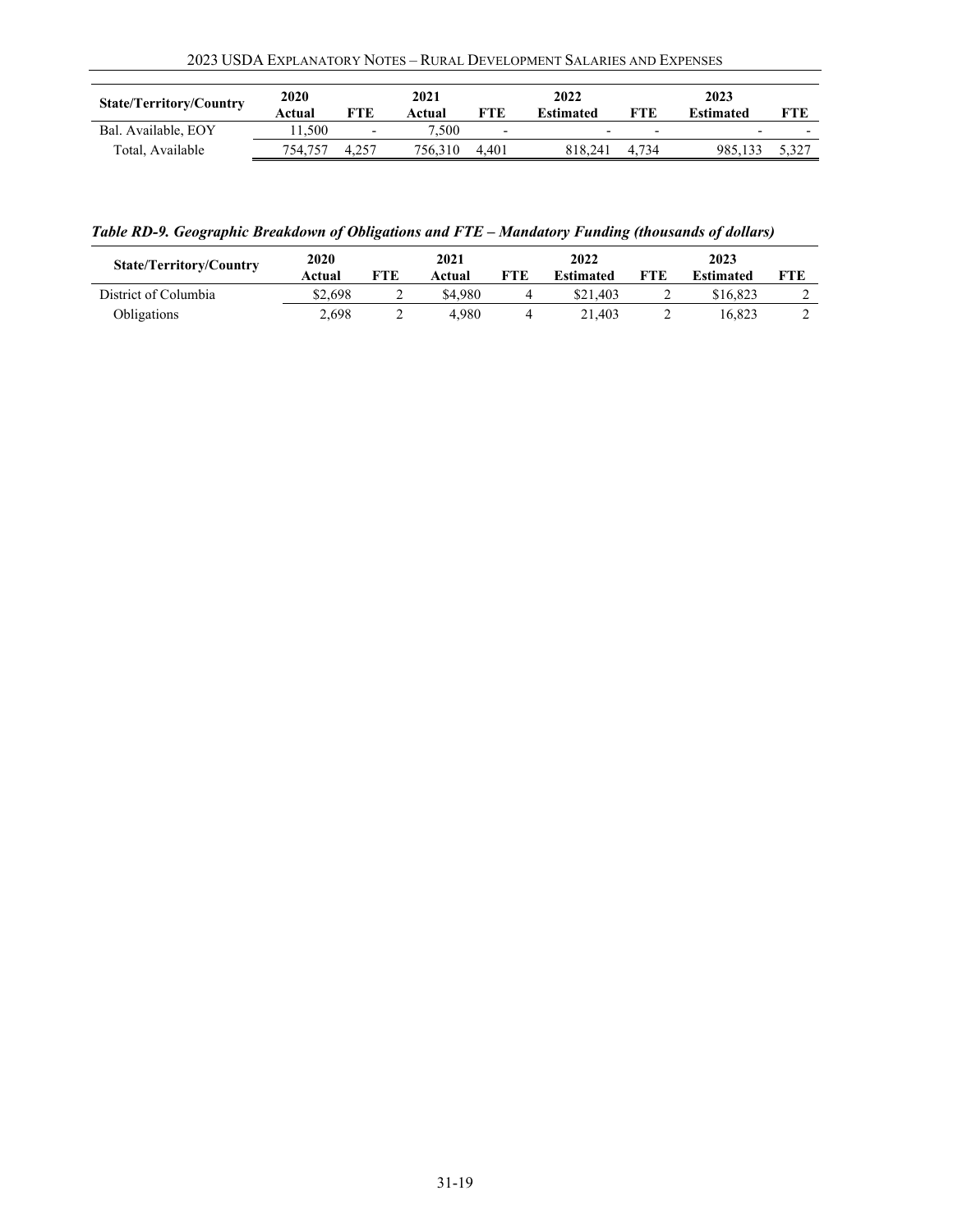# <span id="page-19-0"></span>**CLASSIFICATION BY OBJECTS**

*Table RD-10. Classification by Objects-Rural Development (thousands of dollars)*

| No.<br>Actual<br>Actual<br>Personnel Compensation:<br>Washington D.C.<br>\$160,587<br>\$179,003<br>\$62,705<br>\$232,889<br>Personnel Compensation, Field<br>196,955<br>155,237<br>422,390<br>210,134<br>Total personnel compensation<br>357,542<br>485,095<br>11<br>389,138<br>388,126<br>12<br>Personal benefits<br>133,576<br>145,570<br>169,598<br>169,674<br>13.0<br>Benefits for former personnel<br>530<br>491,648<br>Total, personnel comp. and benefits<br>534,708<br>557,800<br>654,693<br>Other Objects:<br>21.0<br>Travel and transportation of persons<br>8,007<br>5,426<br>3,260<br>5,250<br>22.0<br>Transportation of things<br>4<br>23.1<br>18,303<br>19,010<br>Rental payments to GSA<br>19,477<br>15,707<br>23.2<br>Rental payments to others<br>14,565<br>14,792<br>18,594<br>18,058<br>23.3<br>Communications, utilities, and misc. charges<br>5,809<br>3,788<br>3,033<br>4,050<br>24.0<br>Printing and reproduction<br>1,750<br>731<br>1,069<br>685<br>Other contractual services<br>25<br>15,084<br>53,870<br>25.1<br>55,611<br>Advisory and assistance services<br>93,531<br>41,115<br>25.2<br>Other services from non-Federal sources<br>7,972<br>1,344<br>500<br>2,055<br>25.3<br>35,559<br>Other goods and services from Federal sources<br>12,079<br>23,915<br>26,136<br>25.5<br>Research and development contracts<br>93,560<br>25,975<br>79,534<br>15,142<br>25.7<br>Operation and maintenance of equipment<br>65,302<br>73,827<br>72,719<br>66,629<br>26.0<br>Supplies and materials<br>1,009<br>915<br>350<br>1,404<br>31.0<br>Equipment<br>876<br>5,673<br>1,494<br>1,478<br>42.0<br>Insurance Claims and Indemnities<br>171<br>243<br>150<br>251,609<br>214,102<br>260,442<br>Total, Other Objects<br>330,437<br>743,257<br>748,810<br>99.9<br>Total, new obligations<br>818,242<br>985,130<br>\$2,882<br>DHS Building Security Payments (included in 25.3)<br>\$2,899<br>\$2,971<br>\$2,882<br>Information Technology Investments:<br>11<br>Internal Labor<br>11,660<br>1,248<br>3,093<br>4,179<br>29,370<br>External Labor (Contractors)<br>Advisory and assistance services (IT O&M)<br>25.1<br>3,282<br>3,106<br>2,307<br>25.5<br>Research and development contracts (IT DME)<br>1,375<br>24,315<br>11<br>Internal Labor<br>3,725<br>1,882<br>2,078<br>25.1<br>Advisory and assistance services (IT O&M)<br>9,794<br>2,000<br>1,109<br>25.5<br>Research and development contracts (IT DME)<br>14,000<br>41,030<br><b>Total CLGG</b><br>18,049<br>47,988<br>11,456<br>11<br>Internal Labor<br>1,507<br>4,100<br>1,507<br>25.1<br>4,790<br>3,940<br>Advisory and assistance services (IT O&M)<br>12,957<br>25.5<br>19,500<br>Research and development contracts (IT DME)<br>$\boldsymbol{0}$<br><b>Total RLGG</b><br>14,464<br>6,297<br>27,540<br>452<br>600<br>452<br>11<br>Internal Labor<br>25.1<br>3,613<br>2,953<br>2,903<br>Advisory and assistance services (IT O&M)<br>$\theta$<br>Total ECM<br>4,065<br>3,405<br>3,503<br>25,079<br>Mission Area Non-Major Investment Totals<br>11,906<br>32,140<br>$\overline{\phantom{a}}$<br>60,842<br>Mission Area Standard Investment Totals<br>14,329<br>10,934<br>14,778<br>58,725<br>25.7<br>Mission Area WCF Transfers<br>73,155<br>65,302<br>66,629<br>119,567<br>112,563<br>113,547<br>Total Non-Major Investment<br>88,142<br>Total IT Investments<br>160,597<br>149,141<br>109,300<br>192,578<br>Position Data:<br>Average Salary (dollars), ES Position<br>\$175,495<br>\$177,250<br>\$182,036<br>\$187,497<br>Average Salary (dollars), GS Position<br>\$82,856<br>\$83,685<br>\$85,944<br>\$88,523<br>Average Grade, GS Position<br>12.5<br>12.5<br>12.5<br>12.5 | Item | Item | 2020 | 2021 | 2022             | 2023             |
|--------------------------------------------------------------------------------------------------------------------------------------------------------------------------------------------------------------------------------------------------------------------------------------------------------------------------------------------------------------------------------------------------------------------------------------------------------------------------------------------------------------------------------------------------------------------------------------------------------------------------------------------------------------------------------------------------------------------------------------------------------------------------------------------------------------------------------------------------------------------------------------------------------------------------------------------------------------------------------------------------------------------------------------------------------------------------------------------------------------------------------------------------------------------------------------------------------------------------------------------------------------------------------------------------------------------------------------------------------------------------------------------------------------------------------------------------------------------------------------------------------------------------------------------------------------------------------------------------------------------------------------------------------------------------------------------------------------------------------------------------------------------------------------------------------------------------------------------------------------------------------------------------------------------------------------------------------------------------------------------------------------------------------------------------------------------------------------------------------------------------------------------------------------------------------------------------------------------------------------------------------------------------------------------------------------------------------------------------------------------------------------------------------------------------------------------------------------------------------------------------------------------------------------------------------------------------------------------------------------------------------------------------------------------------------------------------------------------------------------------------------------------------------------------------------------------------------------------------------------------------------------------------------------------------------------------------------------------------------------------------------------------------------------------------------------------------------------------------------------------------------------------------------------------------------------------------------------------------------------------------------------------------------------------------------------------------------------------------------------------------------------------------------------------------------------------------------------------------------------------------------------------------------------------------------------------------------------------------------------------------------------------------------------|------|------|------|------|------------------|------------------|
|                                                                                                                                                                                                                                                                                                                                                                                                                                                                                                                                                                                                                                                                                                                                                                                                                                                                                                                                                                                                                                                                                                                                                                                                                                                                                                                                                                                                                                                                                                                                                                                                                                                                                                                                                                                                                                                                                                                                                                                                                                                                                                                                                                                                                                                                                                                                                                                                                                                                                                                                                                                                                                                                                                                                                                                                                                                                                                                                                                                                                                                                                                                                                                                                                                                                                                                                                                                                                                                                                                                                                                                                                                                              |      |      |      |      | <b>Estimated</b> | <b>Estimated</b> |
|                                                                                                                                                                                                                                                                                                                                                                                                                                                                                                                                                                                                                                                                                                                                                                                                                                                                                                                                                                                                                                                                                                                                                                                                                                                                                                                                                                                                                                                                                                                                                                                                                                                                                                                                                                                                                                                                                                                                                                                                                                                                                                                                                                                                                                                                                                                                                                                                                                                                                                                                                                                                                                                                                                                                                                                                                                                                                                                                                                                                                                                                                                                                                                                                                                                                                                                                                                                                                                                                                                                                                                                                                                                              |      |      |      |      |                  |                  |
|                                                                                                                                                                                                                                                                                                                                                                                                                                                                                                                                                                                                                                                                                                                                                                                                                                                                                                                                                                                                                                                                                                                                                                                                                                                                                                                                                                                                                                                                                                                                                                                                                                                                                                                                                                                                                                                                                                                                                                                                                                                                                                                                                                                                                                                                                                                                                                                                                                                                                                                                                                                                                                                                                                                                                                                                                                                                                                                                                                                                                                                                                                                                                                                                                                                                                                                                                                                                                                                                                                                                                                                                                                                              |      |      |      |      |                  |                  |
|                                                                                                                                                                                                                                                                                                                                                                                                                                                                                                                                                                                                                                                                                                                                                                                                                                                                                                                                                                                                                                                                                                                                                                                                                                                                                                                                                                                                                                                                                                                                                                                                                                                                                                                                                                                                                                                                                                                                                                                                                                                                                                                                                                                                                                                                                                                                                                                                                                                                                                                                                                                                                                                                                                                                                                                                                                                                                                                                                                                                                                                                                                                                                                                                                                                                                                                                                                                                                                                                                                                                                                                                                                                              |      |      |      |      |                  |                  |
|                                                                                                                                                                                                                                                                                                                                                                                                                                                                                                                                                                                                                                                                                                                                                                                                                                                                                                                                                                                                                                                                                                                                                                                                                                                                                                                                                                                                                                                                                                                                                                                                                                                                                                                                                                                                                                                                                                                                                                                                                                                                                                                                                                                                                                                                                                                                                                                                                                                                                                                                                                                                                                                                                                                                                                                                                                                                                                                                                                                                                                                                                                                                                                                                                                                                                                                                                                                                                                                                                                                                                                                                                                                              |      |      |      |      |                  |                  |
|                                                                                                                                                                                                                                                                                                                                                                                                                                                                                                                                                                                                                                                                                                                                                                                                                                                                                                                                                                                                                                                                                                                                                                                                                                                                                                                                                                                                                                                                                                                                                                                                                                                                                                                                                                                                                                                                                                                                                                                                                                                                                                                                                                                                                                                                                                                                                                                                                                                                                                                                                                                                                                                                                                                                                                                                                                                                                                                                                                                                                                                                                                                                                                                                                                                                                                                                                                                                                                                                                                                                                                                                                                                              |      |      |      |      |                  |                  |
|                                                                                                                                                                                                                                                                                                                                                                                                                                                                                                                                                                                                                                                                                                                                                                                                                                                                                                                                                                                                                                                                                                                                                                                                                                                                                                                                                                                                                                                                                                                                                                                                                                                                                                                                                                                                                                                                                                                                                                                                                                                                                                                                                                                                                                                                                                                                                                                                                                                                                                                                                                                                                                                                                                                                                                                                                                                                                                                                                                                                                                                                                                                                                                                                                                                                                                                                                                                                                                                                                                                                                                                                                                                              |      |      |      |      |                  |                  |
|                                                                                                                                                                                                                                                                                                                                                                                                                                                                                                                                                                                                                                                                                                                                                                                                                                                                                                                                                                                                                                                                                                                                                                                                                                                                                                                                                                                                                                                                                                                                                                                                                                                                                                                                                                                                                                                                                                                                                                                                                                                                                                                                                                                                                                                                                                                                                                                                                                                                                                                                                                                                                                                                                                                                                                                                                                                                                                                                                                                                                                                                                                                                                                                                                                                                                                                                                                                                                                                                                                                                                                                                                                                              |      |      |      |      |                  |                  |
|                                                                                                                                                                                                                                                                                                                                                                                                                                                                                                                                                                                                                                                                                                                                                                                                                                                                                                                                                                                                                                                                                                                                                                                                                                                                                                                                                                                                                                                                                                                                                                                                                                                                                                                                                                                                                                                                                                                                                                                                                                                                                                                                                                                                                                                                                                                                                                                                                                                                                                                                                                                                                                                                                                                                                                                                                                                                                                                                                                                                                                                                                                                                                                                                                                                                                                                                                                                                                                                                                                                                                                                                                                                              |      |      |      |      |                  |                  |
|                                                                                                                                                                                                                                                                                                                                                                                                                                                                                                                                                                                                                                                                                                                                                                                                                                                                                                                                                                                                                                                                                                                                                                                                                                                                                                                                                                                                                                                                                                                                                                                                                                                                                                                                                                                                                                                                                                                                                                                                                                                                                                                                                                                                                                                                                                                                                                                                                                                                                                                                                                                                                                                                                                                                                                                                                                                                                                                                                                                                                                                                                                                                                                                                                                                                                                                                                                                                                                                                                                                                                                                                                                                              |      |      |      |      |                  |                  |
|                                                                                                                                                                                                                                                                                                                                                                                                                                                                                                                                                                                                                                                                                                                                                                                                                                                                                                                                                                                                                                                                                                                                                                                                                                                                                                                                                                                                                                                                                                                                                                                                                                                                                                                                                                                                                                                                                                                                                                                                                                                                                                                                                                                                                                                                                                                                                                                                                                                                                                                                                                                                                                                                                                                                                                                                                                                                                                                                                                                                                                                                                                                                                                                                                                                                                                                                                                                                                                                                                                                                                                                                                                                              |      |      |      |      |                  |                  |
|                                                                                                                                                                                                                                                                                                                                                                                                                                                                                                                                                                                                                                                                                                                                                                                                                                                                                                                                                                                                                                                                                                                                                                                                                                                                                                                                                                                                                                                                                                                                                                                                                                                                                                                                                                                                                                                                                                                                                                                                                                                                                                                                                                                                                                                                                                                                                                                                                                                                                                                                                                                                                                                                                                                                                                                                                                                                                                                                                                                                                                                                                                                                                                                                                                                                                                                                                                                                                                                                                                                                                                                                                                                              |      |      |      |      |                  |                  |
|                                                                                                                                                                                                                                                                                                                                                                                                                                                                                                                                                                                                                                                                                                                                                                                                                                                                                                                                                                                                                                                                                                                                                                                                                                                                                                                                                                                                                                                                                                                                                                                                                                                                                                                                                                                                                                                                                                                                                                                                                                                                                                                                                                                                                                                                                                                                                                                                                                                                                                                                                                                                                                                                                                                                                                                                                                                                                                                                                                                                                                                                                                                                                                                                                                                                                                                                                                                                                                                                                                                                                                                                                                                              |      |      |      |      |                  |                  |
|                                                                                                                                                                                                                                                                                                                                                                                                                                                                                                                                                                                                                                                                                                                                                                                                                                                                                                                                                                                                                                                                                                                                                                                                                                                                                                                                                                                                                                                                                                                                                                                                                                                                                                                                                                                                                                                                                                                                                                                                                                                                                                                                                                                                                                                                                                                                                                                                                                                                                                                                                                                                                                                                                                                                                                                                                                                                                                                                                                                                                                                                                                                                                                                                                                                                                                                                                                                                                                                                                                                                                                                                                                                              |      |      |      |      |                  |                  |
|                                                                                                                                                                                                                                                                                                                                                                                                                                                                                                                                                                                                                                                                                                                                                                                                                                                                                                                                                                                                                                                                                                                                                                                                                                                                                                                                                                                                                                                                                                                                                                                                                                                                                                                                                                                                                                                                                                                                                                                                                                                                                                                                                                                                                                                                                                                                                                                                                                                                                                                                                                                                                                                                                                                                                                                                                                                                                                                                                                                                                                                                                                                                                                                                                                                                                                                                                                                                                                                                                                                                                                                                                                                              |      |      |      |      |                  |                  |
|                                                                                                                                                                                                                                                                                                                                                                                                                                                                                                                                                                                                                                                                                                                                                                                                                                                                                                                                                                                                                                                                                                                                                                                                                                                                                                                                                                                                                                                                                                                                                                                                                                                                                                                                                                                                                                                                                                                                                                                                                                                                                                                                                                                                                                                                                                                                                                                                                                                                                                                                                                                                                                                                                                                                                                                                                                                                                                                                                                                                                                                                                                                                                                                                                                                                                                                                                                                                                                                                                                                                                                                                                                                              |      |      |      |      |                  |                  |
|                                                                                                                                                                                                                                                                                                                                                                                                                                                                                                                                                                                                                                                                                                                                                                                                                                                                                                                                                                                                                                                                                                                                                                                                                                                                                                                                                                                                                                                                                                                                                                                                                                                                                                                                                                                                                                                                                                                                                                                                                                                                                                                                                                                                                                                                                                                                                                                                                                                                                                                                                                                                                                                                                                                                                                                                                                                                                                                                                                                                                                                                                                                                                                                                                                                                                                                                                                                                                                                                                                                                                                                                                                                              |      |      |      |      |                  |                  |
|                                                                                                                                                                                                                                                                                                                                                                                                                                                                                                                                                                                                                                                                                                                                                                                                                                                                                                                                                                                                                                                                                                                                                                                                                                                                                                                                                                                                                                                                                                                                                                                                                                                                                                                                                                                                                                                                                                                                                                                                                                                                                                                                                                                                                                                                                                                                                                                                                                                                                                                                                                                                                                                                                                                                                                                                                                                                                                                                                                                                                                                                                                                                                                                                                                                                                                                                                                                                                                                                                                                                                                                                                                                              |      |      |      |      |                  |                  |
|                                                                                                                                                                                                                                                                                                                                                                                                                                                                                                                                                                                                                                                                                                                                                                                                                                                                                                                                                                                                                                                                                                                                                                                                                                                                                                                                                                                                                                                                                                                                                                                                                                                                                                                                                                                                                                                                                                                                                                                                                                                                                                                                                                                                                                                                                                                                                                                                                                                                                                                                                                                                                                                                                                                                                                                                                                                                                                                                                                                                                                                                                                                                                                                                                                                                                                                                                                                                                                                                                                                                                                                                                                                              |      |      |      |      |                  |                  |
|                                                                                                                                                                                                                                                                                                                                                                                                                                                                                                                                                                                                                                                                                                                                                                                                                                                                                                                                                                                                                                                                                                                                                                                                                                                                                                                                                                                                                                                                                                                                                                                                                                                                                                                                                                                                                                                                                                                                                                                                                                                                                                                                                                                                                                                                                                                                                                                                                                                                                                                                                                                                                                                                                                                                                                                                                                                                                                                                                                                                                                                                                                                                                                                                                                                                                                                                                                                                                                                                                                                                                                                                                                                              |      |      |      |      |                  |                  |
|                                                                                                                                                                                                                                                                                                                                                                                                                                                                                                                                                                                                                                                                                                                                                                                                                                                                                                                                                                                                                                                                                                                                                                                                                                                                                                                                                                                                                                                                                                                                                                                                                                                                                                                                                                                                                                                                                                                                                                                                                                                                                                                                                                                                                                                                                                                                                                                                                                                                                                                                                                                                                                                                                                                                                                                                                                                                                                                                                                                                                                                                                                                                                                                                                                                                                                                                                                                                                                                                                                                                                                                                                                                              |      |      |      |      |                  |                  |
|                                                                                                                                                                                                                                                                                                                                                                                                                                                                                                                                                                                                                                                                                                                                                                                                                                                                                                                                                                                                                                                                                                                                                                                                                                                                                                                                                                                                                                                                                                                                                                                                                                                                                                                                                                                                                                                                                                                                                                                                                                                                                                                                                                                                                                                                                                                                                                                                                                                                                                                                                                                                                                                                                                                                                                                                                                                                                                                                                                                                                                                                                                                                                                                                                                                                                                                                                                                                                                                                                                                                                                                                                                                              |      |      |      |      |                  |                  |
|                                                                                                                                                                                                                                                                                                                                                                                                                                                                                                                                                                                                                                                                                                                                                                                                                                                                                                                                                                                                                                                                                                                                                                                                                                                                                                                                                                                                                                                                                                                                                                                                                                                                                                                                                                                                                                                                                                                                                                                                                                                                                                                                                                                                                                                                                                                                                                                                                                                                                                                                                                                                                                                                                                                                                                                                                                                                                                                                                                                                                                                                                                                                                                                                                                                                                                                                                                                                                                                                                                                                                                                                                                                              |      |      |      |      |                  |                  |
|                                                                                                                                                                                                                                                                                                                                                                                                                                                                                                                                                                                                                                                                                                                                                                                                                                                                                                                                                                                                                                                                                                                                                                                                                                                                                                                                                                                                                                                                                                                                                                                                                                                                                                                                                                                                                                                                                                                                                                                                                                                                                                                                                                                                                                                                                                                                                                                                                                                                                                                                                                                                                                                                                                                                                                                                                                                                                                                                                                                                                                                                                                                                                                                                                                                                                                                                                                                                                                                                                                                                                                                                                                                              |      |      |      |      |                  |                  |
|                                                                                                                                                                                                                                                                                                                                                                                                                                                                                                                                                                                                                                                                                                                                                                                                                                                                                                                                                                                                                                                                                                                                                                                                                                                                                                                                                                                                                                                                                                                                                                                                                                                                                                                                                                                                                                                                                                                                                                                                                                                                                                                                                                                                                                                                                                                                                                                                                                                                                                                                                                                                                                                                                                                                                                                                                                                                                                                                                                                                                                                                                                                                                                                                                                                                                                                                                                                                                                                                                                                                                                                                                                                              |      |      |      |      |                  |                  |
|                                                                                                                                                                                                                                                                                                                                                                                                                                                                                                                                                                                                                                                                                                                                                                                                                                                                                                                                                                                                                                                                                                                                                                                                                                                                                                                                                                                                                                                                                                                                                                                                                                                                                                                                                                                                                                                                                                                                                                                                                                                                                                                                                                                                                                                                                                                                                                                                                                                                                                                                                                                                                                                                                                                                                                                                                                                                                                                                                                                                                                                                                                                                                                                                                                                                                                                                                                                                                                                                                                                                                                                                                                                              |      |      |      |      |                  |                  |
|                                                                                                                                                                                                                                                                                                                                                                                                                                                                                                                                                                                                                                                                                                                                                                                                                                                                                                                                                                                                                                                                                                                                                                                                                                                                                                                                                                                                                                                                                                                                                                                                                                                                                                                                                                                                                                                                                                                                                                                                                                                                                                                                                                                                                                                                                                                                                                                                                                                                                                                                                                                                                                                                                                                                                                                                                                                                                                                                                                                                                                                                                                                                                                                                                                                                                                                                                                                                                                                                                                                                                                                                                                                              |      |      |      |      |                  |                  |
|                                                                                                                                                                                                                                                                                                                                                                                                                                                                                                                                                                                                                                                                                                                                                                                                                                                                                                                                                                                                                                                                                                                                                                                                                                                                                                                                                                                                                                                                                                                                                                                                                                                                                                                                                                                                                                                                                                                                                                                                                                                                                                                                                                                                                                                                                                                                                                                                                                                                                                                                                                                                                                                                                                                                                                                                                                                                                                                                                                                                                                                                                                                                                                                                                                                                                                                                                                                                                                                                                                                                                                                                                                                              |      |      |      |      |                  |                  |
|                                                                                                                                                                                                                                                                                                                                                                                                                                                                                                                                                                                                                                                                                                                                                                                                                                                                                                                                                                                                                                                                                                                                                                                                                                                                                                                                                                                                                                                                                                                                                                                                                                                                                                                                                                                                                                                                                                                                                                                                                                                                                                                                                                                                                                                                                                                                                                                                                                                                                                                                                                                                                                                                                                                                                                                                                                                                                                                                                                                                                                                                                                                                                                                                                                                                                                                                                                                                                                                                                                                                                                                                                                                              |      |      |      |      |                  |                  |
|                                                                                                                                                                                                                                                                                                                                                                                                                                                                                                                                                                                                                                                                                                                                                                                                                                                                                                                                                                                                                                                                                                                                                                                                                                                                                                                                                                                                                                                                                                                                                                                                                                                                                                                                                                                                                                                                                                                                                                                                                                                                                                                                                                                                                                                                                                                                                                                                                                                                                                                                                                                                                                                                                                                                                                                                                                                                                                                                                                                                                                                                                                                                                                                                                                                                                                                                                                                                                                                                                                                                                                                                                                                              |      |      |      |      |                  |                  |
|                                                                                                                                                                                                                                                                                                                                                                                                                                                                                                                                                                                                                                                                                                                                                                                                                                                                                                                                                                                                                                                                                                                                                                                                                                                                                                                                                                                                                                                                                                                                                                                                                                                                                                                                                                                                                                                                                                                                                                                                                                                                                                                                                                                                                                                                                                                                                                                                                                                                                                                                                                                                                                                                                                                                                                                                                                                                                                                                                                                                                                                                                                                                                                                                                                                                                                                                                                                                                                                                                                                                                                                                                                                              |      |      |      |      |                  |                  |
|                                                                                                                                                                                                                                                                                                                                                                                                                                                                                                                                                                                                                                                                                                                                                                                                                                                                                                                                                                                                                                                                                                                                                                                                                                                                                                                                                                                                                                                                                                                                                                                                                                                                                                                                                                                                                                                                                                                                                                                                                                                                                                                                                                                                                                                                                                                                                                                                                                                                                                                                                                                                                                                                                                                                                                                                                                                                                                                                                                                                                                                                                                                                                                                                                                                                                                                                                                                                                                                                                                                                                                                                                                                              |      |      |      |      |                  |                  |
|                                                                                                                                                                                                                                                                                                                                                                                                                                                                                                                                                                                                                                                                                                                                                                                                                                                                                                                                                                                                                                                                                                                                                                                                                                                                                                                                                                                                                                                                                                                                                                                                                                                                                                                                                                                                                                                                                                                                                                                                                                                                                                                                                                                                                                                                                                                                                                                                                                                                                                                                                                                                                                                                                                                                                                                                                                                                                                                                                                                                                                                                                                                                                                                                                                                                                                                                                                                                                                                                                                                                                                                                                                                              |      |      |      |      |                  |                  |
|                                                                                                                                                                                                                                                                                                                                                                                                                                                                                                                                                                                                                                                                                                                                                                                                                                                                                                                                                                                                                                                                                                                                                                                                                                                                                                                                                                                                                                                                                                                                                                                                                                                                                                                                                                                                                                                                                                                                                                                                                                                                                                                                                                                                                                                                                                                                                                                                                                                                                                                                                                                                                                                                                                                                                                                                                                                                                                                                                                                                                                                                                                                                                                                                                                                                                                                                                                                                                                                                                                                                                                                                                                                              |      |      |      |      |                  |                  |
|                                                                                                                                                                                                                                                                                                                                                                                                                                                                                                                                                                                                                                                                                                                                                                                                                                                                                                                                                                                                                                                                                                                                                                                                                                                                                                                                                                                                                                                                                                                                                                                                                                                                                                                                                                                                                                                                                                                                                                                                                                                                                                                                                                                                                                                                                                                                                                                                                                                                                                                                                                                                                                                                                                                                                                                                                                                                                                                                                                                                                                                                                                                                                                                                                                                                                                                                                                                                                                                                                                                                                                                                                                                              |      |      |      |      |                  |                  |
|                                                                                                                                                                                                                                                                                                                                                                                                                                                                                                                                                                                                                                                                                                                                                                                                                                                                                                                                                                                                                                                                                                                                                                                                                                                                                                                                                                                                                                                                                                                                                                                                                                                                                                                                                                                                                                                                                                                                                                                                                                                                                                                                                                                                                                                                                                                                                                                                                                                                                                                                                                                                                                                                                                                                                                                                                                                                                                                                                                                                                                                                                                                                                                                                                                                                                                                                                                                                                                                                                                                                                                                                                                                              |      |      |      |      |                  |                  |
|                                                                                                                                                                                                                                                                                                                                                                                                                                                                                                                                                                                                                                                                                                                                                                                                                                                                                                                                                                                                                                                                                                                                                                                                                                                                                                                                                                                                                                                                                                                                                                                                                                                                                                                                                                                                                                                                                                                                                                                                                                                                                                                                                                                                                                                                                                                                                                                                                                                                                                                                                                                                                                                                                                                                                                                                                                                                                                                                                                                                                                                                                                                                                                                                                                                                                                                                                                                                                                                                                                                                                                                                                                                              |      |      |      |      |                  |                  |
|                                                                                                                                                                                                                                                                                                                                                                                                                                                                                                                                                                                                                                                                                                                                                                                                                                                                                                                                                                                                                                                                                                                                                                                                                                                                                                                                                                                                                                                                                                                                                                                                                                                                                                                                                                                                                                                                                                                                                                                                                                                                                                                                                                                                                                                                                                                                                                                                                                                                                                                                                                                                                                                                                                                                                                                                                                                                                                                                                                                                                                                                                                                                                                                                                                                                                                                                                                                                                                                                                                                                                                                                                                                              |      |      |      |      |                  |                  |
|                                                                                                                                                                                                                                                                                                                                                                                                                                                                                                                                                                                                                                                                                                                                                                                                                                                                                                                                                                                                                                                                                                                                                                                                                                                                                                                                                                                                                                                                                                                                                                                                                                                                                                                                                                                                                                                                                                                                                                                                                                                                                                                                                                                                                                                                                                                                                                                                                                                                                                                                                                                                                                                                                                                                                                                                                                                                                                                                                                                                                                                                                                                                                                                                                                                                                                                                                                                                                                                                                                                                                                                                                                                              |      |      |      |      |                  |                  |
|                                                                                                                                                                                                                                                                                                                                                                                                                                                                                                                                                                                                                                                                                                                                                                                                                                                                                                                                                                                                                                                                                                                                                                                                                                                                                                                                                                                                                                                                                                                                                                                                                                                                                                                                                                                                                                                                                                                                                                                                                                                                                                                                                                                                                                                                                                                                                                                                                                                                                                                                                                                                                                                                                                                                                                                                                                                                                                                                                                                                                                                                                                                                                                                                                                                                                                                                                                                                                                                                                                                                                                                                                                                              |      |      |      |      |                  |                  |
|                                                                                                                                                                                                                                                                                                                                                                                                                                                                                                                                                                                                                                                                                                                                                                                                                                                                                                                                                                                                                                                                                                                                                                                                                                                                                                                                                                                                                                                                                                                                                                                                                                                                                                                                                                                                                                                                                                                                                                                                                                                                                                                                                                                                                                                                                                                                                                                                                                                                                                                                                                                                                                                                                                                                                                                                                                                                                                                                                                                                                                                                                                                                                                                                                                                                                                                                                                                                                                                                                                                                                                                                                                                              |      |      |      |      |                  |                  |
|                                                                                                                                                                                                                                                                                                                                                                                                                                                                                                                                                                                                                                                                                                                                                                                                                                                                                                                                                                                                                                                                                                                                                                                                                                                                                                                                                                                                                                                                                                                                                                                                                                                                                                                                                                                                                                                                                                                                                                                                                                                                                                                                                                                                                                                                                                                                                                                                                                                                                                                                                                                                                                                                                                                                                                                                                                                                                                                                                                                                                                                                                                                                                                                                                                                                                                                                                                                                                                                                                                                                                                                                                                                              |      |      |      |      |                  |                  |
|                                                                                                                                                                                                                                                                                                                                                                                                                                                                                                                                                                                                                                                                                                                                                                                                                                                                                                                                                                                                                                                                                                                                                                                                                                                                                                                                                                                                                                                                                                                                                                                                                                                                                                                                                                                                                                                                                                                                                                                                                                                                                                                                                                                                                                                                                                                                                                                                                                                                                                                                                                                                                                                                                                                                                                                                                                                                                                                                                                                                                                                                                                                                                                                                                                                                                                                                                                                                                                                                                                                                                                                                                                                              |      |      |      |      |                  |                  |
|                                                                                                                                                                                                                                                                                                                                                                                                                                                                                                                                                                                                                                                                                                                                                                                                                                                                                                                                                                                                                                                                                                                                                                                                                                                                                                                                                                                                                                                                                                                                                                                                                                                                                                                                                                                                                                                                                                                                                                                                                                                                                                                                                                                                                                                                                                                                                                                                                                                                                                                                                                                                                                                                                                                                                                                                                                                                                                                                                                                                                                                                                                                                                                                                                                                                                                                                                                                                                                                                                                                                                                                                                                                              |      |      |      |      |                  |                  |
|                                                                                                                                                                                                                                                                                                                                                                                                                                                                                                                                                                                                                                                                                                                                                                                                                                                                                                                                                                                                                                                                                                                                                                                                                                                                                                                                                                                                                                                                                                                                                                                                                                                                                                                                                                                                                                                                                                                                                                                                                                                                                                                                                                                                                                                                                                                                                                                                                                                                                                                                                                                                                                                                                                                                                                                                                                                                                                                                                                                                                                                                                                                                                                                                                                                                                                                                                                                                                                                                                                                                                                                                                                                              |      |      |      |      |                  |                  |
|                                                                                                                                                                                                                                                                                                                                                                                                                                                                                                                                                                                                                                                                                                                                                                                                                                                                                                                                                                                                                                                                                                                                                                                                                                                                                                                                                                                                                                                                                                                                                                                                                                                                                                                                                                                                                                                                                                                                                                                                                                                                                                                                                                                                                                                                                                                                                                                                                                                                                                                                                                                                                                                                                                                                                                                                                                                                                                                                                                                                                                                                                                                                                                                                                                                                                                                                                                                                                                                                                                                                                                                                                                                              |      |      |      |      |                  |                  |
|                                                                                                                                                                                                                                                                                                                                                                                                                                                                                                                                                                                                                                                                                                                                                                                                                                                                                                                                                                                                                                                                                                                                                                                                                                                                                                                                                                                                                                                                                                                                                                                                                                                                                                                                                                                                                                                                                                                                                                                                                                                                                                                                                                                                                                                                                                                                                                                                                                                                                                                                                                                                                                                                                                                                                                                                                                                                                                                                                                                                                                                                                                                                                                                                                                                                                                                                                                                                                                                                                                                                                                                                                                                              |      |      |      |      |                  |                  |
|                                                                                                                                                                                                                                                                                                                                                                                                                                                                                                                                                                                                                                                                                                                                                                                                                                                                                                                                                                                                                                                                                                                                                                                                                                                                                                                                                                                                                                                                                                                                                                                                                                                                                                                                                                                                                                                                                                                                                                                                                                                                                                                                                                                                                                                                                                                                                                                                                                                                                                                                                                                                                                                                                                                                                                                                                                                                                                                                                                                                                                                                                                                                                                                                                                                                                                                                                                                                                                                                                                                                                                                                                                                              |      |      |      |      |                  |                  |
|                                                                                                                                                                                                                                                                                                                                                                                                                                                                                                                                                                                                                                                                                                                                                                                                                                                                                                                                                                                                                                                                                                                                                                                                                                                                                                                                                                                                                                                                                                                                                                                                                                                                                                                                                                                                                                                                                                                                                                                                                                                                                                                                                                                                                                                                                                                                                                                                                                                                                                                                                                                                                                                                                                                                                                                                                                                                                                                                                                                                                                                                                                                                                                                                                                                                                                                                                                                                                                                                                                                                                                                                                                                              |      |      |      |      |                  |                  |
|                                                                                                                                                                                                                                                                                                                                                                                                                                                                                                                                                                                                                                                                                                                                                                                                                                                                                                                                                                                                                                                                                                                                                                                                                                                                                                                                                                                                                                                                                                                                                                                                                                                                                                                                                                                                                                                                                                                                                                                                                                                                                                                                                                                                                                                                                                                                                                                                                                                                                                                                                                                                                                                                                                                                                                                                                                                                                                                                                                                                                                                                                                                                                                                                                                                                                                                                                                                                                                                                                                                                                                                                                                                              |      |      |      |      |                  |                  |
|                                                                                                                                                                                                                                                                                                                                                                                                                                                                                                                                                                                                                                                                                                                                                                                                                                                                                                                                                                                                                                                                                                                                                                                                                                                                                                                                                                                                                                                                                                                                                                                                                                                                                                                                                                                                                                                                                                                                                                                                                                                                                                                                                                                                                                                                                                                                                                                                                                                                                                                                                                                                                                                                                                                                                                                                                                                                                                                                                                                                                                                                                                                                                                                                                                                                                                                                                                                                                                                                                                                                                                                                                                                              |      |      |      |      |                  |                  |
|                                                                                                                                                                                                                                                                                                                                                                                                                                                                                                                                                                                                                                                                                                                                                                                                                                                                                                                                                                                                                                                                                                                                                                                                                                                                                                                                                                                                                                                                                                                                                                                                                                                                                                                                                                                                                                                                                                                                                                                                                                                                                                                                                                                                                                                                                                                                                                                                                                                                                                                                                                                                                                                                                                                                                                                                                                                                                                                                                                                                                                                                                                                                                                                                                                                                                                                                                                                                                                                                                                                                                                                                                                                              |      |      |      |      |                  |                  |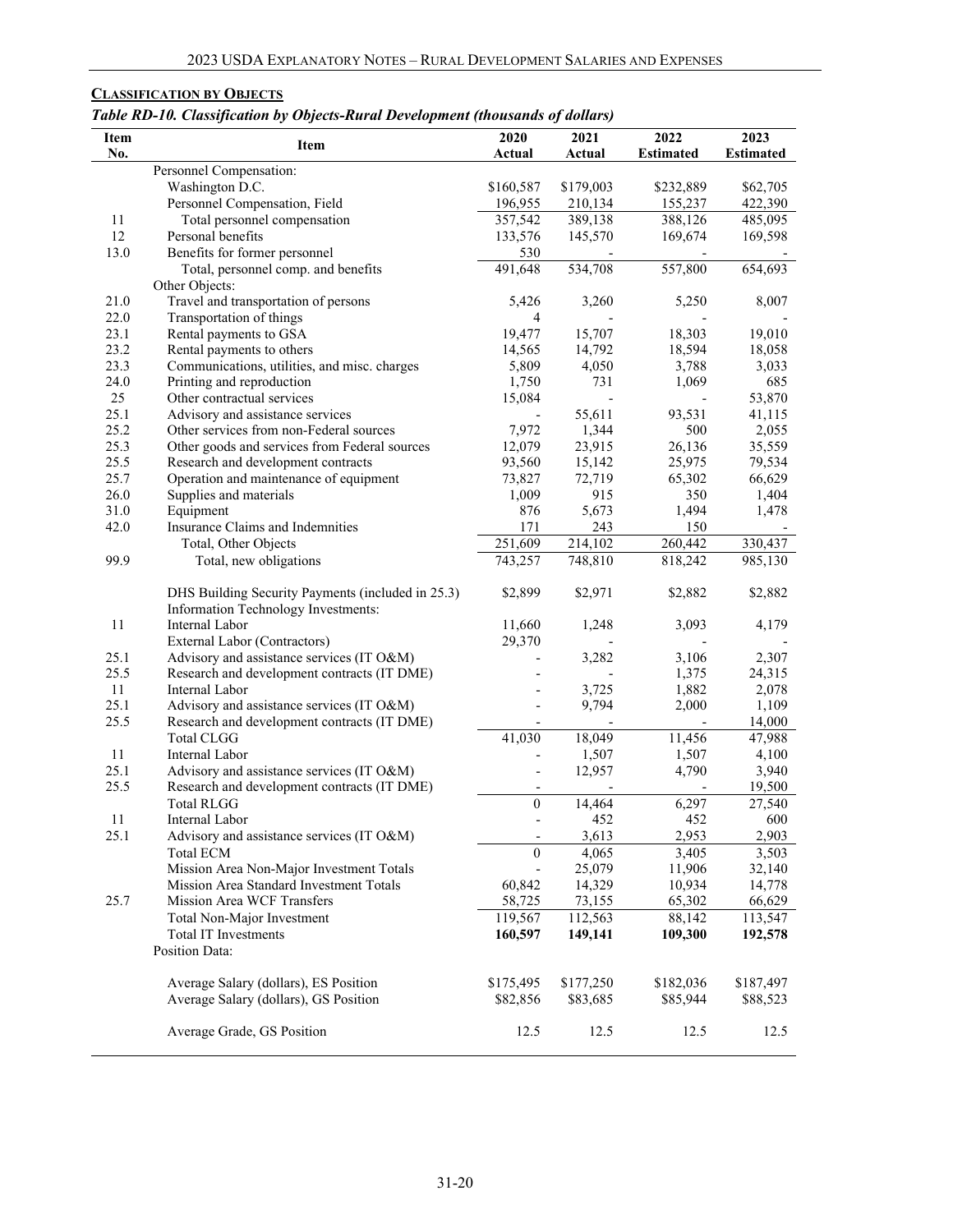| Item<br>No. | <b>Item</b>                                   | 2020<br>Actual | 2021<br>Actual | 2022<br><b>Estimated</b> | 2023<br><b>Estimated</b> |
|-------------|-----------------------------------------------|----------------|----------------|--------------------------|--------------------------|
|             | Personnel Compensation:                       |                |                |                          |                          |
|             | Washington D.C.                               | \$378          | \$250          | \$294                    | \$294                    |
| 11          | Total personnel compensation                  | 378            | 250            | 294                      | 294                      |
| 12          | Personal benefits                             | 74             | 94             | 126                      | 126                      |
|             | Total, personnel comp. and benefits           | 452            | 344            | 420                      | 420                      |
|             | Other Objects:                                |                |                |                          |                          |
| 21.0        | Travel and transportation of persons          |                |                | 55                       | 55                       |
| 24.0        | Printing and reproduction                     | 50             |                |                          |                          |
| 25          | Other contractual services                    | 2,105          |                |                          |                          |
| 25.1        | Advisory and assistance services              |                | 1,532          | 1,705                    | 1,705                    |
| 25.3        | Other goods and services from Federal sources |                | 561            | 450                      | 450                      |
| 26.0        | Supplies and materials                        |                |                | 5                        | 5                        |
| 31.0        | Equipment                                     |                |                | 5                        | 5                        |
|             | Total, Other Objects                          | 2,156          | 2,093          | 2,220                    | 2,220                    |
| 99.9        | Total, new obligations                        | 2,608          | 2,437          | 2,640                    | 2,640                    |
|             |                                               |                |                |                          |                          |

### *Table RD-11. Classification by Objects-Biobased Market Program (thousands of dollars)*

*Table RD-12. Classification by Objects-Local Agricultural Market Program (thousands of dollars)*

| Item<br>No. | Item                                          | 2020<br>Actual | 2021<br>Actual | 2022<br><b>Estimated</b> | 2023<br><b>Estimated</b> |
|-------------|-----------------------------------------------|----------------|----------------|--------------------------|--------------------------|
|             | Personnel Compensation:                       |                |                |                          |                          |
|             | Washington D.C.                               |                | \$150          | \$175                    | \$175                    |
| 11          | Total personnel compensation                  |                | 150            | 175                      | 175                      |
| 12          | Personal benefits                             |                | 74             | 75                       | 75                       |
|             | Total, personnel comp. and benefits           |                | 225            | 250                      | 250                      |
|             | Other Objects:                                |                |                |                          |                          |
| 25          | Other contractual services                    |                |                | 3,347                    |                          |
| 25.1        | Advisory and assistance services              |                |                |                          | 1,710                    |
| 25.2        | Other services from non-Federal sources       | \$90           | 12             | 25                       | 25                       |
| 25.3        | Other goods and services from Federal sources |                | 347            |                          |                          |
| 26.0        | Supplies and materials                        |                |                | 15                       | 15                       |
|             | Total, Other Objects                          | 90             | 360            | 3,387                    | 1,750                    |
| 99.9        | Total, new obligations                        | 90             | 585            | 3,637                    | 2,000                    |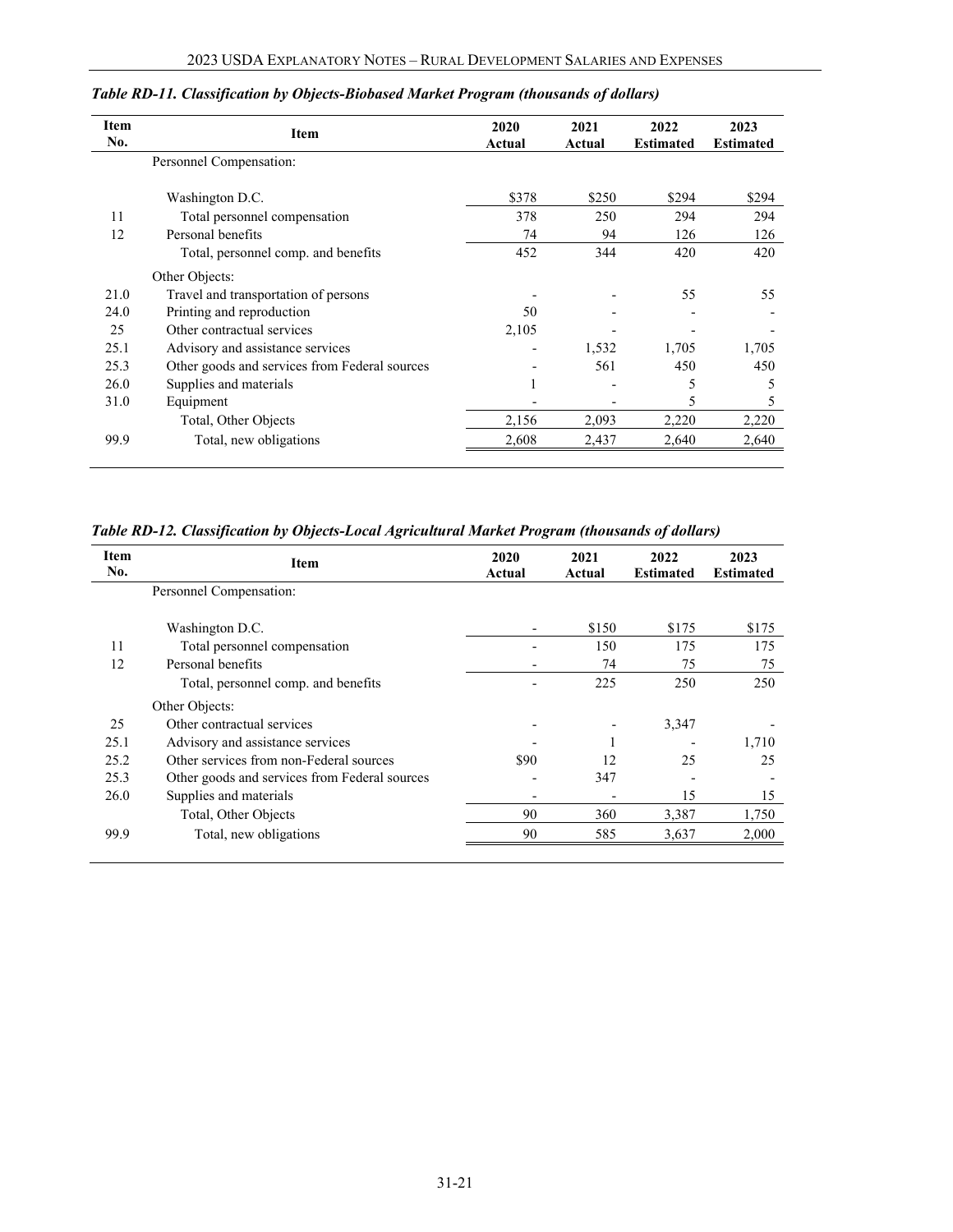| <b>Item</b><br>No. | Item                                | 2020<br>Actual | 2021<br>Actual | 2022<br><b>Estimated</b> | 2023<br><b>Estimated</b> |
|--------------------|-------------------------------------|----------------|----------------|--------------------------|--------------------------|
|                    | Personnel Compensation:             |                |                |                          |                          |
|                    | Washington D.C.                     |                | \$95           | \$1,645                  |                          |
| 11                 | Total personnel compensation        |                | 95             | 1,645                    |                          |
| 12                 | Personal benefits                   |                |                | 705                      |                          |
|                    | Total, personnel comp. and benefits |                | 95             | 2,350                    |                          |
|                    | Other Objects:                      |                |                |                          |                          |
| 25.1               | Advisory and assistance services    |                |                | 593                      |                          |
|                    | Total, Other Objects                |                |                | 593                      |                          |
| 99.9               | Total, new obligations              |                | 95             | 2,943                    |                          |
|                    |                                     |                |                |                          |                          |

*Table RD-13. Classification by Objects-Local Agricultural Market Program COVID (thousands of dollars)*

*Table RD-14. Classification by Objects- American Rescue Program Act (thousands of dollars)*

| <b>Item</b><br>No. | <b>Item</b>                         | 2020<br>Actual | 2021<br>Actual | 2022<br><b>Estimated</b> | 2023<br><b>Estimated</b> |
|--------------------|-------------------------------------|----------------|----------------|--------------------------|--------------------------|
|                    | Personnel Compensation:             |                |                |                          |                          |
|                    | Washington D.C.                     |                | \$63           |                          |                          |
| 11                 | Total personnel compensation        |                | 63             |                          |                          |
| 12                 | Personal benefits                   |                | 11             |                          |                          |
|                    | Total, personnel comp. and benefits |                | 74             |                          |                          |
|                    | Other Objects:                      |                |                |                          |                          |
| 25.1               | Advisory and assistance services    |                | 1,768          | \$12,184                 | \$12,184                 |
|                    | Total, Other Objects                |                | 1,768          | 12,184                   | 12,184                   |
| 99.9               | Total, new obligations              |                | 1,842          | 12,184                   | 12,184                   |
|                    |                                     |                |                |                          |                          |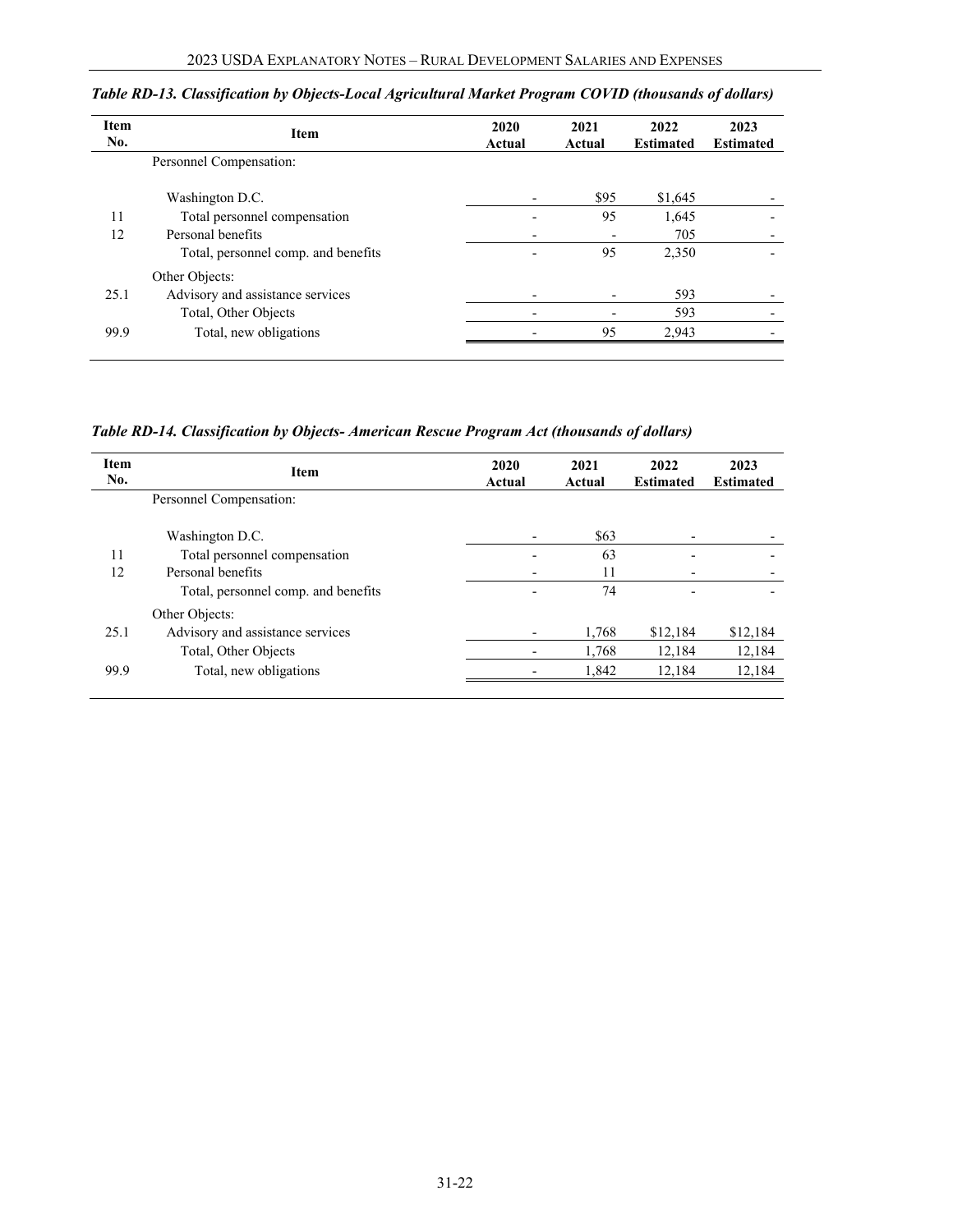# <span id="page-22-0"></span>**ADVERTISING EXPENDITURES**

| <b>Item</b>                                                                                             | 2021<br>Number of<br>Contracts | 2021<br><b>Dollars</b><br><b>Obligated</b> | 2022<br>Number of<br><b>Contracts</b> | 2022<br><b>Dollars</b><br><b>Obligated</b> | 2023<br>Number of<br><b>Contracts</b> | 2023<br><b>Dollars</b><br>Obligated |
|---------------------------------------------------------------------------------------------------------|--------------------------------|--------------------------------------------|---------------------------------------|--------------------------------------------|---------------------------------------|-------------------------------------|
| Total Contracts for<br><b>Advertising Services</b>                                                      |                                | \$450,000                                  |                                       | \$450,000                                  |                                       | \$450,000                           |
| Contracts for Advertising<br>Services to Women-<br>Owned and Minority-<br><b>Owned Small Businesses</b> |                                | 450,000                                    |                                       | 450,000                                    |                                       | 450,000                             |

# *Table RD-15. Advertising Expenditures (thousands of dollars)*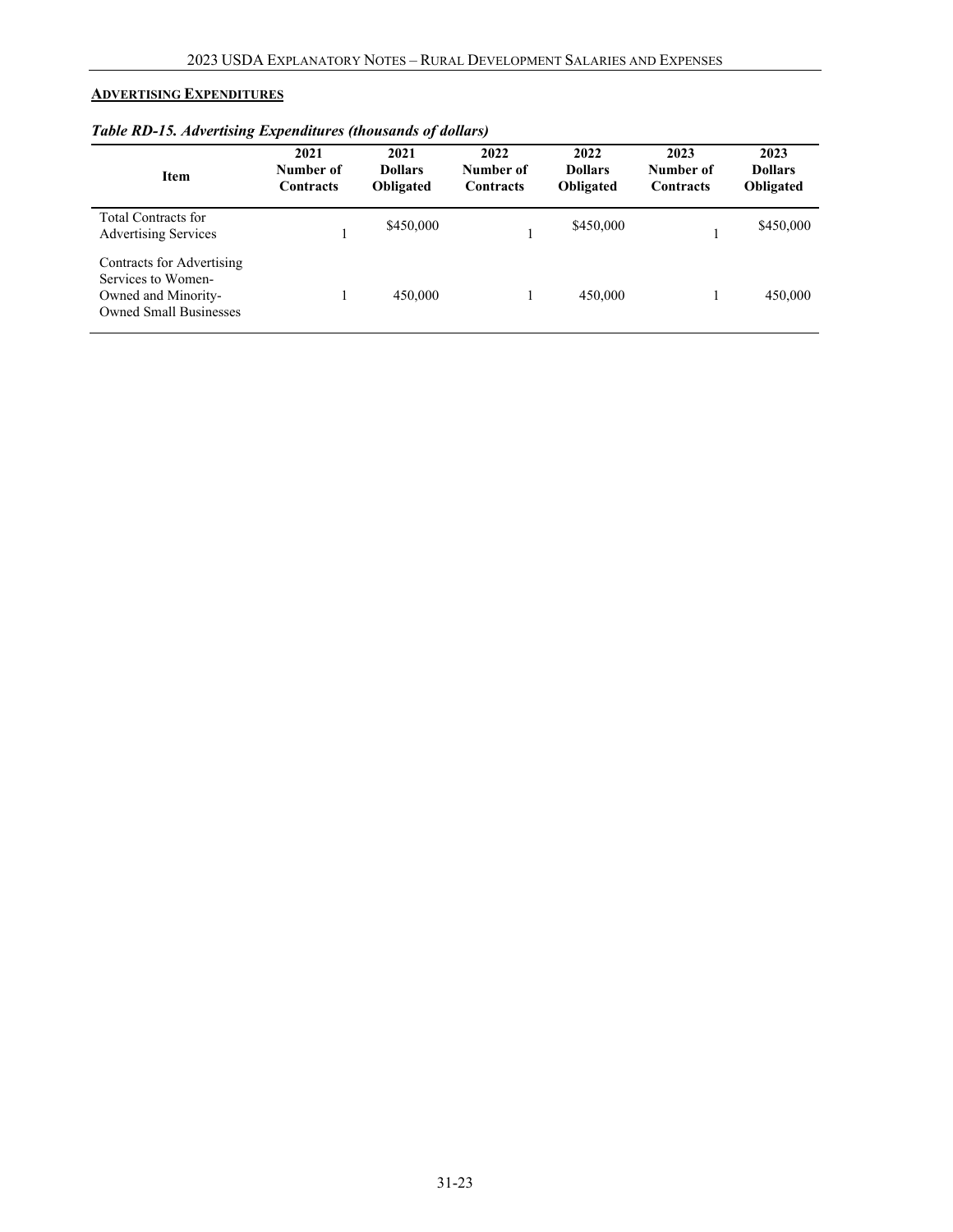### <span id="page-23-0"></span>**PROJECT STATEMENT**

| <b>Item</b>              | 2020<br>Actual<br>BA     | 2021<br>Actual<br>BA | 2022<br><b>Estimated</b><br>BA | 2023<br><b>Estimated</b><br>BA | <b>Budget</b><br><b>Authority</b><br>Inc. or Dec. |
|--------------------------|--------------------------|----------------------|--------------------------------|--------------------------------|---------------------------------------------------|
| Bal. Available, SOY      | \$11,105                 | \$11,105             | \$11,105                       | \$11,105                       |                                                   |
| Total Available          | 11,105                   | 11,105               | 11,105                         | 11,105                         |                                                   |
| Bal. Available, EOY      | $-11,105$                | $-11,105$            | $-11,105$                      | $-11,105$                      |                                                   |
| <b>Total Obligations</b> | $\overline{\phantom{0}}$ |                      |                                |                                |                                                   |

### *Table RD-16. Project Statement Disaster Assistance Fund (thousands of dollars)*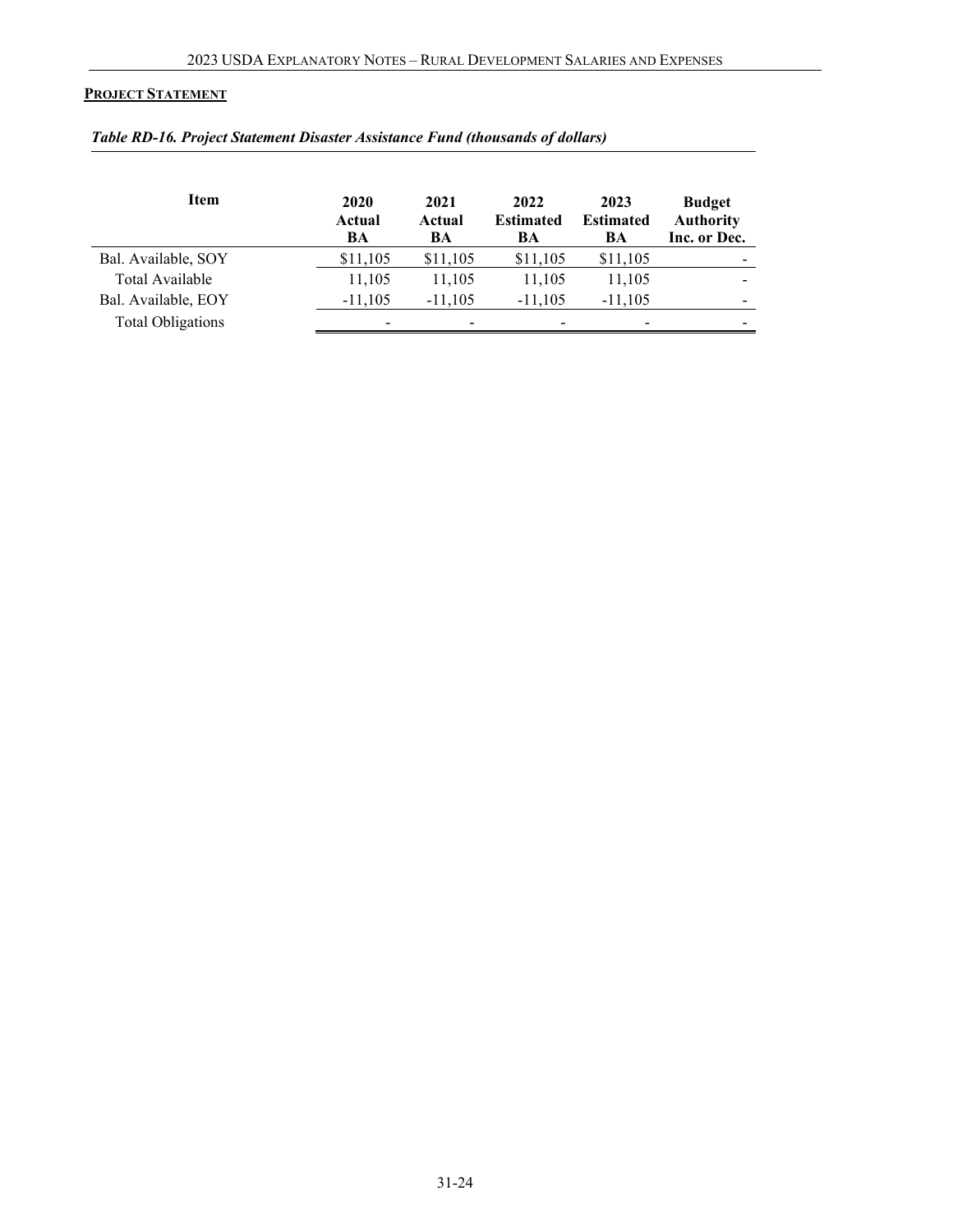### **SUMMARY OF PERFORMANCE AND EVALUATION**

### **Introduction**

USDA's Rural Development (RD) serves a leading role in facilitating rural prosperity and economic development by financing investments in rural utilities, housing, and business investments. Building and modernizing rural America's infrastructure is critical to create jobs and increase our country's productivity of vital goods and services. Additionally, communities that do not invest in critical infrastructure upgrades risk losing their ability to provide clean, safe, and reliable water; electric, broadband, health, other community services; and business growth. Continued investment will be required to close infrastructure gaps and connect rural residents and businesses to nationwide and global commerce. RD is comprised of three agencies: (1) Rural Business-Cooperative Service (RBCS) provides assistance for the development of business and industry, including small businesses, and renewable energy and energy improvement projects; (2) Rural Housing Service (RHS) provides assistance for home ownership, multi-family housing, and essential community facilities such sectors as healthcare, education, and public safety; and (3) Rural Utilities Service (RUS) provides financing to build or improve rural water and waste disposal, rural electric and telecommunications infrastructure (including broadband access).

RD is committed to driving prosperity across rural America, securing environmental justice, and spurring economic opportunity for disadvantaged communities that have been historically marginalized, overburdened by pollution, and have experienced underinvestment in essential services. Through these programs administered by RD, USDA will promote job creation and economic development, increase availability of high-speed e-connectivity, strengthen community infrastructure, provide affordable and safe housing, advance education opportunities, modernize healthcare, strengthen utility infrastructure, and support workforce training and veterans' employment to enhance quality of life in the rural communities. RD programs will also continue to expand stakeholder participation and facilitate the involvement of local, tribal, and state governments to support inclusive rural prosperity efforts.

### **Alignment to USDA 2022 – 2026 Strategic Plan**

The programs of RD directly support the Secretary's Strategic Goals 5 and 6 of the Department's Strategic Goals in the current FY 2022 – 2026. USDA Strategic Plan is fact-based, data-driven, and designed to promote customer focused decisions. Departmental KPIs are performance metrics aligned with the Strategic Objectives laid out in the USDA's Strategic Plan and are monitored and evaluated during the Quarterly Strategic Reviews, the Bi-Annual Strategic Review with OMB, and included within the Annual Performance Plan and Report published by OBPA, which is responsible for achieving and measuring results with respect to the following USDA Strategic Goal and Objectives:

- Objective 1.4: Increase Carbon Sequestration and Reduce Greenhouse Gas Emissions
- Objective 1.2: Build Resilient Food Systems, Infrastructure, and Supply Chain
- Objective 5.1: Improve Rural and Tribal Community Infrastructure, Including Affordable E-Connectivity, Cornerstone Community Facilities, Sustainable and Reliable Power, and Clean and Safe Water and Sewer Systems
- Objective 5.2: Boost the Financial Security of Rural and Tribal Communities
- Objective 5.3: Increase Capacity, Sustainability, and Economic Vitality in Rural and Tribal Communities
- Objective 5.4: Promote Environmental Justice by Maximizing Sustainable and Green Economic Development in Rural and Tribal Communities
- Objective 6.2: Establish a Customer-Centric, Inclusive, High-Performing Workforce that is Representative of America and the Communities We Serve.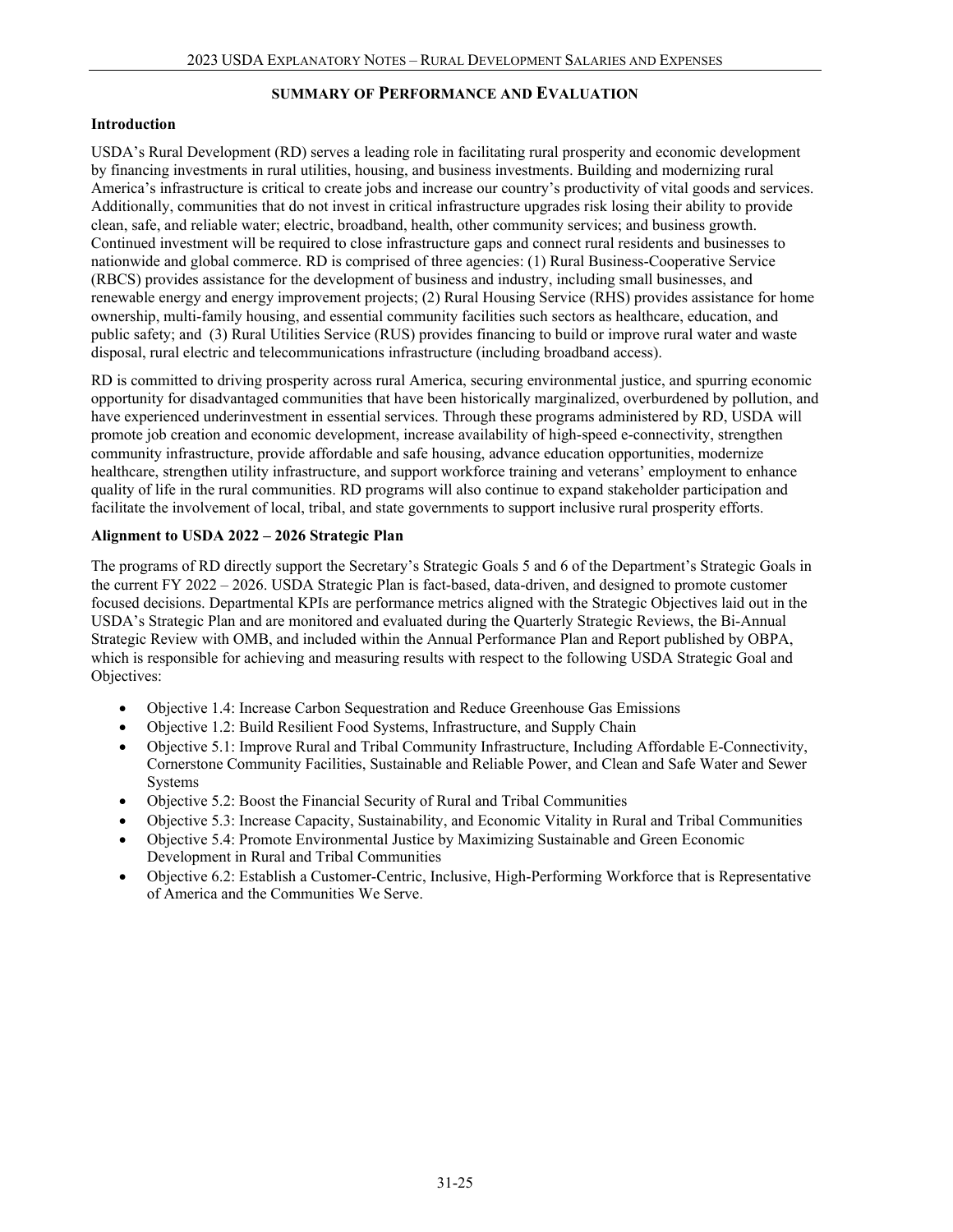#### <span id="page-25-0"></span>**Summary of Performance**

A more detailed report of the performance plan is located at [https://www.usda.gov/our-agency/about](https://www.usda.gov/our-agency/about-usda/performance)[usda/performance.](https://www.usda.gov/our-agency/about-usda/performance) The following tables summarize Rural Development's contributions to the Departmental Key Performance Indicators (KPIs).

### *Table RD-1. KPI*

| <b>Strategic Objective 5.1</b>                                                                                                                           |          | <b>FY 22</b>          | <b>FY 23</b>          |
|----------------------------------------------------------------------------------------------------------------------------------------------------------|----------|-----------------------|-----------------------|
| E-connectivity                                                                                                                                           | Baseline | Target                | Target                |
| <b>5.1.1</b> Number of households with potential access to  <br>RD-funded new and/or improved e-connectivity   $156,501$<br>services management actions, |          | 200,000<br>households | 250,000<br>households |

### **Expected Performance Progress Towards the Achievement of Strategic Objective:**

**E-Connectivity***:* Strong digital economies enable rural communities to chart their own courses toward prosperity. Access to broadband is at the foundation of digital economy ecosystem strategies, which includes growing the economy with digital jobs, technical skill-building, entrepreneurship, and smart amenities to retain and attract working-age adults in rural communities. The COVID-19 pandemic also brought into stark focus that broadband gaps must be closed to support rural health access, remote learning, remote work options, among other areas to strengthen rural prosperity. RD is committed to exploring and implementing innovative approaches to supporting the funding of broadband across its portfolio of loan and grant programs in order to alleviate the rural e-connectivity gap. We are expanding our outreach and technical assistance efforts and continue to reduce loan processing times through the streamlining of work processes and staff training. As part of these efforts, RD plans to provide a total of two hundred webinars and three hundred technical assistance sessions over the FY 2022 and FY 2023 fiscal years.

### *Table RD-2. KPI*

| <b>Strategic Objective 5.2</b>                                                                                                                                                                                          |                   | <b>FY 22</b>       | <b>FY 23</b>    |
|-------------------------------------------------------------------------------------------------------------------------------------------------------------------------------------------------------------------------|-------------------|--------------------|-----------------|
| <b>Equity in Field-Based Programs</b>                                                                                                                                                                                   | Baseline          | Target             | Target          |
| <b>5.2.1</b> Engagement of underserved, socially<br>disadvantaged and vulnerable rural and Tribal<br>communities in field-based programs and<br>investment in these designated communities. (EC=<br>Equity Communities) | Not<br>applicable | 460<br>EC<br>\$12M | 460 EC<br>\$18M |

### **Expected Performance Progress Towards the Achievement of Strategic Objective:**

**Equity in Field-Based Programs***:* It is vital to the future economic growth and prosperity of the United States that all eligible areas, entities and residents have equitable access to RD programs and can benefit from RD-funded projects. As such, RD is leveraging our extensive field network, data and strategic investment resources to initiate the *Equity Project*. As part of this effort, states are being asked to *Connect to, Engage with, and Assist* socially vulnerable, distressed, and under-represented communities. By connecting and engaging with these communities we can further our understanding of their barriers to accessing RD programs and develop actionable strategies to assist them. The long-term goal of the *Equity Project* is to increase investments in underserved rural communities through direct RD support and by connecting communities with local, state, and federal partners.

### *Table RD-3. KPI*

| <b>Strategic Objective 5.3</b>                                                                                      |          | <b>FY 22</b> | <b>FY 23</b> |
|---------------------------------------------------------------------------------------------------------------------|----------|--------------|--------------|
| <b>Distressed Communities Assistance</b>                                                                            | Baseline | Target       | Target       |
| <b>5.3.1</b> Percentage of RD assistance that went to<br>distressed communities (measured at the zip code<br>level) | 20%      | 2.5%         | 30%          |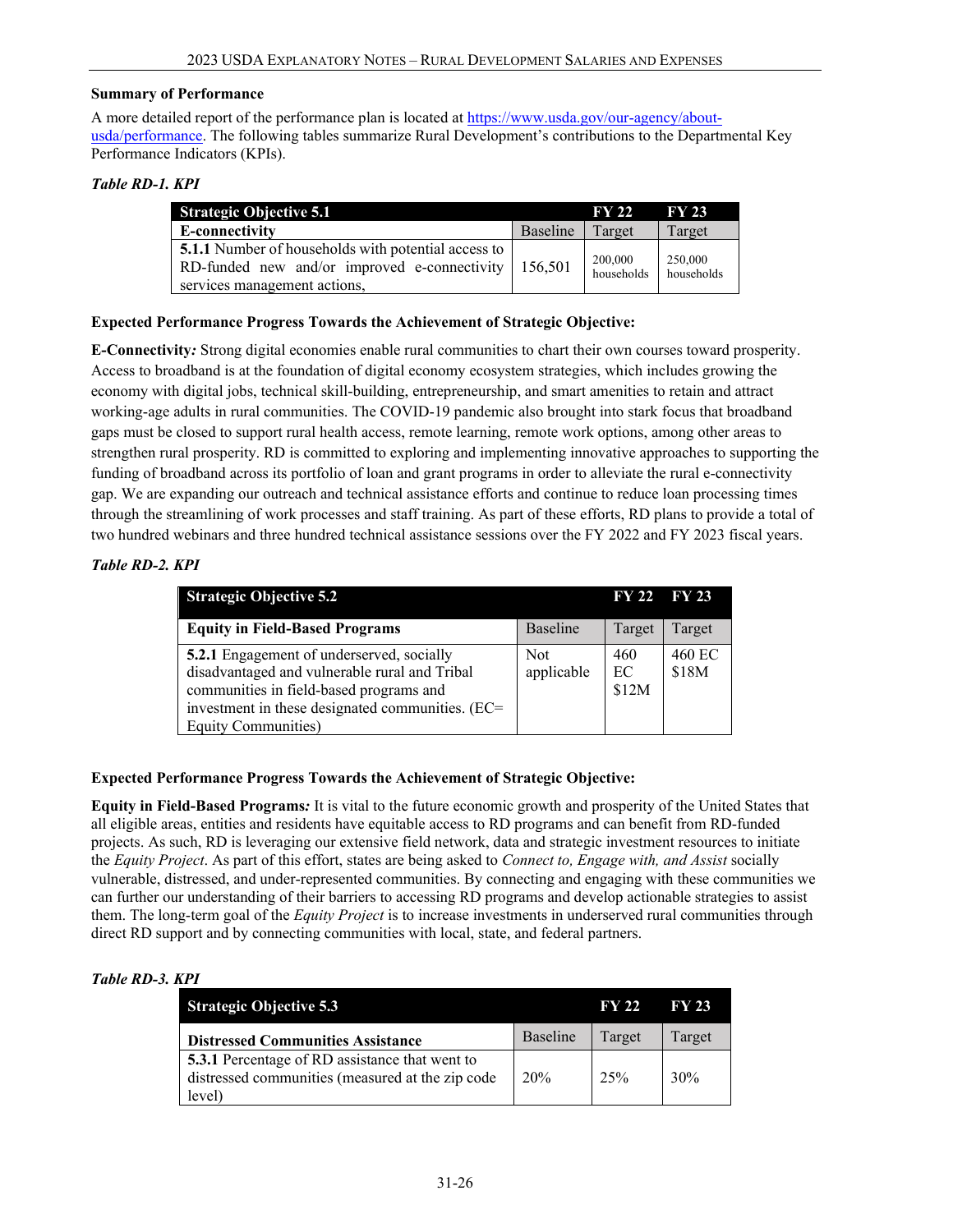| <b>Strategic Objective 5.3</b>                                                                           |          | <b>FY 22</b> | <b>FY 23</b> |
|----------------------------------------------------------------------------------------------------------|----------|--------------|--------------|
| <b>Non-Federal Funding</b>                                                                               | Baseline | Target       | Target       |
| <b>5.3.2</b> Percentage of RD commercial/infrastructure<br>investments that leverage non-Federal funding | 81%      | 81%          | 81%          |

### **Expected Performance Progress Towards the Achievement of Strategic Objective:**

**Distressed Communities Assistance:** On average, rural places lag behind non-rural places on nearly every measure of economic well-being from poverty rates to labor force participation. RD is working to increase access to capital and economic benefits in distressed communities through targeted technical assistance, improved grants policy, Justice40 initiatives, workforce development programs, and other such initiatives. We are committed to ensuring our benefits reach those rural communities that have the highest need and lowest capacity and have included goals related to investing in distressed communities into state leadership performance plans. *More information on this implementation strategy can be found in the USDA Equity Action Plan.*

**Non-Federal Funding:** Where possible RD is committed to collaborating with other Federal agencies, State and local governments, non-profits, and the private sector on place-based and sector-based strategies (e.g., leveraging federal funds across agencies, layering technical assistance, coordinating sectoral development like food supply chain support and outdoor recreation) to more efficiently and effectively foster rural prosperity and economic development.

### *Table RD-4. KPI*

| <b>Strategic Objective 5.4</b>                                          |          | <b>FY 22</b> | <b>FY 23</b> |
|-------------------------------------------------------------------------|----------|--------------|--------------|
| <b>Climate/Coal Decline Geographies</b>                                 | Baseline | Target       | Target       |
| <b>5.4.1</b> Percentage of 25 priority geographies hard-hit             |          |              |              |
| by declines in coal production and consumption that $\vert 6\% \rangle$ |          | $7\%$        | 8%           |
| are being served by RD programs                                         |          |              |              |

### **Expected Performance Progress Towards the Achievement of Strategic Objective:**

**Climate/Coal Decline Geographies:** Rural and Tribal communities are disproportionately impacted by the effects of climate change and other stressors, such as experiencing negative health impacts from air and water pollution and disruptions to critical food systems. RD is committed to increasing rural community resilience to climate change and recognizes the importance of investing in coal, oil and gas, and power plant communities to create good-paying jobs, spur economic revitalization, remediate environmental degradation, and support energy workers. As a member of *Interagency Working Group on Coal and Power Plant Communities and Economic Revitalization*, we are encouraging and awarding priority points to projects that improve the livelihoods of community residents and meet pollution mitigation or clean energy goals. This is part of Rural Development's framework for prioritizing projects that address the key challenges facing rural America. This funding priority supports the administration's mission to help the people of rural America build back better, by helping them recover economically from the impacts of the COVID-19 pandemic, by ensuring all rural residents have equitable access to RD programs, and by reducing climate pollution and increasing resiliency to the impacts of climate change.

### *Table RD-5. KPI*

| <b>Strategic Objective 6.2.4</b>                    |                | <b>FY 22</b> | <b>FY 23</b> |
|-----------------------------------------------------|----------------|--------------|--------------|
| <b>OneRD Customer Experience</b>                    | Baseline       | Target       | Target       |
| Percentage of OneRD customers whose                 |                |              |              |
| application processing time (receipt to Conditional | Processing:    | Processing:  | Processing:  |
| Commitment) does not exceed 30 days. Part 2:        | 39%, CX        | 45%          | 55%          |
| Percentage of OneRD program customer (lender)       | Survey: $55\%$ | $CX: 60\%$   | $CX: 65\%$   |
| satisfaction survey ratings of 4 or above           |                |              |              |